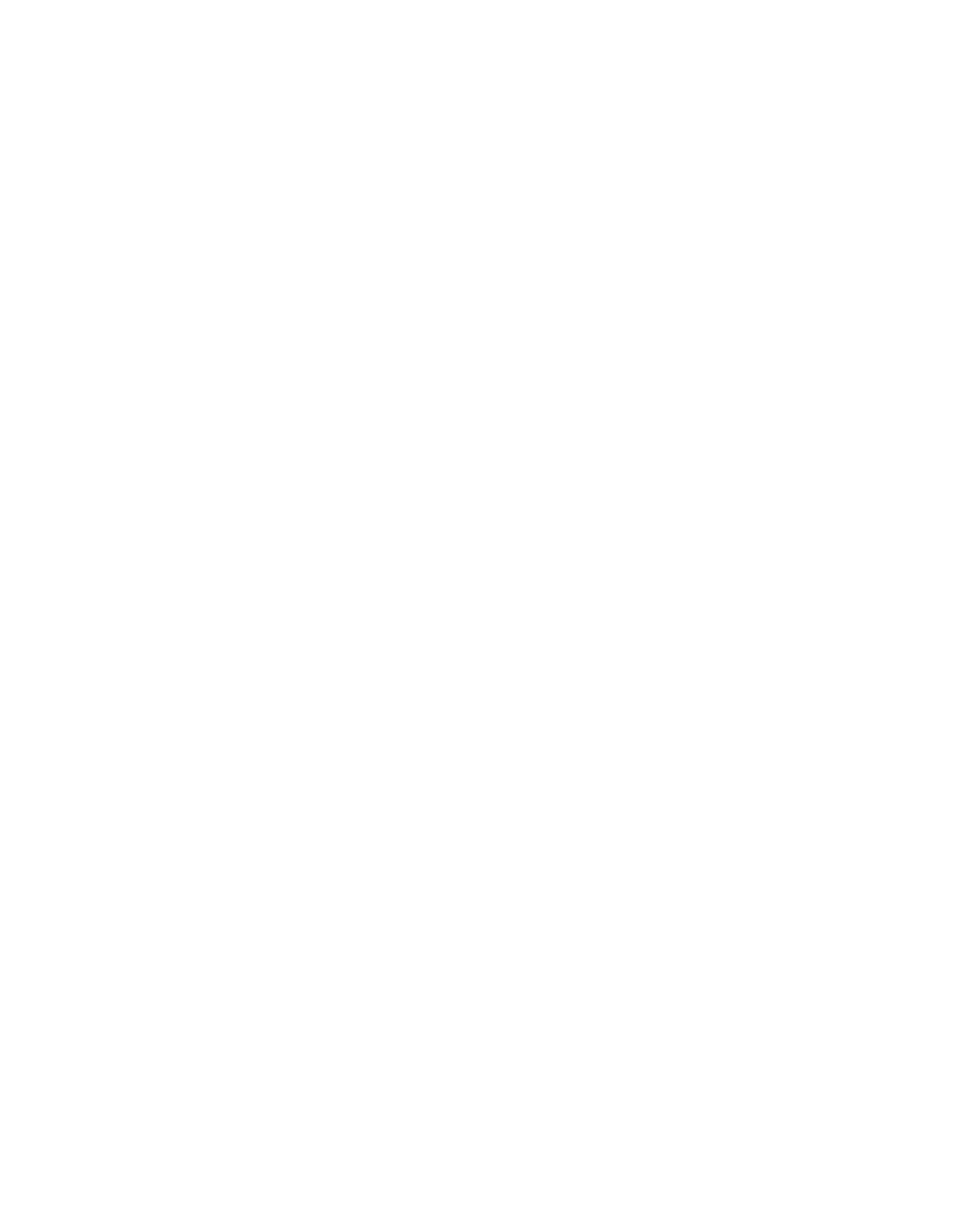# **Table of Contents**

|     | <b>EXECUTIVE SUMMARY</b>            |           |
|-----|-------------------------------------|-----------|
| II. | <b>SCOPE &amp; METHODOLOGY</b>      |           |
| Ш.  | <b>GLOBAL OVERVIEW</b>              | 6         |
| IV. | <b>VERMONT SWPI – CURRENT STATE</b> | <b>10</b> |
| V.  | <b>SYMPOSIUM FEEDBACK</b>           | <b>20</b> |
| VI. | <b>STRATEGY SUMMARY</b>             | 28        |
|     | VII. GOALS & ACTION PLANS           | 32        |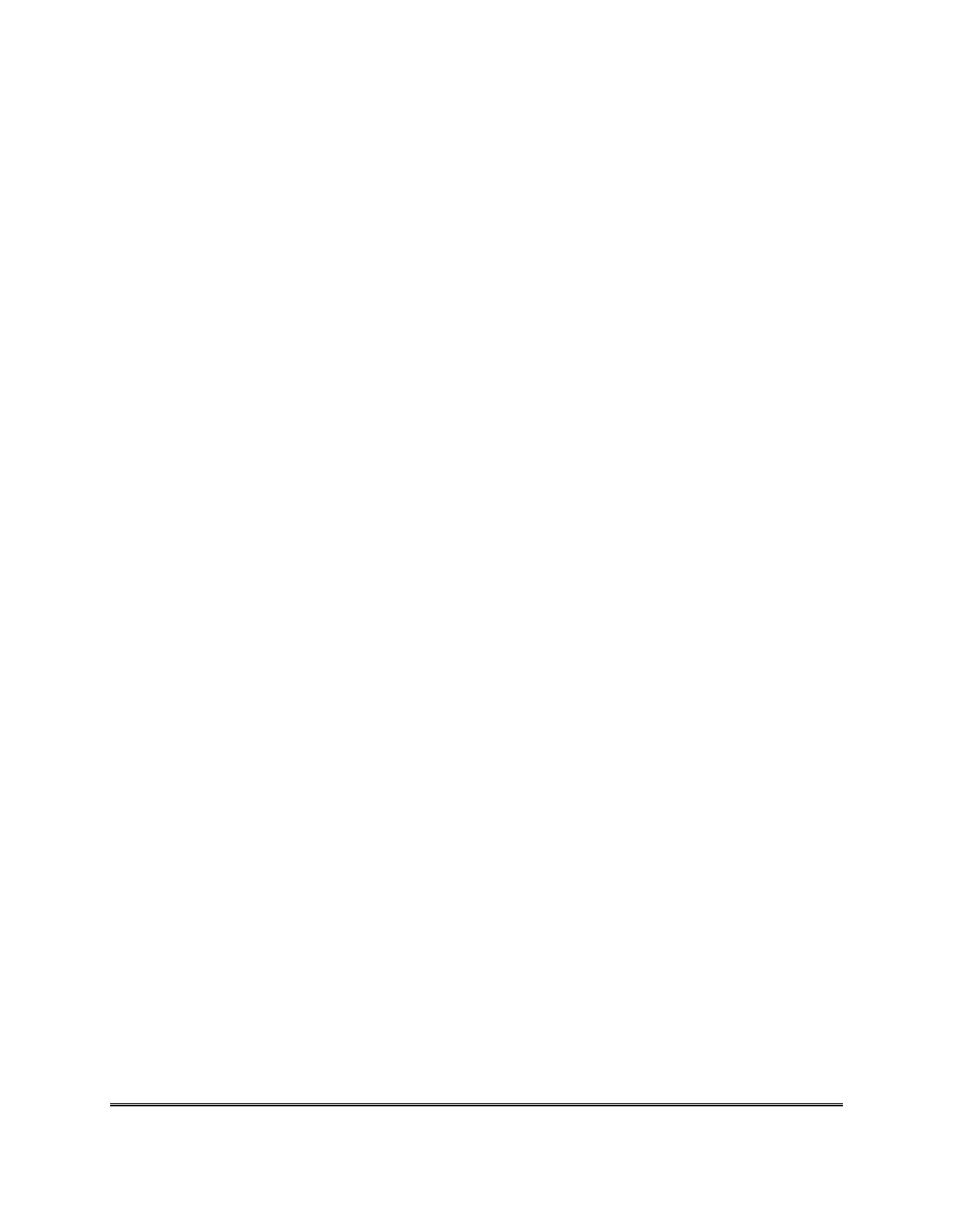## **I. EXECUTIVE SUMMARY**

Ten years ago this firm was engaged to study the Vermont Secondary Wood Products Industry (VSWPI) and to develop strategies to strengthen it. After several months of research and critical thinking we produced the "Secondary Wood Products Industry Study & Strategic Plan" dated January 10, 2002 to serve as a roadmap to the future for the industry. The purpose of the strategies that were developed was to identify the change initiatives that were needed to strengthen this sector of the Vermont economy to enable it to not only survive, but also to grow during the first decade of the 21<sup>st</sup> Century and beyond.

The actions that were recommended were designed to help the Sector compete in the climate of rapid globalization that was expanding into the wood products industry at a blinding pace. It is important to remember that everyone involved in the Vermont Wood Products Sector (VWPS or Sector) then and now is affected by globalization – even if they only sell to local customers within the state or region. Wherever there is a choice to buy from competitors here in the U.S. or from producers in Canada, China, or elsewhere in the world, the competition is global in nature.

The Vermont Wood Products Marketing Council decided it was time to review and update the study and strategies developed a decade earlier. We were fortunate and pleased to be asked to take a fresh look at the Sector that includes value-added producers as well as the entire supporting supply chain.

As we enter this second decade of the  $21<sup>st</sup>$  Century we must frame all of our future goals and objectives and our strategic planning with the realization that the world has forever changed and that the change process will be a never ending one. We must all adapt as the demands of the (global) marketplace continue to change.

Change and continuous improvement are the norm around the world today within forward thinking companies. They realize that Charles Darwin's words regarding evolution pertain to their businesses: *"It is not the strongest of the species that survives, nor the most intelligent that survives. It is the one that is the most adaptable to change."*

The wood products industry around the world is maturing and efforts to export into this country will continue due to the size of the consumer market here. However, much of the competitive advantage that offshore producers have had is rapidly eroding, and the pendulum of change is swinging.

The American retail buyers and consumers have become weary of quality deficiencies, safety recalls, long lead times, and the inflexibility of overseas producers of furniture, toys, and other value-added wood products from Asia and elsewhere. As a slow economy and high unemployment continue in this country, there is an emerging trend to buy "Made in USA". Sophisticated end users in this country are also demanding "Green" or "Earth Friendly" wood products.

There are almost daily examples of furniture and wood products companies moving production from overseas back to this country as well as examples of new furniture and wood products manufacturers opening in this country. As this report was written, China's giant furniture manufacturer, Makor,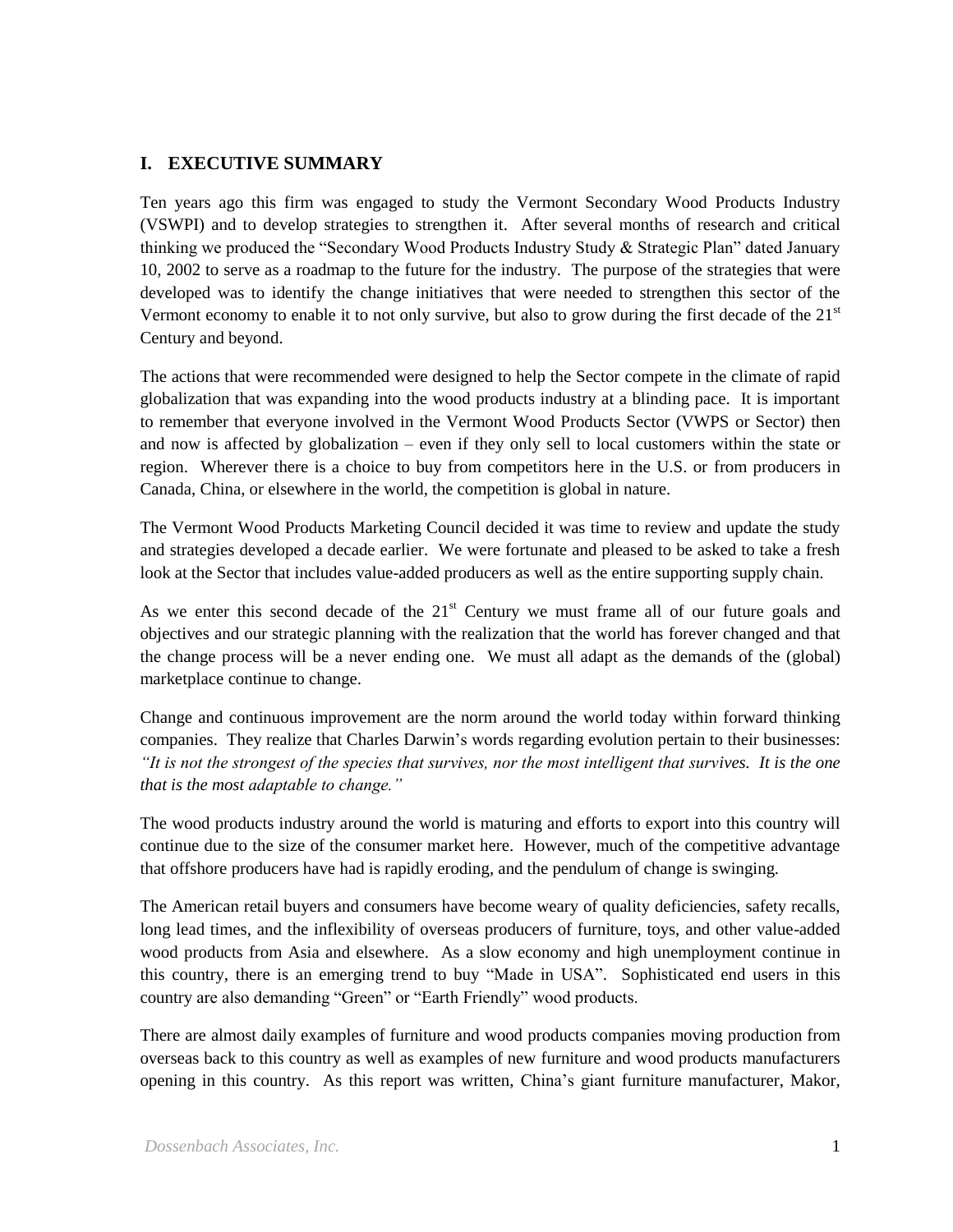announced it will move production of one of its U.S. acquisitions back to the United States from China.

As the economies in Chain, India, Brazil, and other developing countries grow, a sizable middle class consumer market will emerge and join the wealthy in demanding products from western countries to fill their growing requirements for "things" including value-added wood products such as furniture. Their consumer growth will outstrip their countries ability to satisfy all their requirements. It is estimated that 2/3 of the world's middle class will be in Asia by the year 2030 while the combined share of North America and Europe will shrink to just 17 percent. (5) Export opportunities will abound for companies prepared to export from the Vermont Wood Products Sector.

Collectively, these trends offer Vermont value-added wood products producers and their suppliers (the Sector) an opportunity to increase their sales and grow their businesses. The question that looms is two-fold: *"What needs to be done now to facilitate growth during this decade of transition, and how can prosperity be made sustainable?"*

In order to determine the current state of the Sector, an analysis was made of its Strengths, Weaknesses, Opportunities, and Threats (Section IV, page 12.) This information was used in conjunction with the input from the Sector stakeholders present at the August symposium, as well as those interviewed during the project, in order to formulate the recommended goals and action steps in this report.

The strategies are designed to help all Sector stakeholders from the forest to the finished value-added wood products producers become more effective and prosperous during the changing times that lie ahead. The key to success will be for individual stakeholders throughout the Sector to embrace a Culture of Change and Continuous Improvement in order to adapt to the demands of the marketplace. In the broader sense, Sector companies, non-government organizations, and Vermont state agencies must work together to create an environment that will help facilitate sustainable growth and success for all of those willing to put forth the necessary effort. Only by this can the continuing viability of this sector of the Vermont Working Landscape be assured.

There are eight (8) goals containing a total of thirty-seven (37) action steps listed below. They are all found in more detail beginning in Section VII, page 32. These are starting points for Continuous Improvement through positive change. They are not the end solutions.

#### **1. Implement Continuous Improvement in the Sector**

- a. The Vermont Wood Marketing Council should coordinate the implementation of these goals and action steps as well as other strategies developed for the Sector.
- b. The council should hire a full-time Executive Director.
- c. Continue to utilize outsourced services as needed.
- d. Review the 2003 Vermont Forest Products Council's Blueprint for Action.
- e. Create and publish a shared vision for the Sector.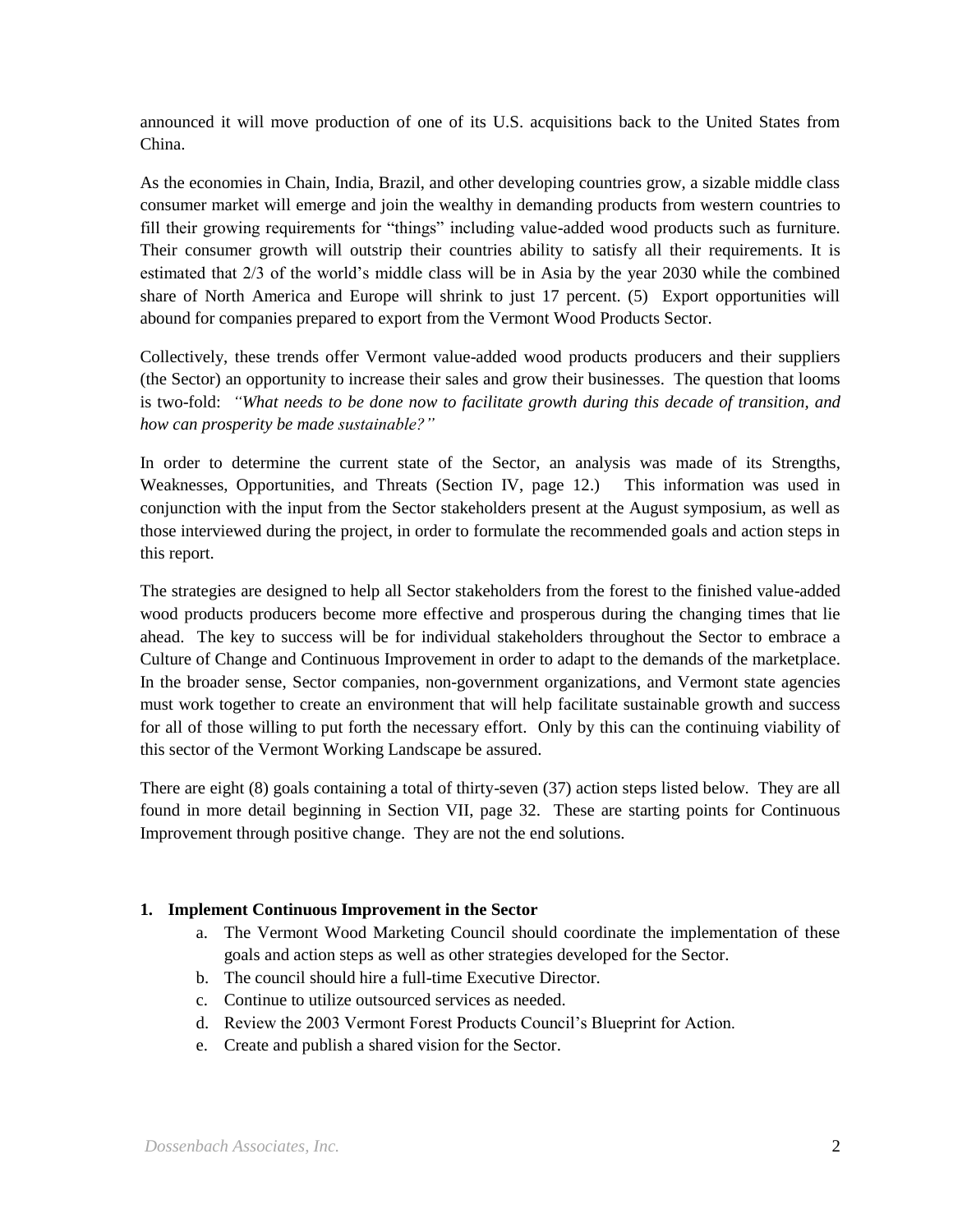#### **2. Strengthen and Promote the Vermont Quality Wood Products Brand & Logo**

- a. Form a brand enhancement task force.
- b. Review the health of the Vermont Quality Wood Products Brand and revive it.
- c. Develop a methodology to tell the story of the Working Landscape and the Sector.
- d. Develop and enforce standards of use of the VQWP logo.
- e. Tie the Vermont Quality Wood Products Brand and Logo to "Made in the USA"

#### **3. Promote Value-Added Wood Products to New and Existing Markets**

- a. Form a Marketing Task Force reporting to the Board of Directors through the Executive Director.
- b. Update the Essential Buyers Guide at buyvermontwoodproducts.com as soon as possible.
- c. Interested companies should show in High Point.
- d. Promote the story of the working landscape in High Point and other markets.
- e. Work with the Vermont Department of Economic Development for assistance in exporting.
- f. Promote Vermont Wood Products as a Carbon Sink.

#### **4. Further Promote the Sector in Vermont and Surrounding Areas**

- a. Form a task force to develop local and regional promotional strategies
- b. Better capitalize on tourism in Vermont for additional sales
- c. Use authorized highway signage to promote the brand and logo.
- d. Cooperative store fronts should be encouraged and opened throughout Vermont.
- e. Open houses and festivals should be ongoing.

#### **5. Improve the Competitiveness of the Sector**

- a. Promote productivity improvement throughout the Sector
- b. Promote lean for small shops as well as larger plants
- c. Revitalize Vermont sawmills and kiln drying facilities
- d. Encourage the creation of more lumber suppliers for the small user
- e. Create strategic partnerships and cooperatives among sector players
- f. Use certified wood in all Vermont Quality Wood Products branded items

#### **6. Build a Viable Educational and Training System to Support this Sector of the Working Landscape**

- a. Form an Education and Training task force to review current and future needs and reinvent programs to serve Vermonters in the Sector
- b. Install an effective program in the primary and secondary public school system
- c. Build on existing education programs
- d. Provide continuing education and training for existing Sector companies

#### **7. Create a Wood Certification System for the Vermont's Wood Products Sector**

- a. Form a Vermont wood products certification task force to accomplish the goal
- b. Develop wide support and acceptance for the system created
- c. Use the certification scheme as a marketing tool and connect it to the brand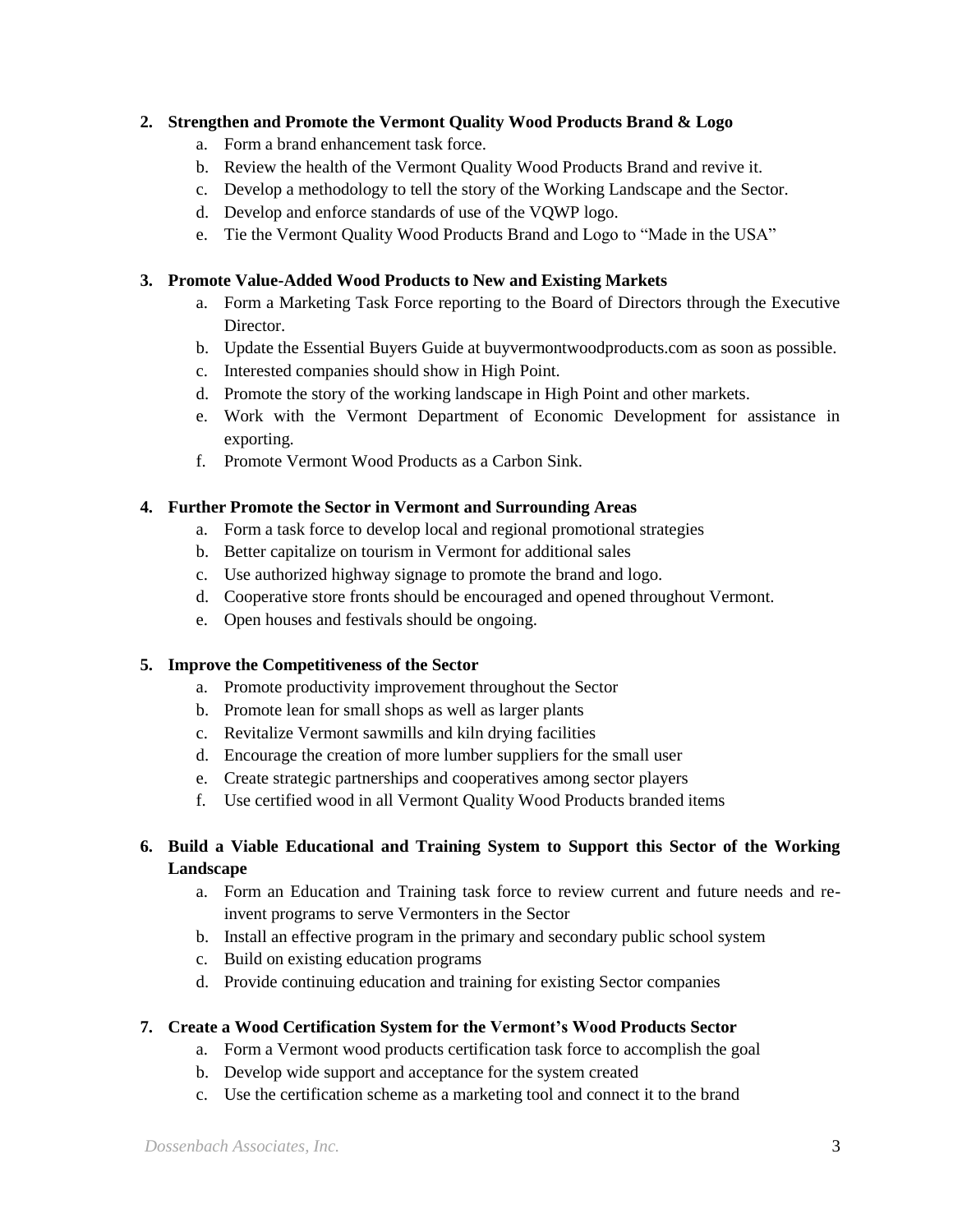#### **8. Create a Positive Business Climate for Economic Development in the Wood Products Sector**

- a. Form a task force to oversee a thorough analysis of the constraints perceived or real
- b. Hold a forum on the topic focused on the Sector only
- c. Develop action plans to negate or minimize the constraints that were discovered as real
- d. Help in the development of a workable wood certifications system as mentioned in goal #7

As a whole, the Vermont Wood Products Sector stakeholders know what needs to be done to keep the Sector vital. The discussions and recommendations at each of the seven roundtables at the symposium held in Montpelier confirmed this. *It is the lack of solidarity and timely implementation with a sense of urgency that is lacking. The time to change that is now!*

Developing a successful strategic plan to help a diverse economic sector such as the Vermont Wood Products Industry requires relentless and unselfish participation by all of its stakeholders. This is a tall order but one that must be filled in order to realize sustainable growth throughout the Sector.

It is time for each stakeholder to make a commitment to the Sector worthy of its importance to the Vermont Economy and the working landscape. The goals and action points in this report are a starting point from which to launch an unparalleled effort to equip the Sector and its member companies to meet the challenges that lie ahead.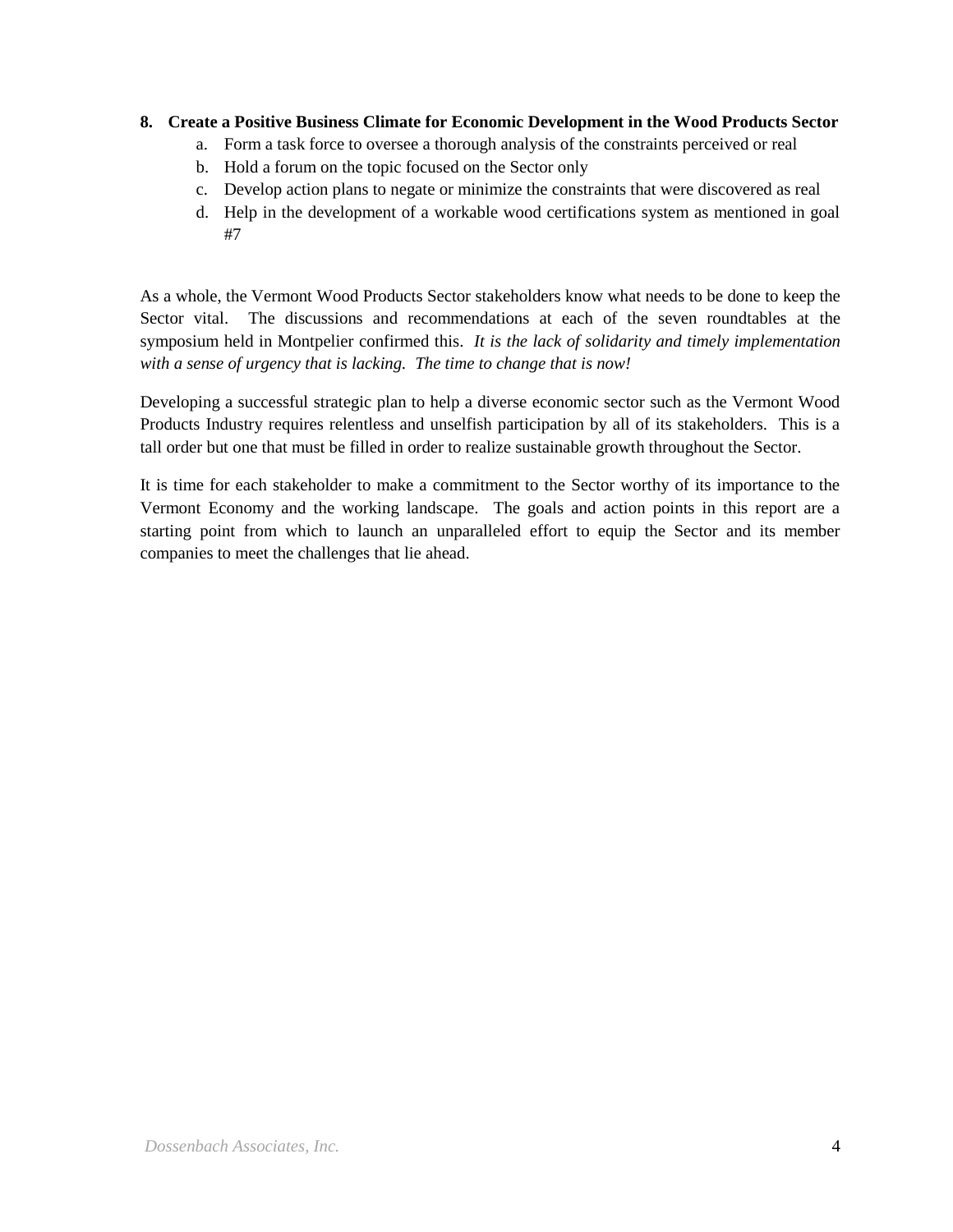## **II. SCOPE & METHODOLOGY**

The Council's goal in this project is, "to find the opportunities in branding, training, marketing, technology and anything else that we may be missing. What are we doing right, what are we doing wrong, and what should we be doing differently?" (1)

In preparing this report, the wood products industry has been considered in a broader context than just the value-added producers. As such, we looked at the Vermont Wood Products Industry as the Vermont Wood Products Sector (or just "Sector").

Vermont Wood Products Sector (VWPS) = Primary and Secondary Producers and Suppliers

This study and report consider the "Sector" as including the entire Vermont supply chain for the State's Wood Products Industry (VWPI) including the following segments:

| - Landowners          | - The Lumber Distribution Channels |
|-----------------------|------------------------------------|
| - Forest Managers     | - Suppliers                        |
| - Loggers             | - The Individual Artisans          |
| - Sawmills            | - Small Shops                      |
| - Dry Kiln Operations | - Larger Manufacturers             |

However, the focus is on the value-added producers because if they are successful, the rest of the value chain will prosper. All levels of the VWPS are critical in the implementation of the strategies that are outlined in this report. Reference will be made to co-operative efforts and support that will be needed by the segments above that comprise the value chain.

We made four separate trips to Vermont and traveled over 1500 miles within the state from the North East in Essex and Orleans counties to Franklin County and Grand Isle in the North West. We traveled and visited stakeholders in every other county in the state including Bennington and Windham in Southern Vermont.

We talked with many different Vermonters in many different segments of the Sector including members of the Guild of Vermont Furniture Makers, Vermont WoodNet, and the Vermont Wood Manufacturers Association. In addition, we visited government officials, non-government organizations, educational institutions, industry association meetings, individual artisans, small wood products shops (with the owner and maybe one employee), and larger manufacturers. We also talked with landowners, forest management professionals, sawmill and dry kiln operators, lumber wholesalers and suppliers, and others in the wood products supply chain.

In addition to primary research, we conducted secondary research by reviewing dozens of documents and reports dating back to 2003 to discover what had been done during the past ten years.

We held a symposium in Montpelier on August 17, 2011 and invited all stakeholders with interest in the future of the Sector to attend and participate in developing updated strategies for the VWPS (Vermont Wood Products Sector). There were approximately 100 in attendance and a more detailed description of that day-long event and the results is located in Section V, page 20.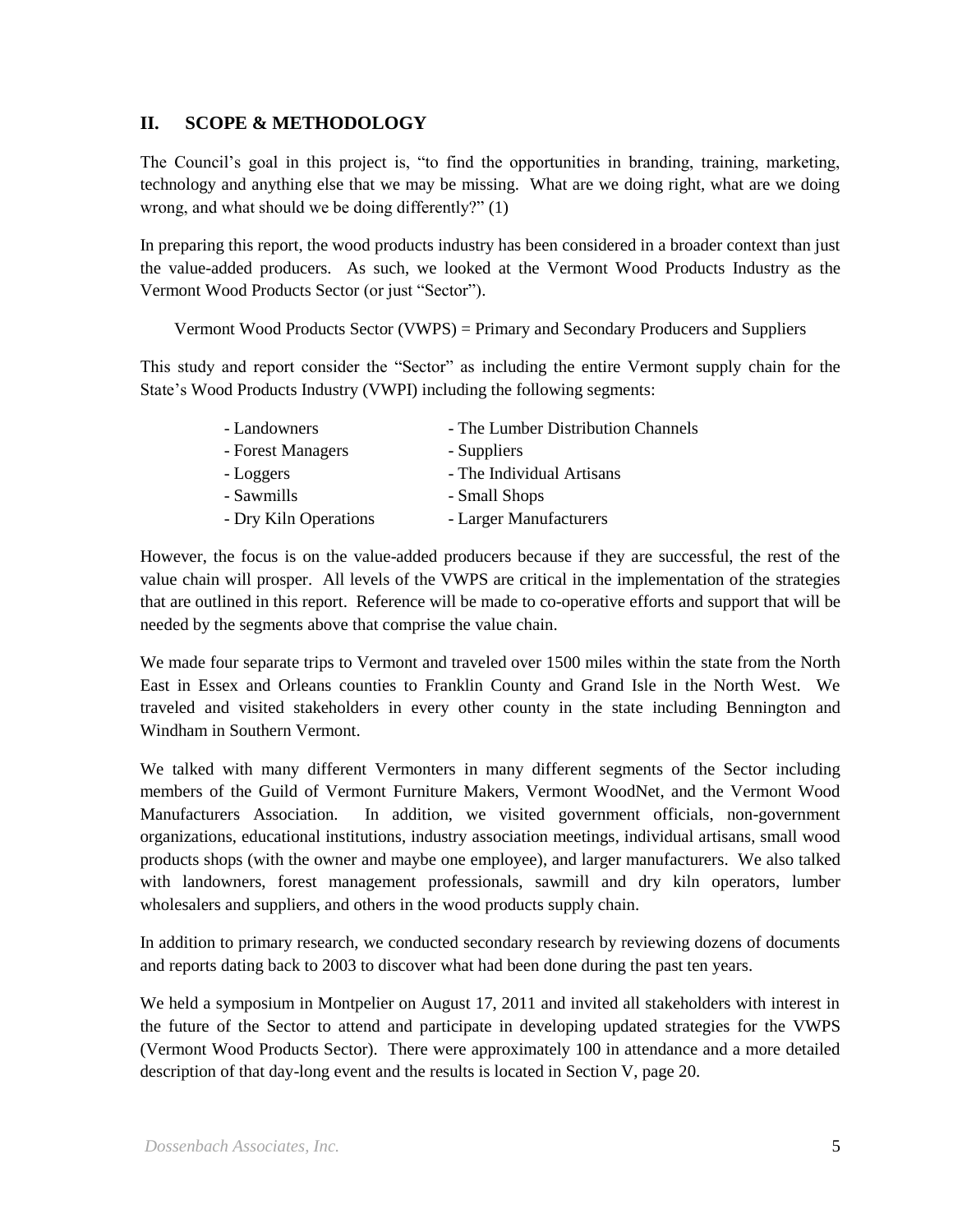## **III. GLOBAL OVERVIEW**

#### **Exports to the US**

The global market in the wood products industry has been in a state of evolution during the last decade, not the least of which is the transformation of China as not only an exporter of wood products, but one of the largest importers in the world as well. In 2008 China was the largest wood furniture exporter in the world at an estimated \$7.1 billion. During the same year, it was the  $3<sup>rd</sup>$ largest wood products exporter at \$9.2 billion, and at the same time the  $3<sup>rd</sup>$  largest wood products importer at \$8.2 billion. The furniture industry was the single largest lumber and panel user in China with new home construction second. (2)

With a rising demand for more highly skilled workers in China and elsewhere in Asia, value-added wood manufacturers are paying higher wages to attract and retain employees. This is contributing to higher overall costs of furniture and other wood products made in Asia.

With the addition of anti-dumping tariffs imposed on bedroom furniture imported to the US from China, Vietnam has emerged as a major supplier of this category – taking business from China. State-of-the-art factories in huge industrial parks have sprung up around Ho Chi Minh City and are supplying most of the larger manufacturing and retail players in the U.S. industry. Many of these plants are run by experienced Taiwanese entrepreneurs and in most cases the quality levels have reached global expectations for mass produced product.

The best definition of quality is: "Meeting the customer's expectations!"

When looking at actual performance in fulfilling this definition, many exporters to the furniture market in the U.S. still face a myriad of quality issues that leave them vulnerable and subject to losing customers in this country. These constraints to meeting the demands (or expectations) of customers include:

| -Safety Recalls                     |
|-------------------------------------|
| -Inadequate Customer Service        |
| -Inflexibility $-$ No Customization |
| -Unreliable Delivery Dates          |
| -Not Made in the USA*               |
|                                     |

\*(An emerging "quality issue" in this country that is discussed further on page 9)

In addition, off-shore manufacturing costs are rising and continue to create opportunities for manufacturers in Vermont to capture some of the current import market. Exporters around the world are not immune to rising costs. In addition to labor, these include:

| <b>Rising Materials Costs</b>      | <b>Rising Production Costs</b>   |
|------------------------------------|----------------------------------|
| <b>Rising Transportation Costs</b> | <b>Rising Distribution Costs</b> |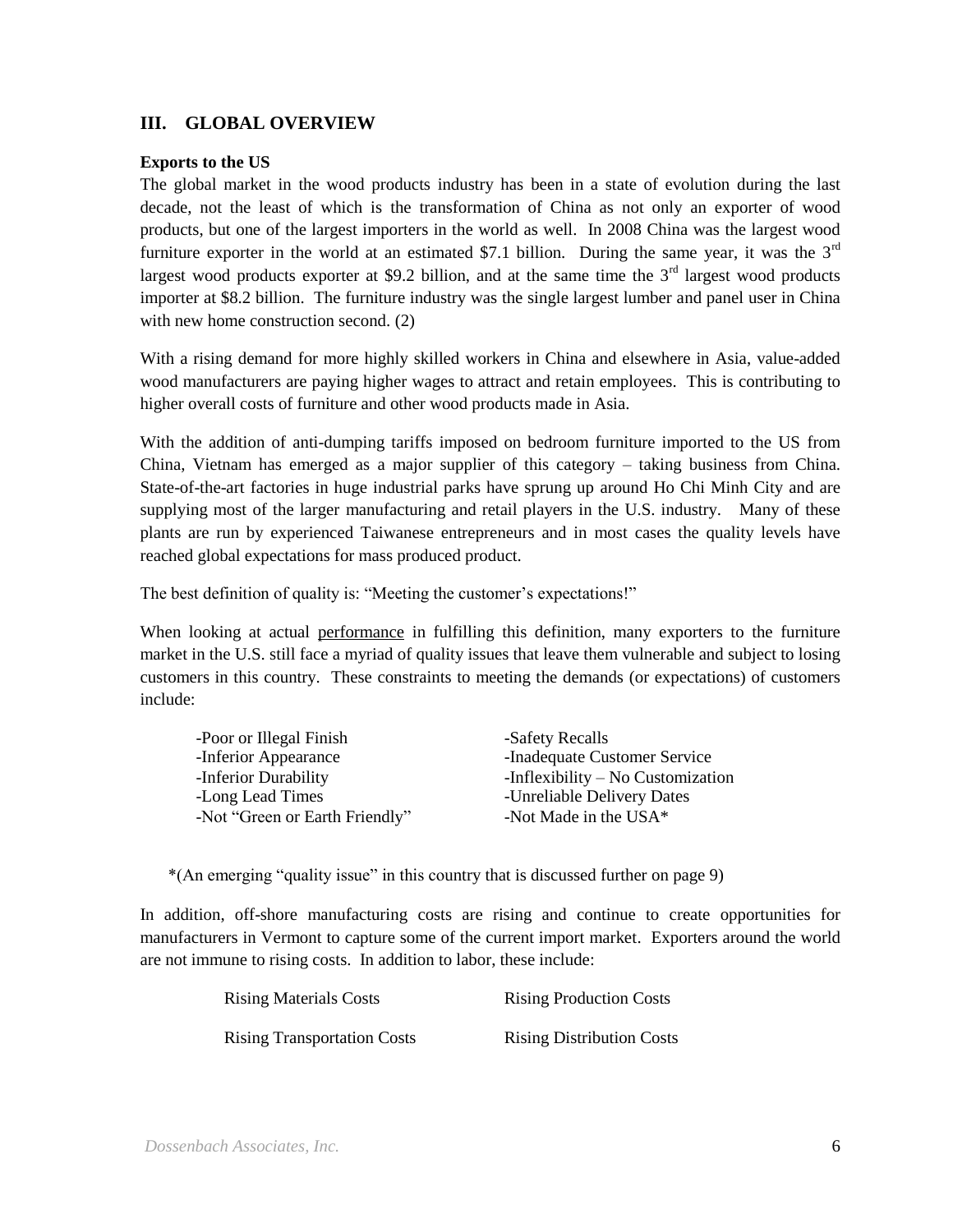These are all conditions that combine to offer domestic manufacturers in the U.S. an opportunity to develop competitive advantages, create new market niches, and increase sales and production – all leading to new jobs.

#### **Bringing Jobs Back Home**

As a results of the quality and cost issues above, US companies are beginning to move offshore production back to this country. Stanley Furniture has been consolidating all of its juvenile furniture production back to this country, and is just one example of the many wood products companies that are building new facilities or expanding existing manufacturing capacity within this country to better serve their customers. Our firm has seen this trend emerging for several years and it continues to gain momentum. New start-ups are part of the trend as exemplified by the opening of Lincolnton Furniture this year in a 350,000 square foot furniture plant that once was the home of another furniture manufacturer.

On the other hand, some producers like Ethan Allen are opening manufacturing plants in Central and South America – further demonstrating the continuing evolution and globalization of the wood products industry.

The Boston Consulting Group has projected that 2 to 3 million U.S. jobs will be created during the next 5 years within seven manufacturing sectors – one of which is the furniture industry. Such a prediction is another confirmation that the global playing field in the wood products industry is becoming more level.

#### **Integration of State-of-the-Art Technology**

As developing wood products manufacturing clusters mature, their plants are investing in automated equipment and the newest manufacturing and marketing strategies in order to compete with lower cost producers. This trend is enabling them to minimize or remove some of the quality constraints mentioned above. Some new plants in developing countries are the most modern in the world – even though they would have relatively low labor costs without automation.

The new company start-ups and expansions in this country mentioned above will be utilizing higher technology machinery and equipment in order to compete globally.

One of the most powerful technologies that has evolved during the past ten years is the internet and its use as a marketing tool. This has allowed wood products producers here in Vermont and around the world to access the same markets. This is a challenge, but offers opportunities to use this tool as an offensive and a defensive marketing strategy.

The perception that the wood products industry is an old, outdated, dangerous, and dirty career is usually held by those who have never seen a  $21<sup>st</sup>$  Century plant in Vermont or the well organized smaller shops of other Vermont producers who are an integral part of the Vermont Working Landscape. The world of wood processing and marketing is changing, and the trend of utilizing stateof-the-art technologies is spreading throughout developing countries as it has in more developed Western countries.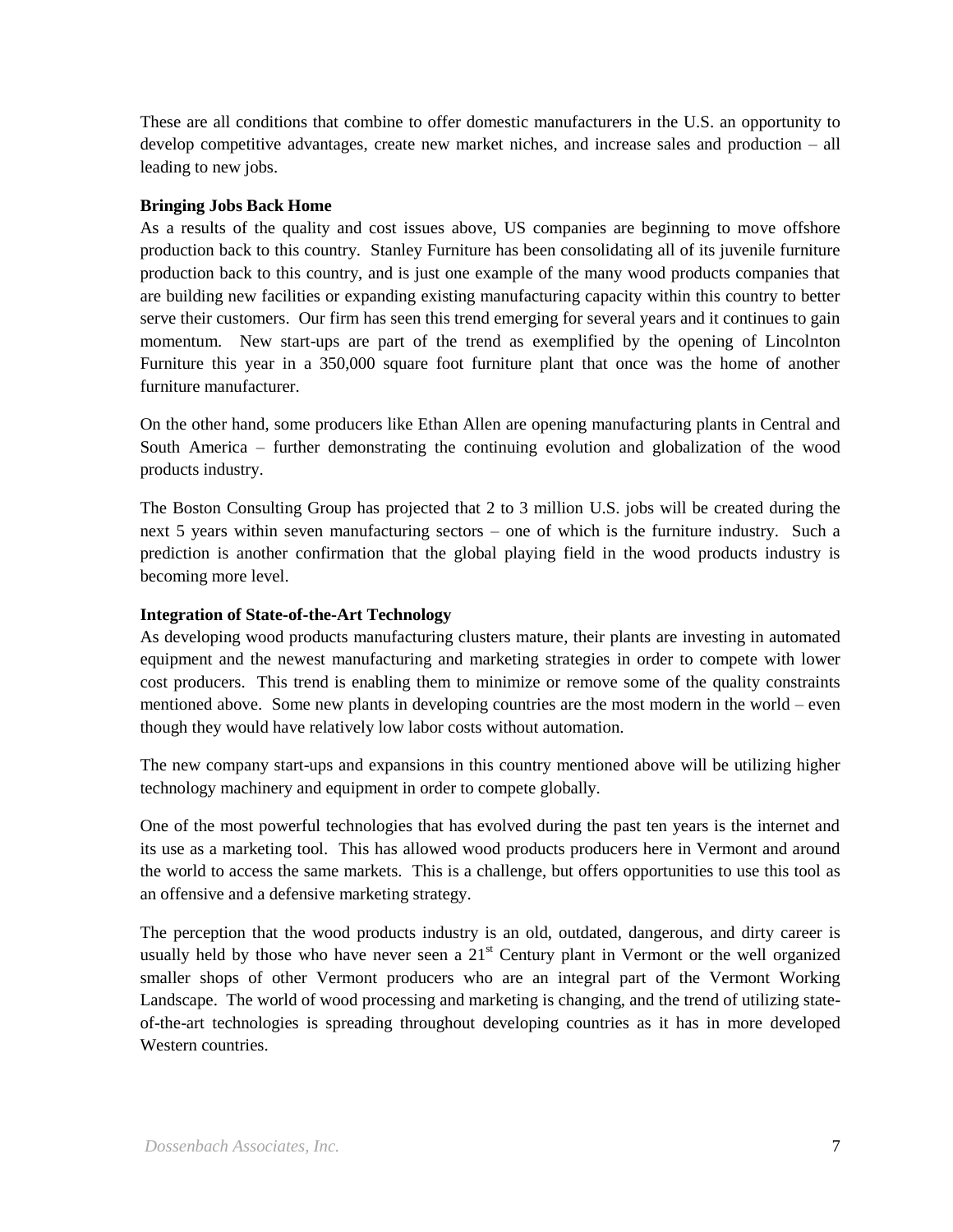#### **Emerging Markets – Asia and Elsewhere**

It is estimated that within the next thirty years China and India will become the first and third largest economies in the world. Their middle classes are growing rapidly and already represent a large consumer market. The continued growth in imports of approximately 18% per year since 1992 will serve to increase their demand for imports four-fold in real consumer spending over the next twenty years. (3)

India's demand for imported furniture will be driven by the lack of skilled domestic producers available to supply the increasing demand for quality western style furniture by the emerging middle class in that country. (4)

The market opportunities in these two giant economies and in other emerging markets (such as Brazil) will be in scattered economic clusters where growth is robust.

There are over 500 million middle class consumers in Asia today, with ¼ of those in Japan. It is estimated that by 2030 there could be a six-fold increase to 3.2 billion middle class consumers in Asia (or 2/3 of the global middle class) while North America and Europe would see their combined share drop from 54 to just 17 percent. (5)

An encouraging sign is that emerging middle class households in China and India are becoming *brand conscious* as they aspire to achieve higher standards of living by purchasing world class goods and services of the developed countries of the world. Nike, Coca-Cola, and McDonalds are just three examples. Exporting to emerging countries seems an alien idea for the Vermont value-added wood products producer and it is true that it will not be easy. However, exporting offers tremendous opportunity for those larger companies that have the entrepreneurial spirit and the drive to pursue this avenue in order to grow their business.

#### **Globalization of "Green"**

While the demand for "Green" or "Earth Friendly" products and the protection of the earth's natural resources has been growing in Europe and North America during the past decade, it is now spreading

around the world. There are still countries (such as Indonesia) that are struggling with illegal logging and other environmental issues. However, the pressure from today's major markets is mounting exponentially and developing countries are realizing the importance of producing environmentally and socially responsible wood products within their borders.



Much like the trend in this country

ten years ago, China is rushing to catch up with the demand for Chain-Of-Custody Certification of its own wood products. The data (2) in the chart here shows a trend suggesting that China will one day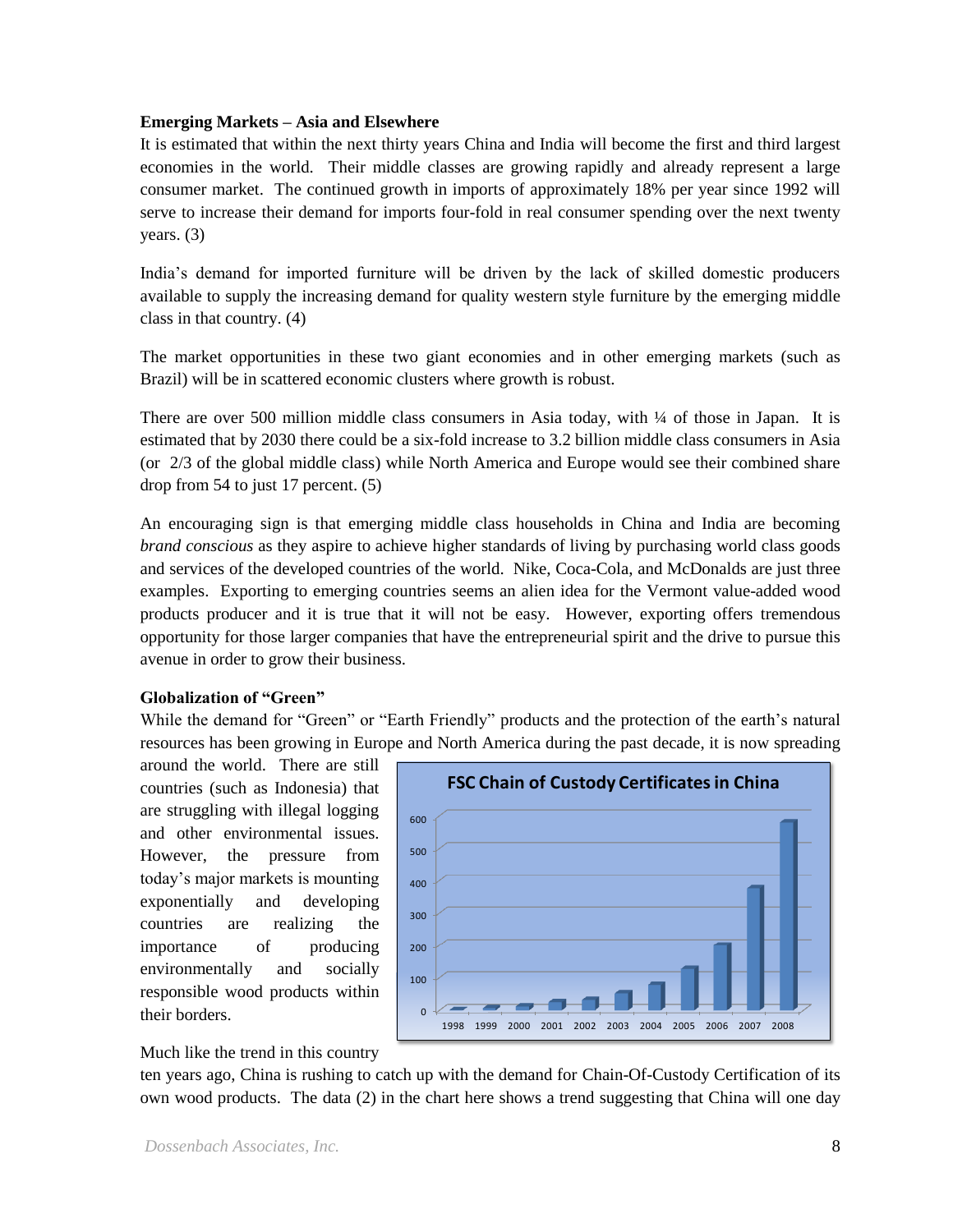be able to compete with "Green" wood products producers from the developed world as it sheds its current tarnished image. This trend will be repeated in developing countries around the world as they realize the necessity in order to compete globally.

Meanwhile, the demand for "Earth Friendly" products by consumers in the USA is growing. Statistics are not necessary to demonstrate how retail outlets and big box stores such as Lowes and Wal-Mart have been pushing toward 100% "Earth Friendly" wood and other products for a decade or more. This is a good opportunity to use the expression: "if you snooze, you lose". The perceived competitive advantage of US manufacturers as being greener than those in developing countries is slipping away. Unless "green" becomes a standard component of a wood products company's culture and brand, and is a constant component of its marketing strategy - it will lose market share.

## **US Consumers - Buying "Made in USA"**

One of the most powerful brand representations in this country today is "Made in America" or "Made in the USA"! With the weak economy dragging on and on, and the unemployment rate extremely high, consumers in this country are finally beginning to understand that many of the jobs unfilled are



now offshore. There will be no quick turnaround, but more and more citizens are realizing that we need to be spending money on products made here in this country where jobs will be created.

This thesis is now promoted on television newscasts and in national advertising and is the conversation on main street, USA. Vermont value-added producers of

all sizes need to recognize this trend and capitalize on it. A small furniture retailer in North Carolina has indicated that he has an increasing number of customers coming into his store asking for products made in the U.S.A. He indicated that this was a growing trend in this small middleclass community and that he was going to the October Furniture Market in High Point, NC and ask every vendor he visits if they have products made in this country. He reasoned that if his customers are asking for "Made in the USA", he must do the same of his suppliers.

The Vermont Quality Wood Products brand offers a Unique Promise of Value: *Heirloom Quality* – **Made in Vermont** (Made in the USA). The opportunity to capitalize on this trend right here at home with Vermont value-added wood products cannot be overstated!

As mentioned above, emerging markets in developing countries will include consumers who are brand conscious. To own furniture "Made in USA" will become a status symbol to some in the middle class and the wealthy in these countries, and this demand will create opportunities for those larger members of the Sector interested in exporting Vermont wood products.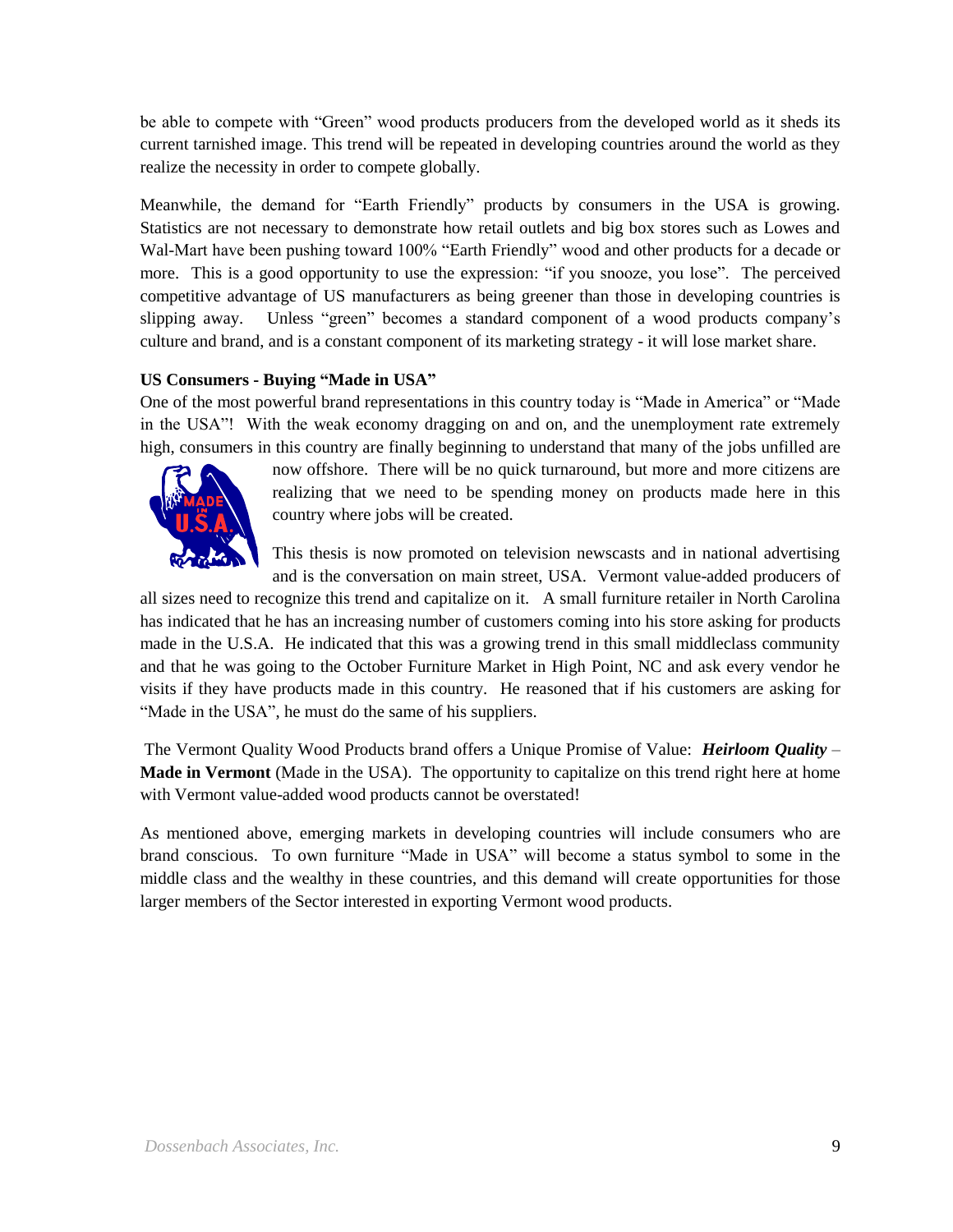## **IV. THE VERMONT WOOD PRODUCTS SECTOR – CURRENT STATE**

#### **Diversity**

The Vermont Secondary Wood Products Industry continues to have a wide variety of viable wood products producers of various sizes engaged in full-time pursuit of their vocations in order to support their families. Furniture, kitchenware, wood parts and components, toys, and other wood products combine to form a diverse industry that provides a wide variety of opportunities to create jobs and to contribute to the Vermont GDP.

There are many individual artisans that work alone or with one helper in very small shops sometimes with less than 400 square feet. These pride themselves in their hand work that is essentially done with simple power machines, and some hand tools. We refer to these as *small shops* in this report and most are members of the Guild of Vermont Furniture Makers.

The second group of producers may have three to ten workers and are looking to produce more volume with additional investment in machinery and space. These are equipped to manufacture a wider variety of products quicker as their shops are capable of higher through-put. These are considered in Vermont as *medium size shops* and utilize more modern and heaver machinery and most are members of Vermont WoodNet and/or the Vermont Wood Manufacturers Association.

Finally, the Sector has some producers that can be considered *large manufacturers* (by Vermont standards) that have over ten employees including a few over 50. Most of these larger ones are quite sophisticated and are capable of competing regionally, nationally, and potentially internationally. We visited one Vermont manufacturer that was in what we believe to be the top10% of woodworking factories in the world with regard to systems and technology used. Most of the larger producers in this group are members of the Vermont Wood Manufacturers Association.

This diversity has its advantages in offering a variety of jobs for those interested in producing valueadded forest products. The mix offers opportunities for the smaller producers to learn from the larger ones and potentially form strategic alliances within the Sector. Some of the smaller producers can become suppliers to others as a means for growth. Others can work together to better serve market niches with cooperative efforts.

However, this diversity creates a fragmented group that presents challenges in creating solidarity in strategic thinking and working together for the common good of the entire Sector. The goals and objectives of individuals can be so varied that educators and industry associations have difficulty forming consensus and focusing on effective programs to help move the Sector and its members forward.

With the exception of one plant of a large furniture manufacturer in Vermont, all of the companies in the Sector are small by industry standards. In the global environment we compete in today, all members of the Sector must work together to improve their collective *and* their individual abilities to compete with fierce producers all over North America and around the world.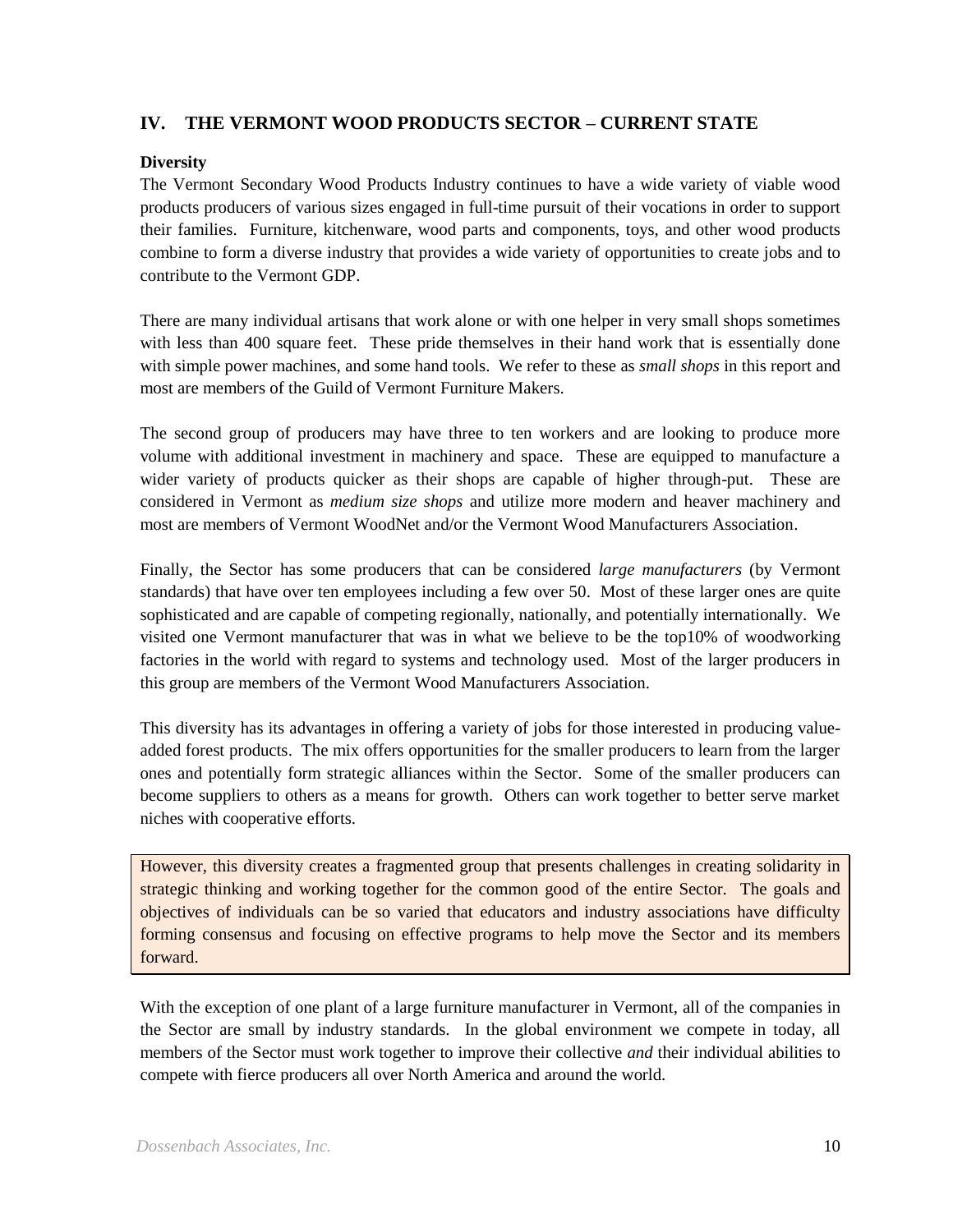#### **Economic Impact**

According to the Economic Impact study for the Vermont Wood Manufacturers Association in 2007

by Economic & Policy Resources, Inc., the value-added segment of the Sector supported 13,807 direct and indirect jobs in Vermont during 2006 and generated \$486 million in personal income. The direct employment figures for four

| <b>Forestry and Logging</b>        | 1919 |
|------------------------------------|------|
| <b>Forestry Support Activities</b> | 110  |
| <b>Wood Products Manufacturing</b> | 2859 |
| <b>Furniture Manufacturing</b>     | 2036 |

of the groups that made up the Sector in 2006 were reported by EPR as shown above.

These numbers are significant in a state as small as Vermont. But they do not tell the whole story as the Sector has become interwoven in the Working Landscape over the years. It is hard to imagine a Vermont without a vibrant value-added wood products industry with its variety of suppliers and producers.

Even tourism would not be the same if there were no shops and factories to see on the Vermont Woodshop & Forest Tours. There are maps with routes and shop locations clearly marked to direct tourists all over the state to see this marvelous industry. This program has been implemented during the past few years and is a very effective way to promote large and small producers along with the Vermont Brand - highlighting this part of the Working Landscape in Vermont.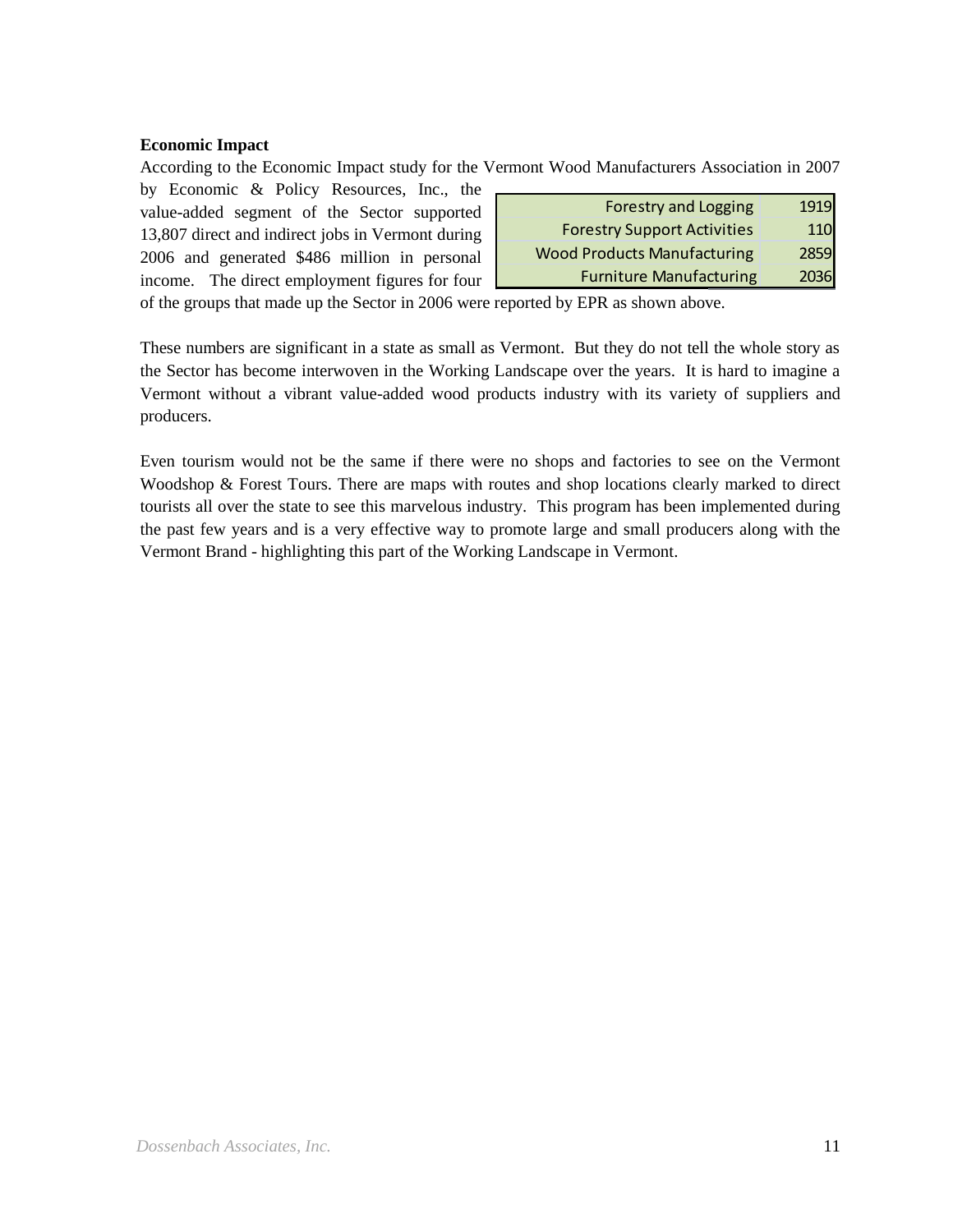#### **SWOT Analysis**

One of the important exercises used in determining the current state of the Vermont Wood Products Sector was to conduct an analysis of its current Strengths, Weaknesses, Opportunities, and Threats.

*Strengths* are considered positive attributes or conditions that can and should be leveraged to propel the Sector (and the companies within) forward. Usually these contain the elements that can be used to form a competitive advantage in the marketplace.

*Weaknesses* are conditions that leave the Sector and its players vulnerable to competition and can ultimately lead to decline and failure. They are those areas that competition can use to develop a competitive advantage. However, weaknesses always offer opportunities for positive change and innovation.

*Opportunities* offer the prospect of success if positive action and change initiatives are implemented in a timely manner to capitalize on the possibilities. Opportunities are a chance for improvement but obviously require action. Weaknesses and threats always present opportunities to re-engineer a company and its strategies.

*Threats* are the dangers and risks that can destroy a company or even an entire Sector. These can be controversial, but they must be treated as serious warnings. They require positive action resulting in positive change designed to effectively negate or minimize the threat.

The analysis below is based on the dozens of visits and interviews over a four-month period from May through August, from the symposium round table discussions, and are framed by the global nature of today's competition and by relevant trends in the furniture and wood products industry around the world.

The top recommendation of Table #1 at the symposium was: "Need to consider who we are: Strengths, Weaknesses, the value of all member of the Sector."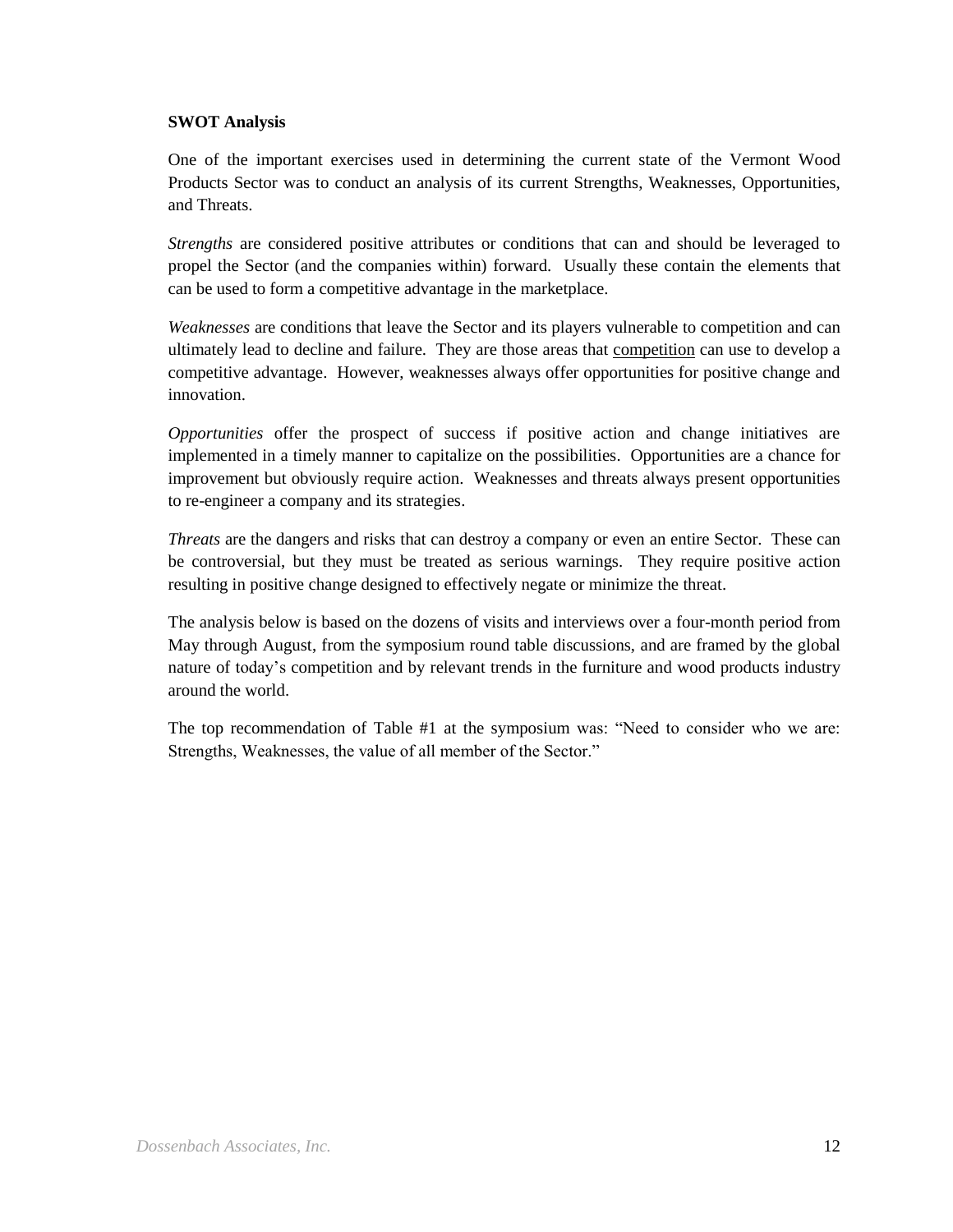#### **STRENGTHS –**

#### o **Quality Minded Sector Members** –

The skills of the Vermont value-added wood products producers and their dedication to apply those skills to produce quality and craftsmanship with superior service are pillars of the Sector and underpin all else. Everyone that makes wood products claims to make quality, but Vermont Quality Wood Products are a cut above. This is framed by the perception of the Vermont Brand as representing quality and excellence – meeting the expectations of Vermont's customers and visitors.

#### o **The "Vermont Brand"** –

The impression and perceptions of the Vermont brand have proven it to be a positive marketing tool for any sector in the state as verified in several excellent marketing studies and reports including Imagining Vermont commissioned by the Council of the Future of Vermont and "Branding the Industry" by Kenmuir & Company (2002). This perception of Vermont as a place of quality, craftsmanship, integrity, authenticity, and earth friendly provides immediate creditability to any and all branding initiatives in the Vermont Wood Products Sector (VWPS). The strength of "The Vermont Brand" is unparalleled in any other state and can and should be leveraged to help propel the Sector forward.

#### o **The "Vermont Quality Wood Products Brand" –**

The Sector has developed a brand represented by the logo at the right. The fact that there is broad acceptance of and support of this brand and logo within the Sector hopefully is an indication of an emerging solidarity that is much needed to successfully propel the VWPS forward. One of the most impressive



DVDs we have ever seen is Applying the Vermont Brand to Your Woodworking Business and Your Wood Products produced by the Vermont Wood Products Marketing Council. This is powerful, practical, and on target. It should be viewed over and over again throughout the Sector and the ideas implemented by companies of all sizes.

#### o **The Working Landscape** –

This lifestyle and powerful heritage of the Working Landscape is another unique asset in the state of Vermont and is one that cannot be duplicated elsewhere as far as promoting wood products. The long-time continuous commitment of this concept that is deeply rooted in the hearts of Vermonters can and must be leveraged into a competitive advantage in the furniture market in this country and eventually beyond. The marketing stories told in the Naked Table project of Shackleton Thomas and in the Relationship Marketing Model of Green Mountain Coffee - both Vermont companies - are excellent examples of ways to tell the story of the Vermont Wood Products Sector and its role in the working landscape.

#### o **The Vermont Wood Products Marketing Council –**

The VWPMC was formed in 2002 and has served to bring the different Sector groups together in order to have a coordinated marketing effort in the industry. The board of directors consists of a representative from each of the following organizations and agencies: Vermont Department of Forests, Parks & Recreation, Vermont Forests Products Association, Vermont Department of Economic Development, Vermont WoodNet, the Guild of Vermont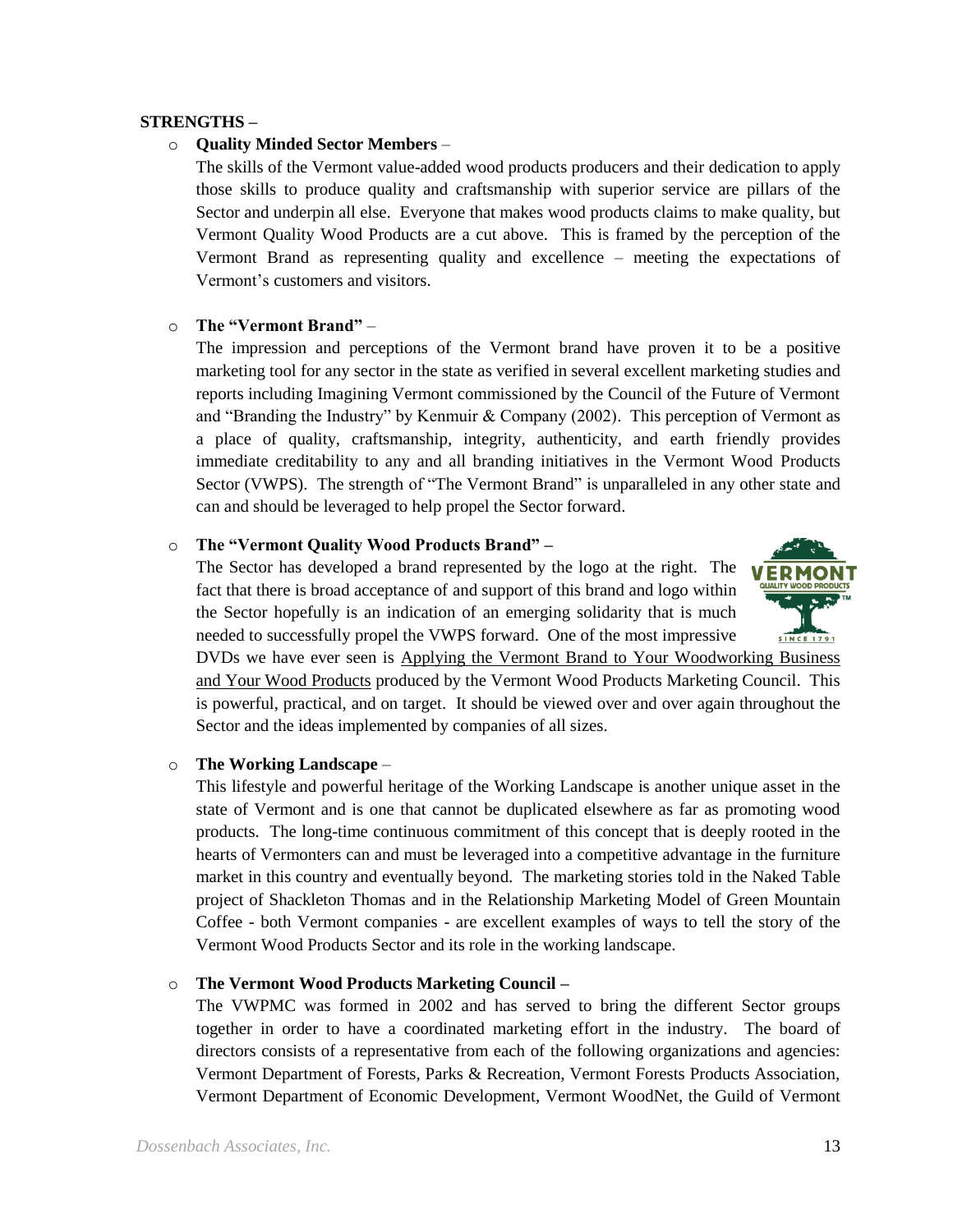Furniture Makers, the Vermont Wood Manufacturers Association, and the Vermont Woodlands Association. In addition, three other members are appointed to assure broad representation in the Sector.

According to the Bylaws of the organization: *"The purposes of the Corporation shall be to promote the quality and craftsmanship of Vermont wood products, so that residents and nonresidents may increase their awareness of the outstanding design of the products, and environmental sensitivity of the manufacturers, and their commitment to customer satisfaction."*

It is inspiring to see representatives of these groups working together with the common goal of strengthening the entire wood products industry (Sector) in Vermont. The future of the Sector from the forest to the finished product would not be as bright without the dedicated representatives that have served on the council. Thus, we count this organization (working in harmony) as a major strength by providing one voice to speak for the Sector when needed.

#### o **Sector Leaders –**

The Sector has small, medium, and larger wood products shops and factories (as defined within Vermont) that include some owners in each category that are continually thinking outside the box and striving to re-engineer or re-invent themselves in order to compete successfully and to grow their business. These visionary entrepreneurs can be found in every link of the Sector Supply Chain and should be used as examples to inspire others. These are likely to be the same men and women that are leading the associations and support groups in the Sector.

Some of the larger companies in the Sector set good examples from which the smaller shops can learn. Fortunately, there is a willingness to share information within and between the various Sector associations.

#### o **Location –**

The VSWPS is located in the northern hardwood forest where there are many prized wood species for value-added wood products such as furniture and tableware. Lumber from this region is considered some of the very best quality by the global industry. Being located in Vermont is an additional strength due to the ability to market local species from the local forests and woodlands. The closer the manufacturer is to its raw material, the "greener" the company and its products are.

The proximity to a multi-billion dollar furniture market in the Northeastern states is also a strength that should be leveraged. In addition, Vermont prominently fits into the growing market of "Made in the USA".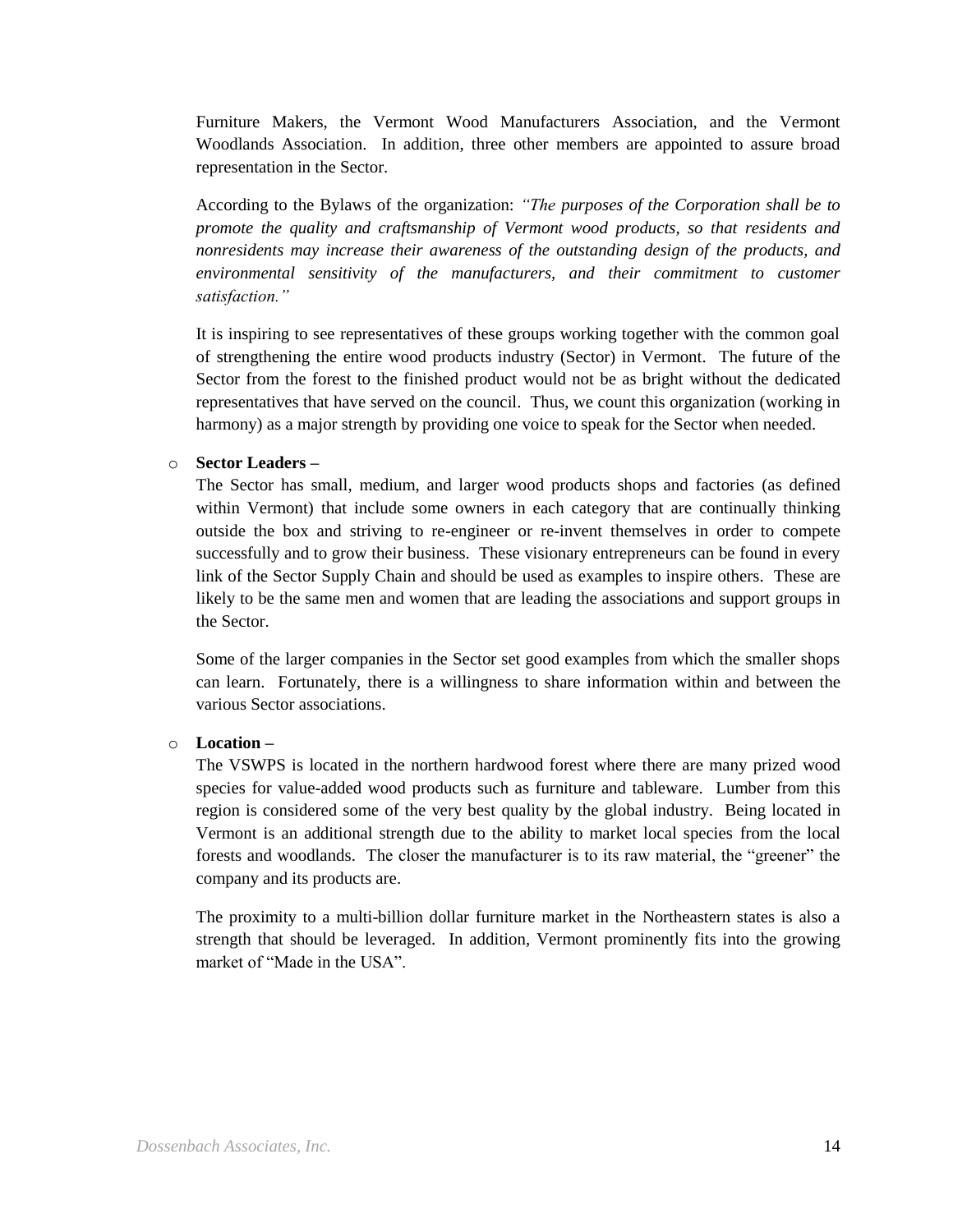#### **WEAKNESSES**

#### o **Lack of a Shared Vision** –

It is difficult to develop a consensus on important issues in a group where there is such a diverse mix of company sizes and the wide range of products manufactured. Since this is the case within the Vermont wood products Sector, it has been extremely difficult to generate a shared vision for the Sector's future and then to sustain efforts necessary to achieve that vision. Working together with forward thinking throughout the Sector in not optional but is essential to meet the challenges in today's market.

#### o **Lack of Strategic Planning** –

Many wood products companies we talked to did not have a strategic plan with goals and objectives beyond just surviving. In these unusually hard times this is somewhat understandable, but without planning - success is left to chance. Members of the Sector are less likely to survive hard times with no plan that is designed to meet the challenges ahead for their unique company.

#### o **Lack of Marketing Expertise** –

It is evident that the majority of the smaller producers in the Sector do not know how to effectively use the internet and other methods of marketing to promote their company and its products for additional sales. Training resources have been available to all, but some have not taken advantage of the programs offered and as a result are at a competitive disadvantage.

#### o **Lack of Innovation –**

There is a lot of pride in the Sector in the fact that all but the largest producers still "hand make" their furniture. Almost all of the smaller shops want to be known for their individual handiwork. This is understandable when promoting "hand-made" products, but too many of Vermont wood products producers have distanced themselves from modern manufacturing and marketing techniques leaving themselves at a competitive disadvantage.

Innovation can be defined as a new idea, change, or continuous improvement and is essential today in companies of all sizes located around the world in order for them to remain competitive. Even the Amish (with a long tradition as excellent woodworking artisans) are beginning to use CNC equipment and embracing lean manufacturing as essential tools to reduce waste and become more competitive. Unfortunately in Vermont too many have the misconception that Lean is for larger shops only.

The reality is that the absence of a lean program will automatically put a producer of any size at a competitive disadvantage due to its competition using lean to eliminate waste, optimize productivity, and thus be able to either increase profitability and/or have the option of reducing prices.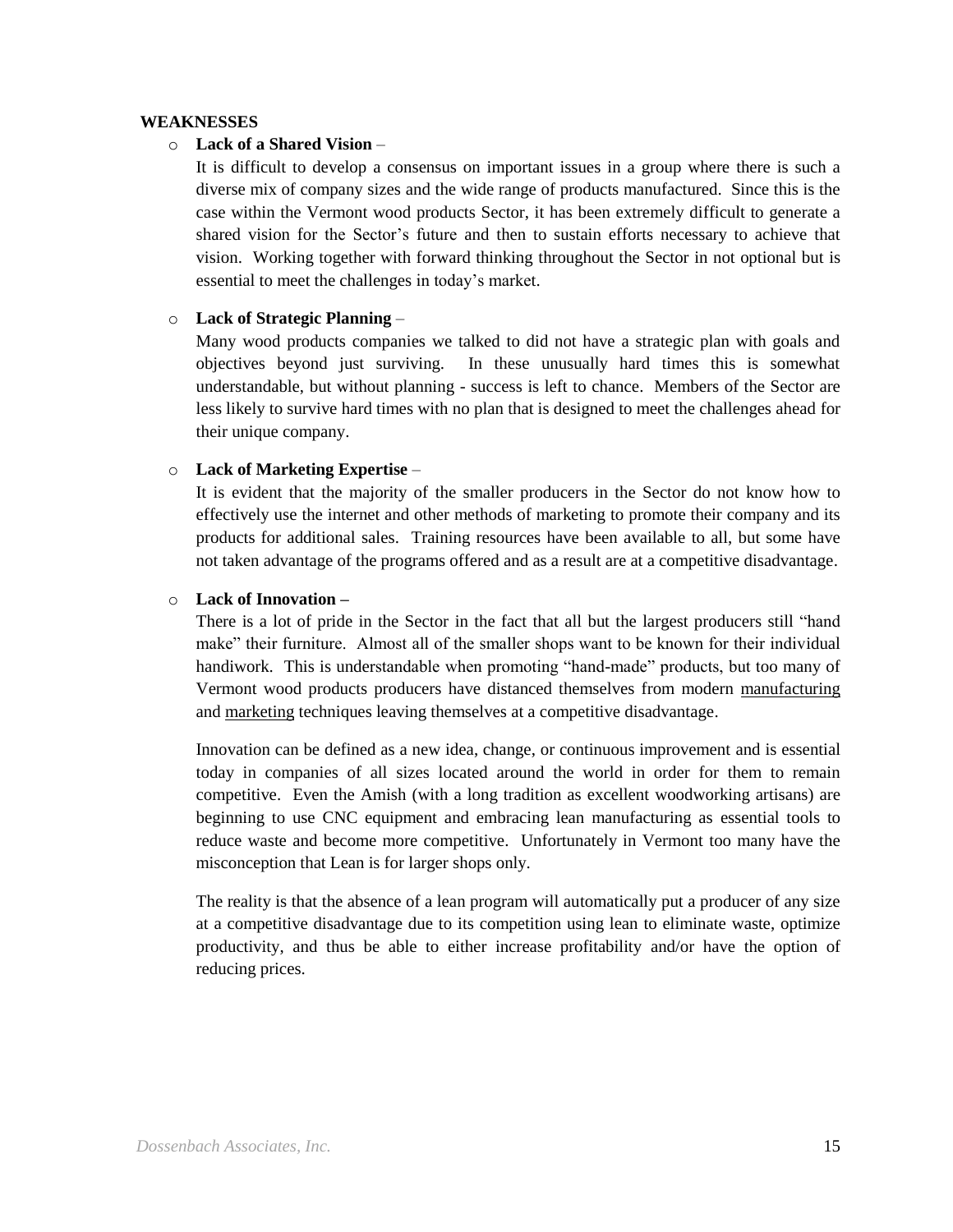#### **OPPORTUNITIES**

#### o **Build on Strengths –**

Every area of strength in this SWOT analysis represents an opportunity to leverage it into a competitive advantage. If they are not leveraged, they cease to be strengths. Thus, areas of strength must be utilized in any effort to strengthen individual companies and the Sector as a whole. Those advantages included above are:

- $\triangleright$  Quality Minded Sector Members
- > The Vermont Brand
- The Vermont Quality Wood Products Brand
- $\triangleright$  The Working Landscape
- The Vermont Wood Products Marketing Council
- $\triangleright$  Sector Leaders
- $\triangleright$  Location

#### o **Capitalize on the Vermont Brand –**

The Vermont Brand and all it represents is acknowledged by Vermonters as a powerful marketing tool that offers a tremendous opportunity. It continues to be one of the greatest assets to the Sector because it represents the people who make up the Vermont Wood Products Industry and the unique Working Landscape environment in Vermont. The basic marketing tools are in place due to the work over the past ten years. Now, the Sector must leverage it for all it is worth – transforming this opportunity into a competitive advantage!

The Vermont Quality Wood Products Brand (along with its logo) not only represents the value-added items made, but also represents all of those individuals in the supply chain that contribute to the process. This idea should be utilized throughout the Sector to promote Vermont value-added wood products as of *Heirloom Quality* from the Vermont Working Landscape!

#### o **Increase Sales Within The United States –**

There is an opportunity for Sector producers to join together and market their Vermont Quality Wood Products to the designer and retail markets by showing in a pavilion at the High Point Furniture Market in the fall of 2012 and beyond. Those companies who want to grow should work together to penetrate markets throughout the country. This is a proven strategy dating back several decades when some Vermont manufacturers were able to increase sales and expand their factories and hire additional workers during the years following this exposure. Today, these companies have become leaders in the furniture sector in Vermont.

While there is some product innovation among the furniture makers, there are few marketing their skills and *Heirloom Quality* to strong specialty market segments such as customized infant and children's furniture. Opportunities abound for those willing to be innovative.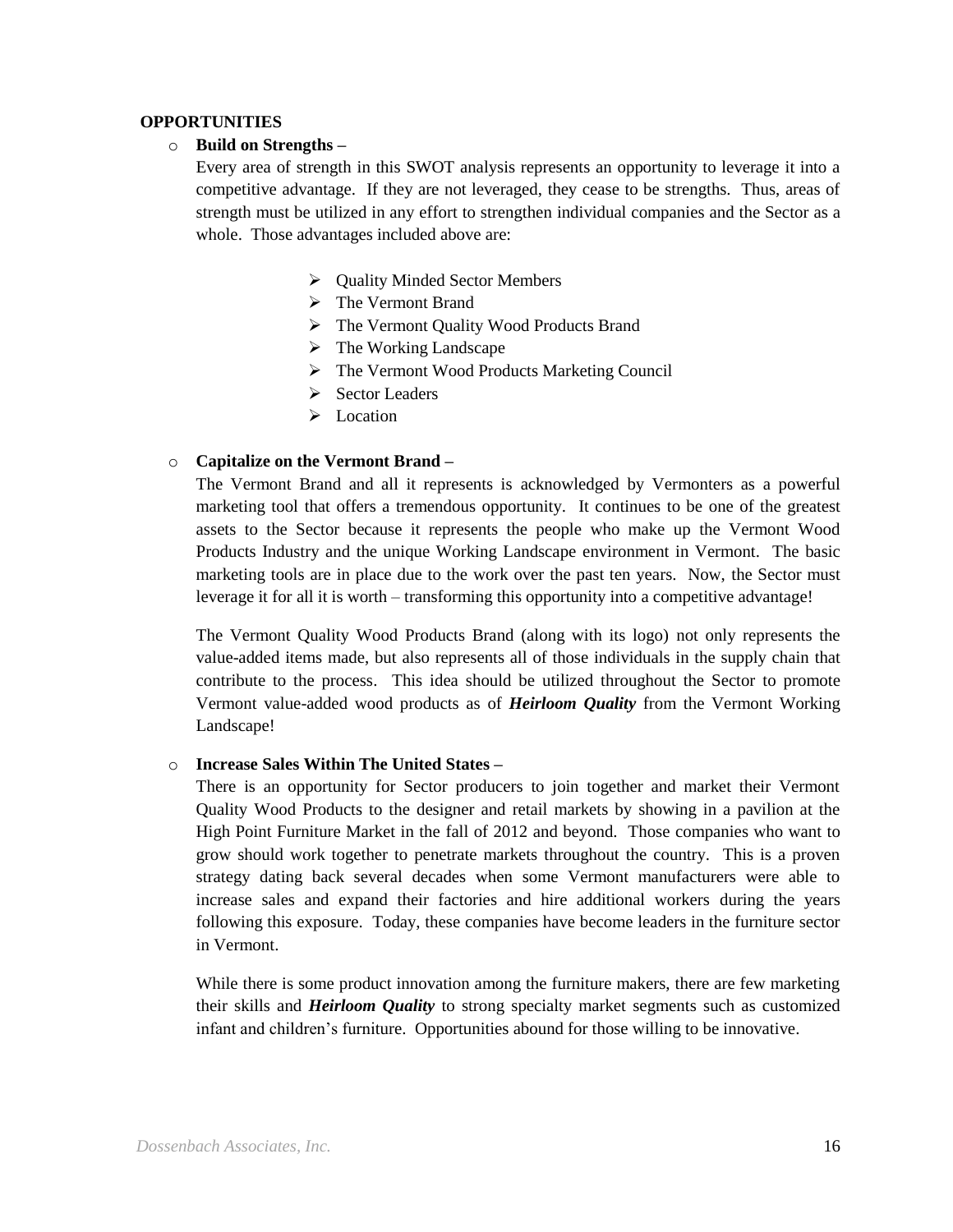#### o **Become a Leading Source of Certified Wood Products –**

The chain-of-custody certification of wood products has become a necessity for today's forward thinking companies of all sizes due to the sophistication and demands of middle and upper class shoppers of today. The Sector members, under the leadership of the Council and the State of Vermont, must find a simple way to allow Vermont furniture or other wood products made with Vermont wood to be certified. This is important to give sawmills and lumber users in the Sector the opportunity to compete in the maturing "Earth Friendly" or "Green" Market. It is difficult at best for small shops and factories to find certified wood and this can put them at a competitive disadvantage.

By incorporating Green into the brand, Vermont wood products producers of all sizes can help fill the growing requirement for earth friendly furniture and other wood products.

#### o **Exporting Value-Added Wood Products –**

Niche markets will continue to open in the developing countries around the world with China, India, and Brazil leading the way. Opportunities will exist for finished furniture, and for parts, and sub-assemblies for furniture and other wood products using Vermont and Northern Hardwood species. Solid wood furniture and wooden tableware made from prized Northern Hard Maple, Cherry, and character woods offer opportunities for export to the upper-end markets in these and other more developed countries.

The possibilities are limited only by the creativity and marketing skills of the entrepreneur as evidenced by Georgia Chopsticks – a company that is expected to be exporting 10 million chop sticks per day to China by the end of this year. They are utilizing local light colored poplar and sweet gum timber abundant in their area.

The larger manufacturers in the Sector should be actively exploring the export market as a long-term component in their marketing strategy as new world markets continue to open at lightning speed.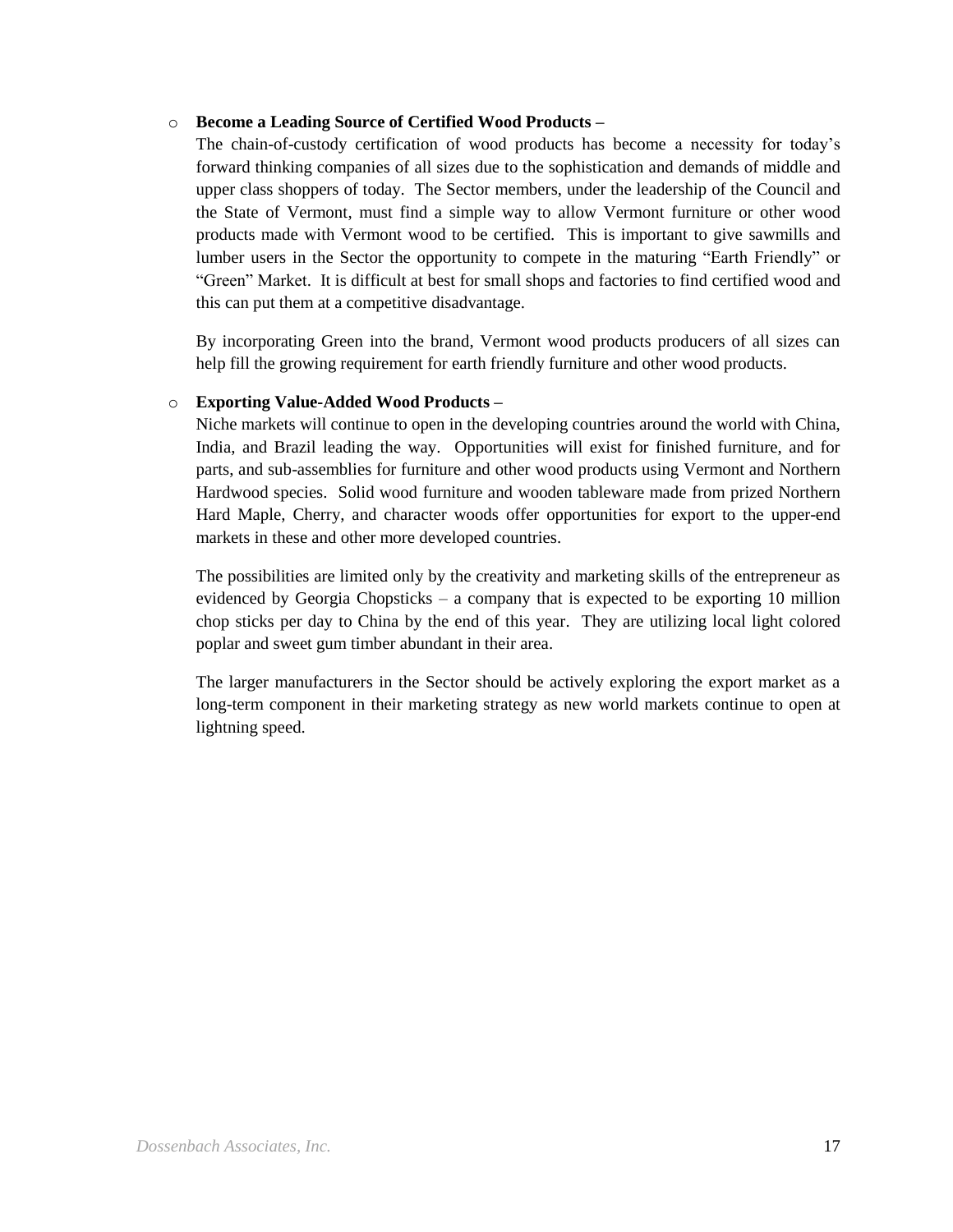#### **THREATS**

#### o **Complacency** –

The lack of a sense of urgency by some companies and some individuals scattered throughout the Sector has led to intermittent improvements in the Sector as a whole as opposed to ten years of Rapid Continuous Improvement. This, coupled with the lack of solidarity within the Sector, remains a critical threat to the future vitality of the VSWPI and its suppliers. It will not be easy for the Sector to move ahead if it does not have a critical mass of members who are willing to put differences aside and work together for the betterment of all.

*A promising beginning is that some excellent work has been done in creating and promoting the Vermont Quality Wood Products brand and the creation of the Marketing Council to carry the torch forward.*

#### o **Lack of a Culture of Change** –

Closely related to the threat of complacency above, there is a resistance to change that is prevalent in many companies throughout the Sector. The changes necessary do not threaten the Vermont way of life, or the Working Landscape, or what the Vermont brand stands for. The changes necessary pertain to the approach *each company* takes in running their own business within the Sector to better their own success. Without embracing a culture of change, many producers of all sizes throughout the Sector will fade from the Working Landscape during this decade. Those companies that have continually embraced positive change have generated growth and a higher degree of prosperity for their companies. Change and Continuous Improvement are essential for success in any business.

#### o **Imports** –

Imports continue to be a threat to the Sector companies as foreign competition has now become a permanent reality of the new world market of wood products. The Sector as a whole and individual companies need to develop and implement strategies to effectively compete with imports.

#### o **Over Dependence on External Funding** –

Historically, the Vermont Secondary Wood Products Sector has relied heavily on funds from local, state, and federal sources to stimulate change and innovation. While this is an economic necessity due to the makeup of the Sector, in many ways it has served to constrain continuous improvement in the past.

While we sense a change in the making, until recently most individual sector members have not been willing to put forth the assets nor the creative energy and physical effort necessary to capitalize on the work resulting from past grants. The implementation of strategic plans and ensuring the sustainability of programs are essential for continuous improvement and growth within the Sector. External funding will become scarcer as earmarks dwindle, and a "pay-to-play" philosophy to sustain some programs will be a necessity.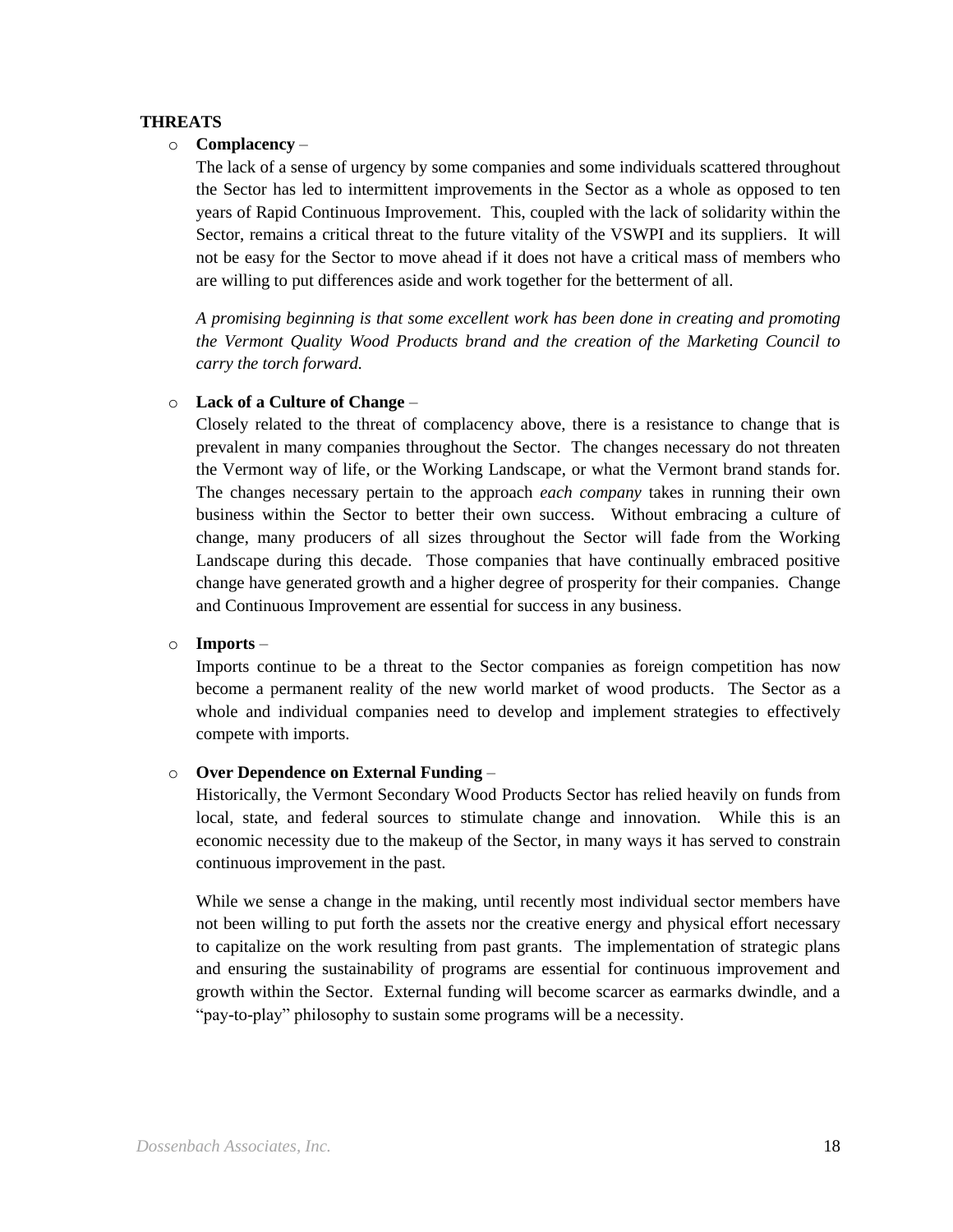#### o **Inadequate Education and Training Programs –**

As was the case in 2001, the education and training for the wood products sector (or industry) in Vermont is lacking. There is no coordinated educational program designed to stimulate interest in the Sector as a future career opportunity, to prepare job seekers for job opportunities in the Sector, or to train workers and managers that are currently in existing jobs within the Sector.

Our perception is that the public and private educational institutions in Vermont have written the Sector off as irrelevant. At the same time, the Governor (as noted below) and state agencies believe the wood products industry is an important segment of the economy and an integral part of the Working Landscape. (6) (7)

*There is a serious disconnect somewhere that could be the greatest threat of all to the future of the Sector.*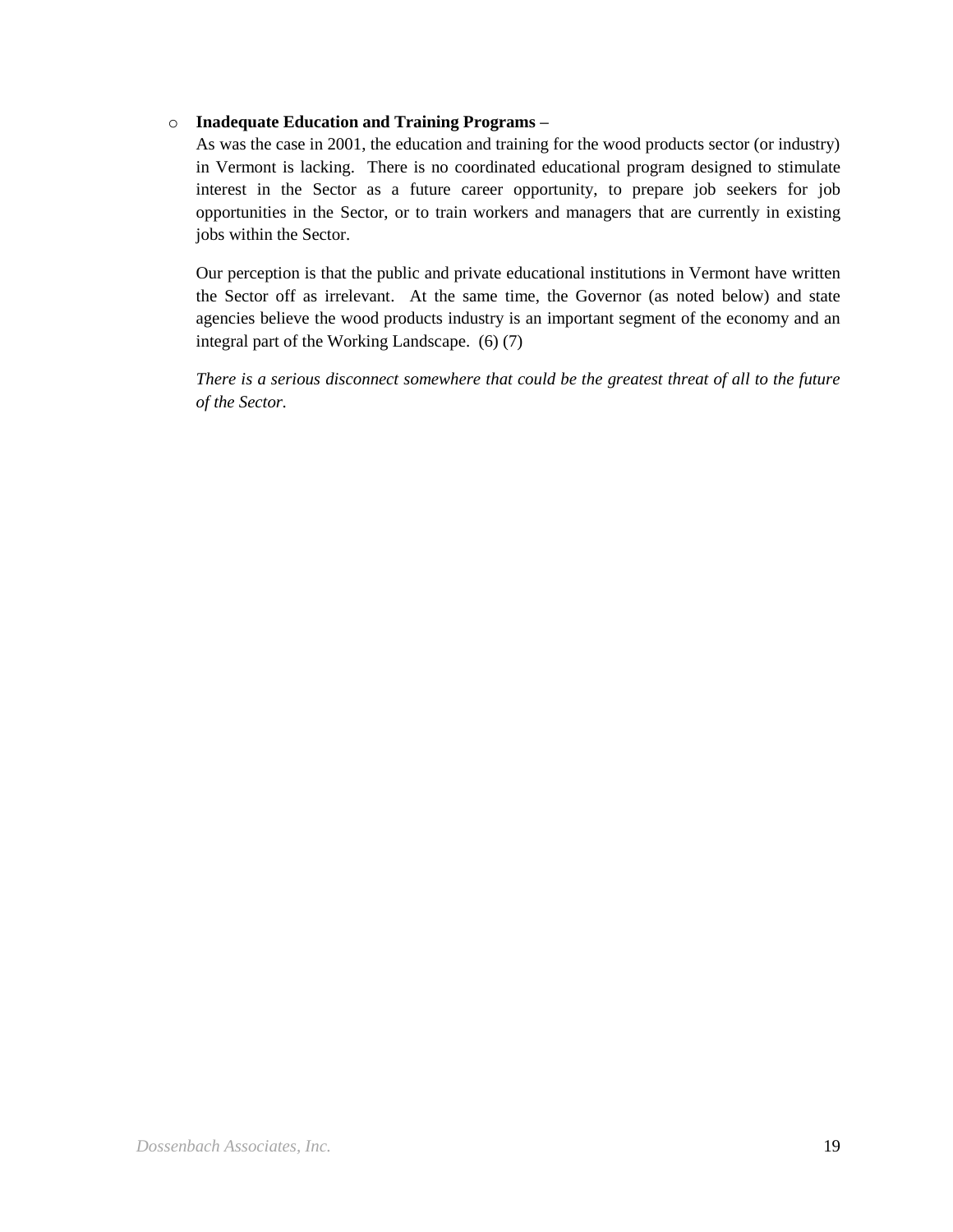#### **V. SYMPOSIUM FEEDBACK**

As part of the research for this report, a symposium for Sector stakeholders was held on Wednesday, August  $17<sup>th</sup>$ , 2011 in Montpelier. The purpose of this gathering was to present ideas in order to motivate the participants to "think outside the box" during the day and beyond as this report is published. The morning session began with an address by Vermont Governor Peter Shumlin wherein he confirmed the importance of the Sector as an essential part of the Vermont Working Landscape and the Vermont economy. In addition, his remarks motivated the approximately 100 in attendance to engage and participate during the rest of the day.

Gov. Shumlin's address was followed by a brief presentation by Tom Dossenbach on the need for a Culture of Change and Continuous Improvement, and then by three panels consisting of ten highly successful and influential Sector stakeholders – both government and non-government. The speakers were all effective in stimulating critical thinking that produced new ideas for effective marketing as well as for clarifying other issues in the Sector.

The afternoon session was centered around seven discussion groups that would each analyze one or two of the ten specific topics of interest assigned to the tables, then identify the critical issues, and finally to propose solutions. The primary objective of this exercise was to give every stakeholder the opportunity to be heard on the topic for discussion at the table of their choice. The goal was to receive input from each individual at each table and then to hear a summary from each group after they collectively arrived at their conclusions and suggestions.

Every group accomplished this and gave a verbal report to everyone at the symposium. Flip charts were used to record the ideas at each table and were kept and used in preparing the notes below and the strategies (goals and action steps) in this report. The reader is encouraged to review these notes as they represent the issues and ideas on the minds of those in the Vermont Wood Products Sector that are interested in seeing progress made as we move thru this decade.

*These notes should be studied and further discussed during the review and implementation of the recommendations in this report. These are the thoughts and suggestions of some of the best minds of Sector stakeholders and none should be dismissed as irrelevant.*

*Close attention to the notes below will reveal that most of the recommendations in this report were first suggested at one or more of the seven round tables!*

We did not edit or change the wording of these notes, but have recorded them below wordfor-word to the best of our ability. All of these notes have been considered in the preparation of the recommendations in this report and are included in Sections VI and VII below.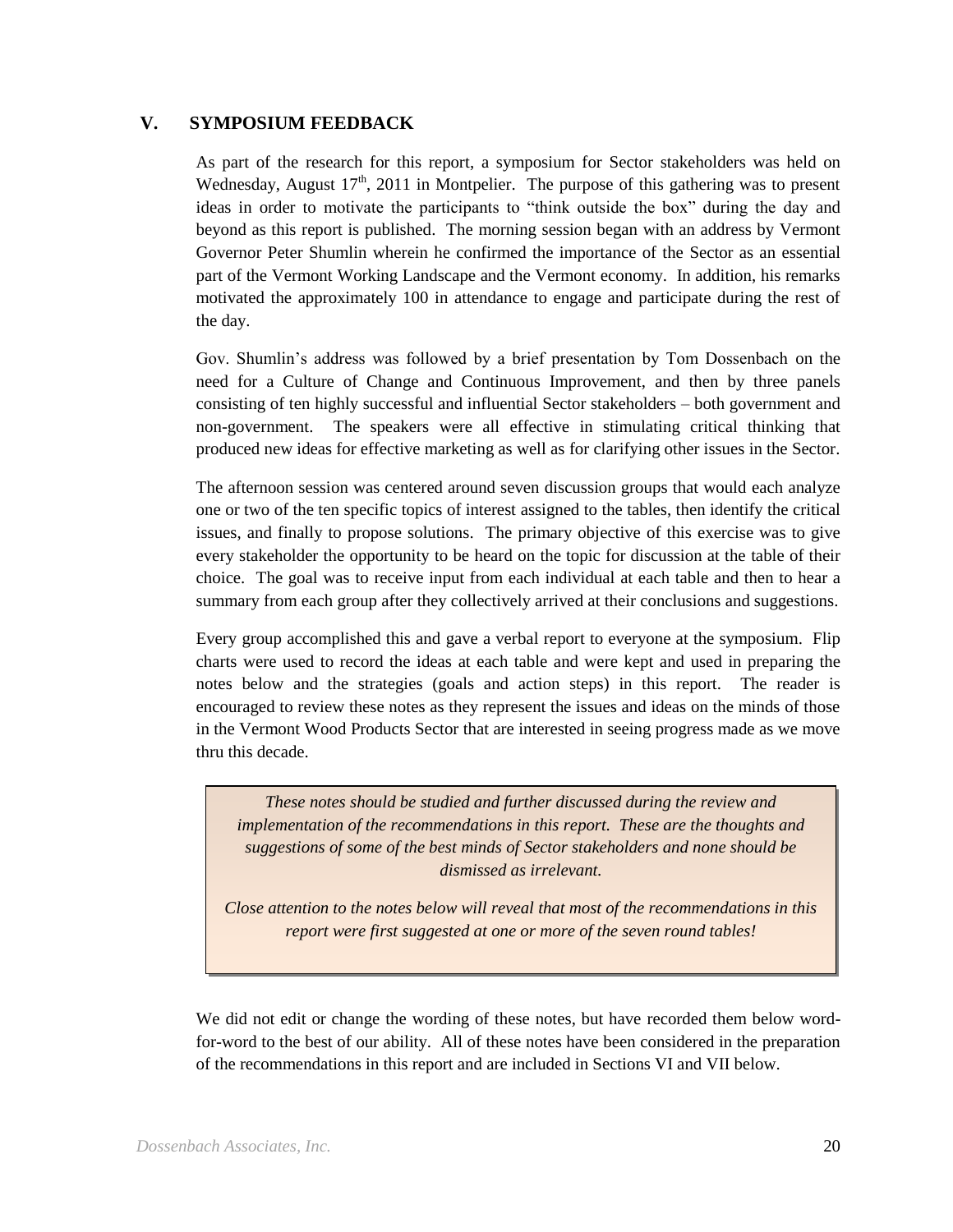## **Notes from Roundtable Discussions, August 17th 2011**

#### **Table #1:**

*Topic #1 - What have we done right and what have we done wrong during the last 10 years? Topic #10 - What are the three most critical things the VSWPS (Vermont Secondary Wood Products Sector) can do to help itself?*

#### **Done Right**  $\bullet$

- o Wood Products Show
- o Small Shop FSC Certification thru WoodNet Group Certification
- o WoodNet Gallery Store
- o Smalls collaborate and market for one another
- o Brand Logo
- o Building On-Line presence (#2 priority)
- o A few companies like Newport Furniture have used cutting edge technology
- **Done Wrong**  $\bullet$ 
	- o Getting products to customers and customers to us
	- o Brand Logo not used enough
	- o Haven't told "Local Grown, Local Made" Story
	- o Not marketed to higher end market outside VT
	- o Not looked at efficiency, technology, cost savings… VMEC can help
	- o Tourists are major target market, but we do poor job

#### **Things Sector Can Do!**

- o **#3** Share technology, software, and best technical processes, innovation, strategies
- o **#1** Need to consider who we are: Strengths, Weaknesses, the value of all members of the Sector.
- o Better use existing services, such as SBDC, workforce training, etc.
- o **#2** Sell the story in education: Primary to Secondary to Customers
- o **#3** "Buy Local Campaign" engaging youth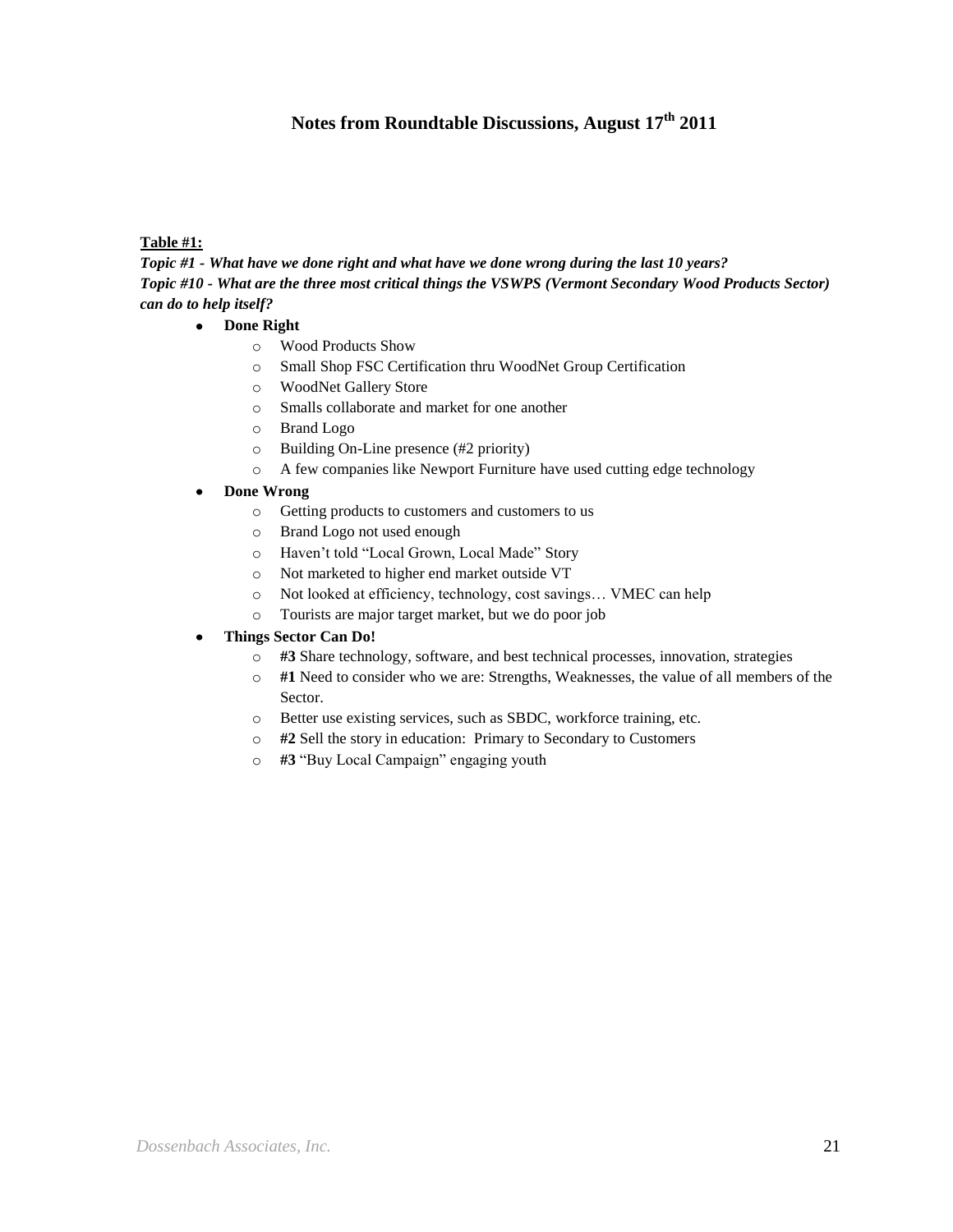#### **Table #2:**

#### *Topic #2 – What is the best strategy today for us to compete with imports?*

- $\bullet$ **Issues**
	- o Low cost and pricing influence buyers
	- o Can't compete
	- o Competing with large buyers
	- o Raw materials exported overseas
- **Strategies**  $\bullet$ 
	- o Market to local customers
	- o Market to "green customers"
	- o Shift to higher tech, higher value, higher quality product
	- o Marketing to the younger buyers
	- o Build loyal shoppers
	- o Better Web presence: wholesale , retail
	- o Safety, accountability
	- o Availability quick shipment (24 hours)
	- o Made in USA
	- o Custom items, low minimum quantities
	- o Market advantages:
		- **Large retail market**
		- Local forests wood
		- **Fast delivery**
	- o Mass customization
	- o Better marketing
	- o Better production methods
	- o Higher training skills of workforce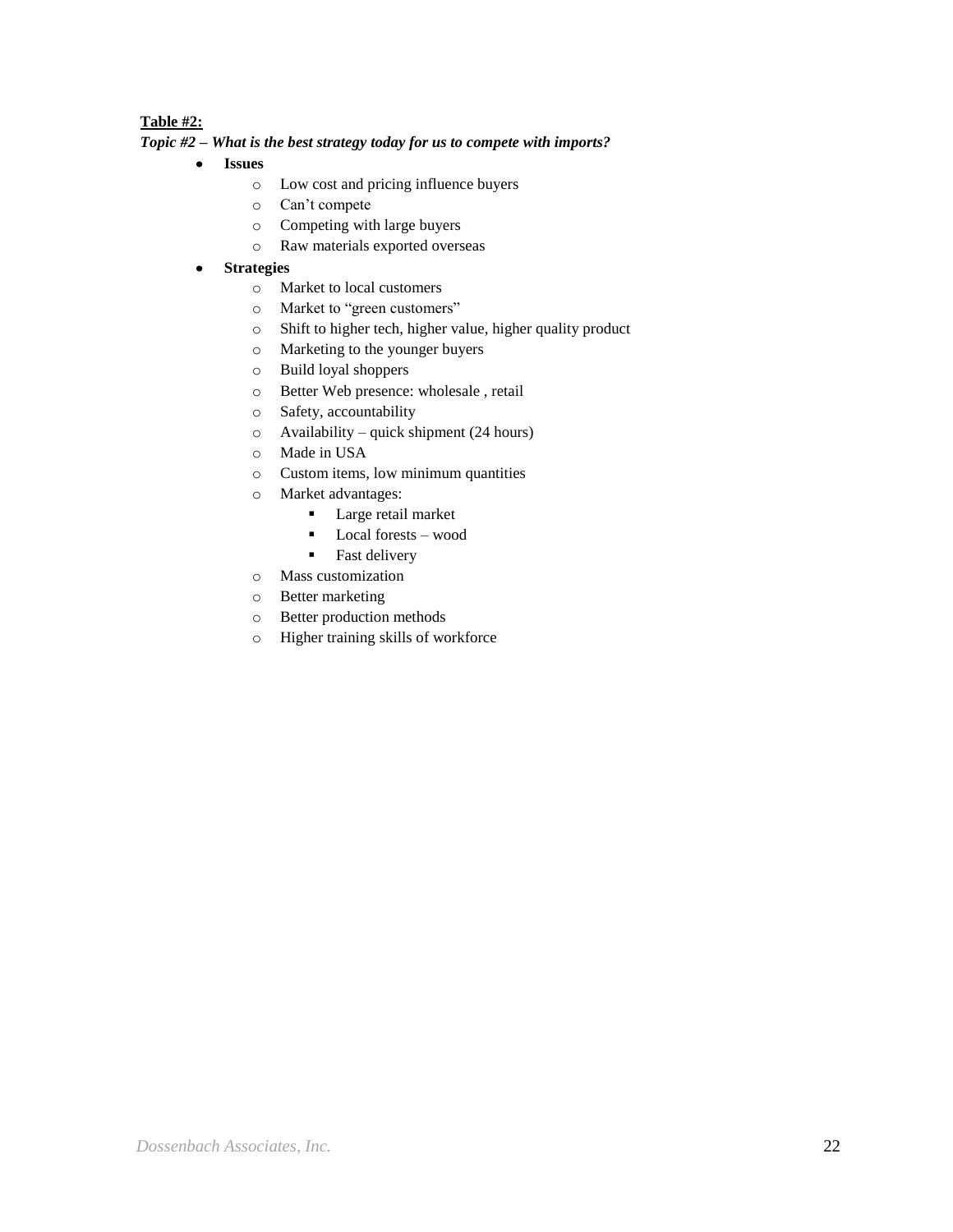#### **Table #3:**

*Topic #3 - How can we become exporters of Vermont Secondary (Value-Added) Wood Products? Topic #4 - How can the Vermont Secondary Wood Products Sector expand its US and Canadian market?*

- **Challenges**  $\bullet$ 
	- o Marketing
		- Our higher cost of exports and thus higher selling price
		- Public Awareness / Education of Consumers
		- Is there demand?
		- Need Market Research
		- What do consumers want?
	- o Scalability
		- Potential for growth
		- Regulations
		- **Customs**
		- **Transportation**
	- o Establishing appropriate Contacts
	- o Cultural Considerations
	- o Time
	- o Incentive/Motivation
	- o Logistics
		- **Shipping for various products**
		- Pricing Structure
	- o Outside Support? Who is responsible?
		- **Individual Company**
		- **Trade Organizations**
		- **State/Federal Gov**
- **Solutions**
	- o Market Research
		- Networking
		- Other Businesses
		- Academia
- Trade Organizations
- Google
- Purchase Research  $\bullet$ 
	- o Marketing
		- Build Brand Identity Individual Co State/Groups
		- Customize (adapt product) to meet the market requirements
		- Establish communications mechanism
		- Establish contacts in the target market $(s)$
	- o Scalability (facilitating demand and growth)
		- Strategic Planning Goals, objectives, business plan, marketing strategy
		- Flexible capitalization
		- Appropriate Material/supply chain
		- Qualified, well trained manpower
	- o Logistics
		- **Identify Services available** 
			- $\bullet$ Freight consolidators, forwarders, State Government, Federal Gov.
			- Local RDC, Import/Export Financing $\bullet$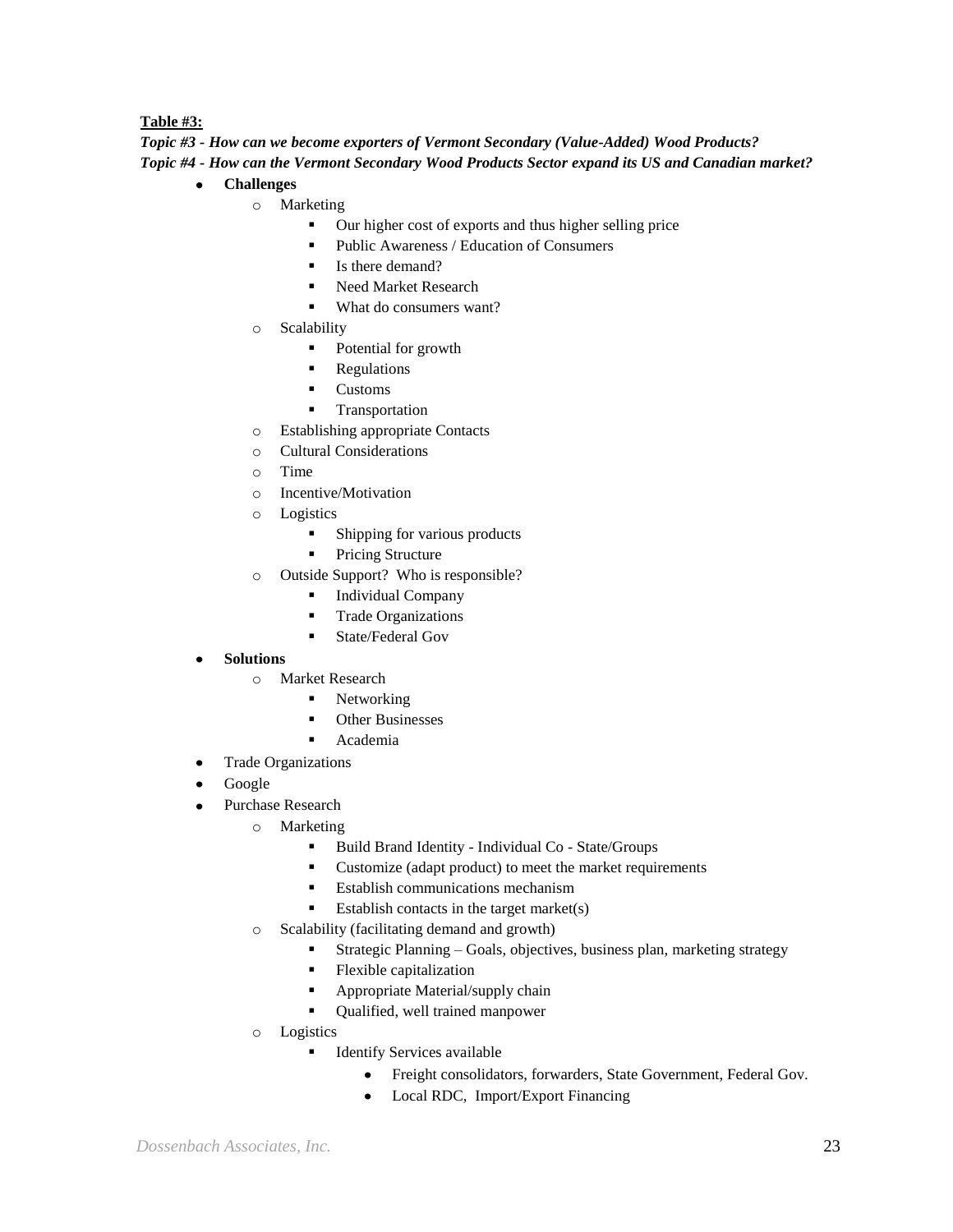#### **Table #4:**

#### *Topic #5 – How can we leverage and capitalize on the Vermont Brand to enhance the VSWP brand?*

- Logo identification on products and components  $\bullet$
- "Story" behind logo 125 Biz signed up; only 20 using  $\bullet$ 
	- o Quality
	- o Criteria for use!
		- **validation**
		- End user assurances
	- o Education of supply chain
	- o Toolkit of materials
	- o Educate consumer
	- o Own Logo Story
- Increase visibility of controlled use of Logo
	- o Websites
	- o Collateral forms
	- o Product Signature
- Develop Working Landscape Story and Supply Chain  $\bullet$
- $\bullet$ Define what criteria is for logo application
- Discovery of VT Wood from Vermontvacation.com  $\bullet$
- Partner with VSAA or Resorts  $\bullet$
- Value added tag  $\bullet$
- Road info signage with incentive  $\bullet$
- Validate # woodworkers per capita  $\bullet$
- Web Stories... Bloggers  $\bullet$
- Open studio weekend / Maple Festival Weekend  $\bullet$
- On Premise Signage using Logo  $\bullet$
- Tier Logo use…  $\bullet$ 
	- o Wood from VT
	- o Value Added from VT
- **Three Top Issues**
	- o #1 Solutions for all wood community
		- $\blacksquare$  Mill, Woodworker
		- **Wholesale, Retail**
		- Woodworker per capita
	- o #2 Logo Meaning
		- **Education**
		- **Criteria**
		- **•** Validation, Future Goals, Heritage
		- **Marketing to End Consumer**
	- o #3 Visibility
		- Signage: Biz Signs, VTRAN Program
		- Collateral Forms, Hang Tags, Brochures
		- Web site Stories, Blogs, Product Lifespan
		- On product signage
		- **Partnerships-Ski Areas, Private Sector**
		- **Events Strategies**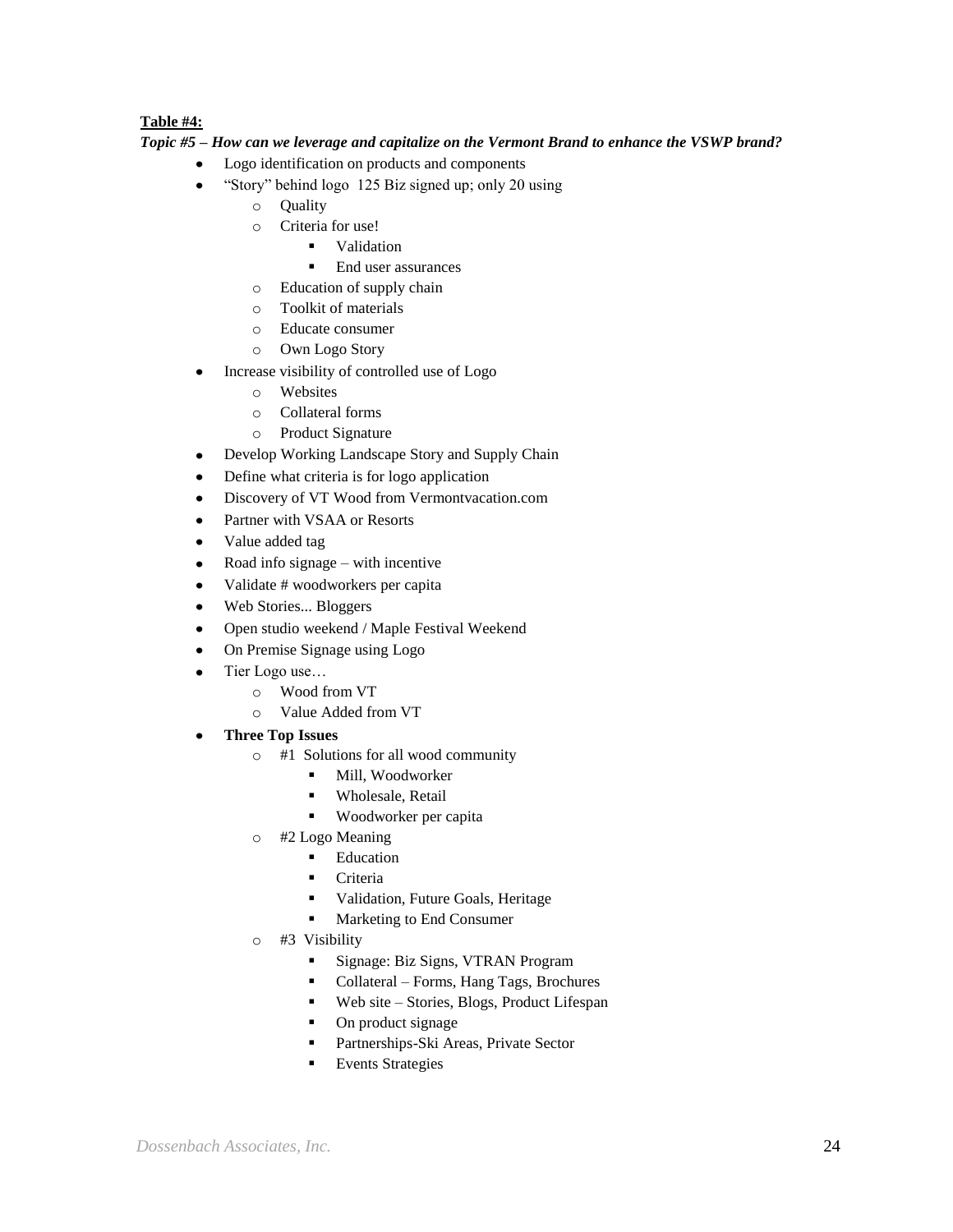#### **Table #5:**

*Topic #6 – What can be done to strengthen the supply chain in the Vermont Wood Products Sector (from forest to finished product)?* 

*Topic #7 - How can we develop an easier way to "certify" Wood from Vermont Forests as sustainably managed?*

#### $\bullet$ **Challenges**

- o Critical Mass wood volume, loss of mills
- o Knowledge of supply chain
- o Knowledge of volume
- o Long supply chain logistics
- o Lack of landowner power/influence
- o Tracking and Administrative Overhead
- o Lack of Consumer Knowledge /Sophistication
- o Established Relationships
- o Variety of Modes of Buying and Selling
- o Lack of predictable supply of logs
- o Lack of uniform management standard
- o Lots of small landowners / harvests
- o Time sensitive issues –difficulty in committing
- o Lack of premium price
- o Commodity market dynamics
- **Solutions**
	- o Increase demand for product
	- o Develop specialized supply chain
	- o Develop new and/or strengthen existing businesses in small pilots
	- o Develop Vermont Brand
	- o Unified Certification System / Standards
	- o Sell your story:
		- **Certification**
		- People
		- **ETC**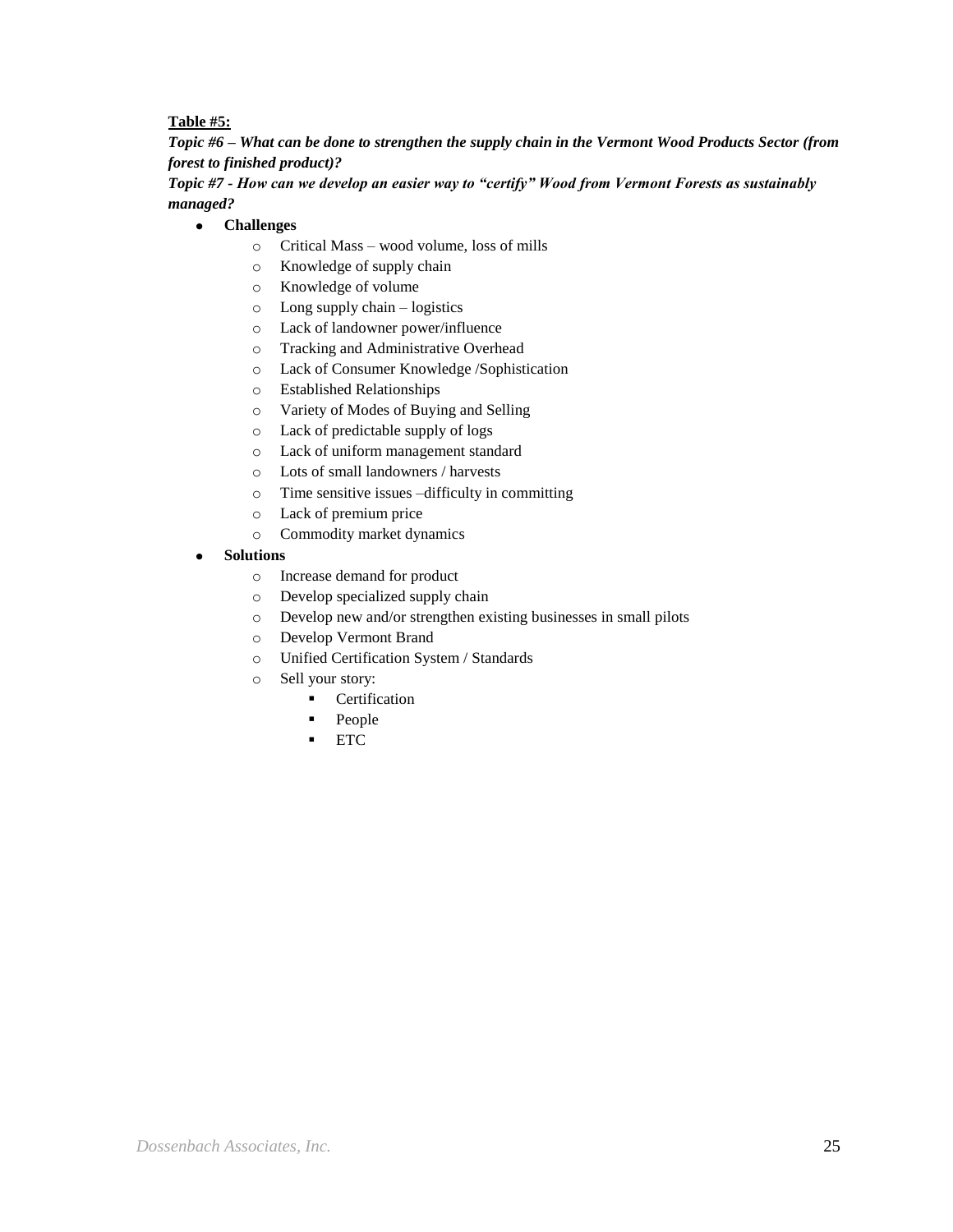#### **Table # 6:**

#### *Topic #8 – What kinds of education and training programs are needed to benefit the VSWPS?*

#### **Challenges**

- o Student motivation
- o Workforce motivation
- o Finance their education
- o Lack of opportunities / guarantees of employment
- o Lack of appeal to trade jobs
- o High School programs being restricted in schools!
- o Training current workforce with new technologies, social media, etc. (no time and finances)
- o Needing to re-educate where public system has failed.
- o Lack of understanding of what training is needed
- o Locating interested individuals
- o Administering, hiring, training program
- o Current systems have restrictive qualities

#### **Solutions for Students**

- o Parent tours of woodshops
- o Success stories
- o Put faces to woodworkers
- o Educate Guidance Counselors
- o Promote appeal of technology (CNC, etc)
- o Promote internships for students to gauge/create interest

#### **Solutions for Current Workforce**

- o Offer sales and internet marketing training for no cost and little time
- o Gain funding; continue educational seminars/webinars Support SFF &RWS
- o Make further connections with government, industry, schools to make sure mission & goals & opportunities are heard
- o Identify current workforce needs and directly go to schools
- **TOP FIVE (5)**
	- o Industry and Education Collaboration
		- To educate the identified next generation with soft and hard skills
		- Woodwork Passport Model
	- o Educating the trade organization members with skills for success
	- o Work to increase appeal of jobs in the industry
		- Highlight success stories; educate parents; guidance counselors
	- o Obtain funding to continue educational seminars and webinars in industry
	- o NEA convention booth to inform educations about opportunities in field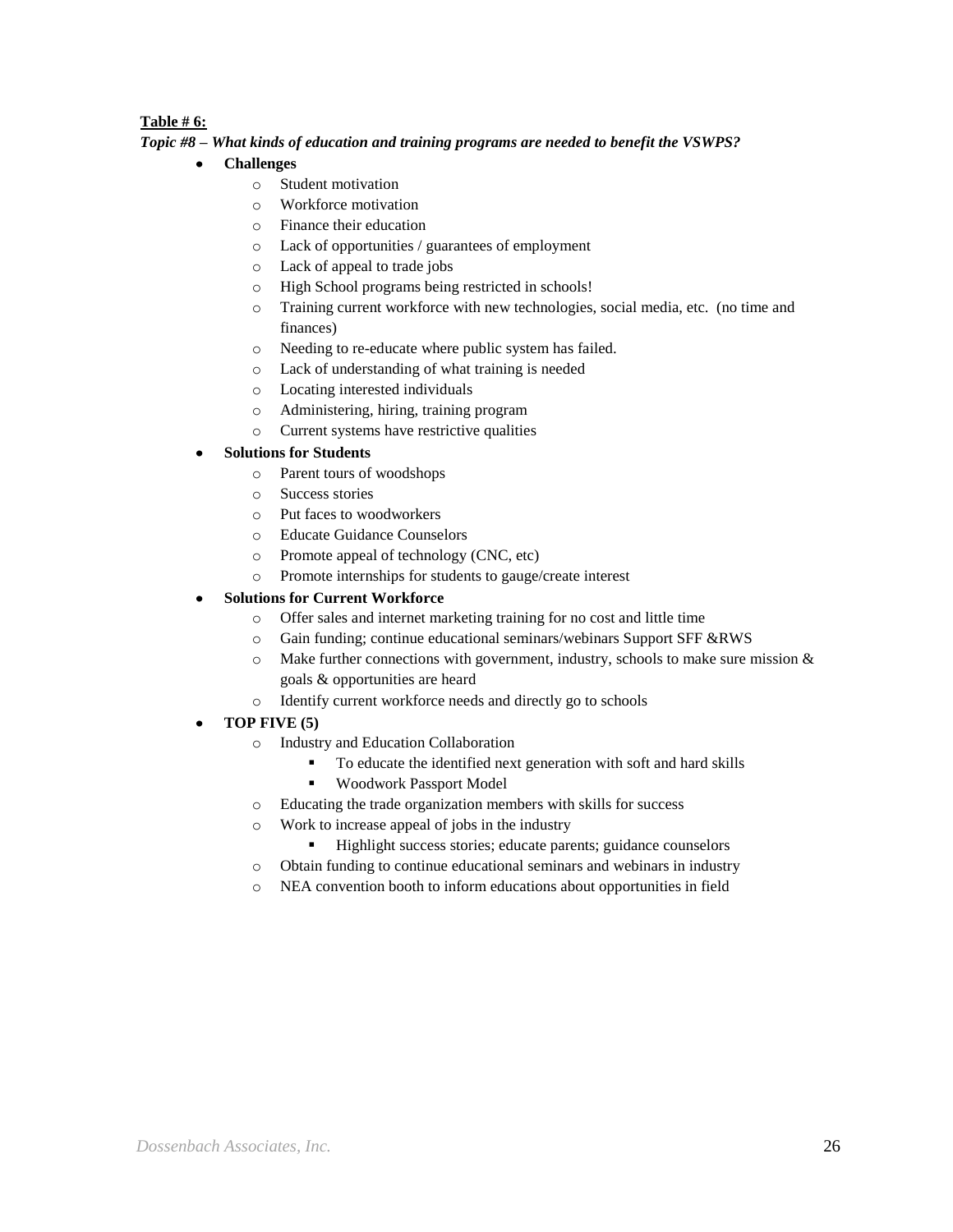#### **Table #7:**

#### *Topic #9 - What are three things the State of Vermont (agencies, organizations, legislature, etc.) could do to help the Primary and Secondary Wood Products Sector?*

- Affordable 3rd party (FSC) Certification  $\bullet$
- $\bullet$ State-wide FSC Certification of all state lands
- Chain-of-custody certification
- $\bullet$ Active support from the State Staff technical outreach support. Proactive Vs. Reactive – Check In Process.
- Marketing Expertise  $\bullet$ 
	- o Grant opportunities
	- o Support for Investment opportunities
- $\bullet$ Promote buy local and buy green
- Utilizing woodworking/craftsmanship in iconic imaging  $\bullet$
- Marketing campaign around craftsmen  $\bullet$
- More collaboration with state agencies  $\bullet$
- Possibility of too many certifications being cumbersome on lumber yards, loggers, etc.  $\bullet$
- Remove list of certification program in Farm Bill  $\bullet$
- Need for State run FSC Program  $\bullet$
- Retention of forests policies; programs to keep forests as forests  $\bullet$
- Tax stabilization program for landowners  $\bullet$
- Use of different models to duplicate cheese, maple, ski industry, etc.  $\bullet$
- $\bullet$ Convener
- Vermont website for portal to VT products  $\bullet$
- Marketing assistance for export opportunities.  $\bullet$
- Access to state images upload of business images

#### **Summary/Priorities**

- Marketing  $\bullet$ 
	- o Expertise
	- o Images
	- o Financial Support
	- o State wide messaging
- FSC Certification
	- o Facilitate and Financial Support for Private Lands
	- o Chain of Custody
- Centralized point for education / learning / info exchange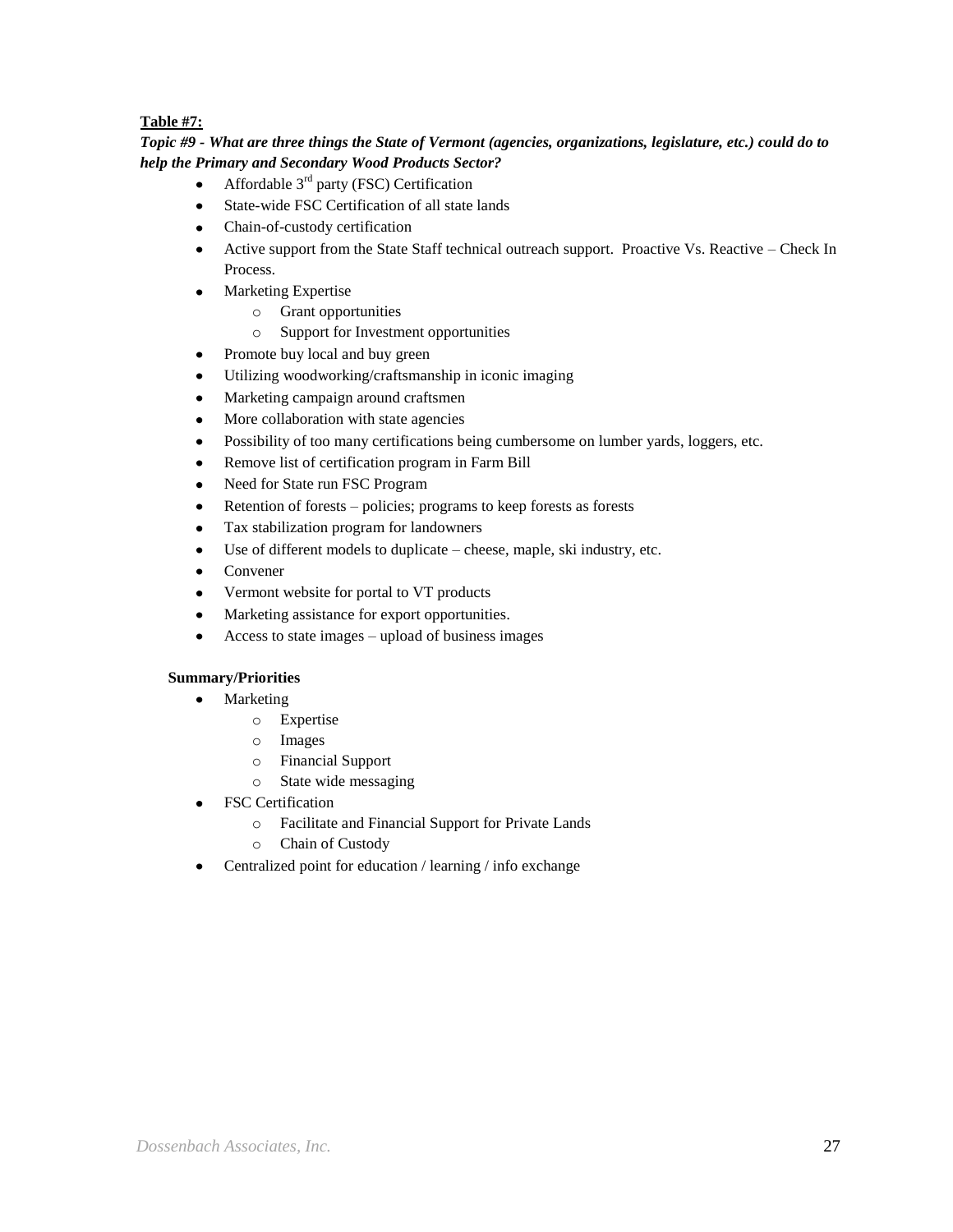## **VI. STRATEGY SUMMARY**

There are several areas of focus below that generated eight recommended goals – each with two to six specific action steps. These frame the overall strategy of the report.

The Council has asked, "What are we doing right, what are we doing wrong, and what should we be doing differently?"

In looking at the current state of the Sector, the question regarding what has worked and what has not proved to be an important exercise. Much has been accomplished by the industry associations and many government and non-government support groups, but much still remains to be done.

The highlight of those accomplishments in the Sector during the past decade has been the recognition by stakeholders that the Vermont brand is the most powerful marketing tool for the industry. This led to the formation of the Vermont Wood Products Marketing Council, further demonstrating the importance of the marketing efforts in the Sector. Ten years ago we felt that branding must be the foundation of any sustainable strategic efforts to strengthen the value-added industry, and that remains true today.

To their credit, the Sector stakeholders have created the Quality Vermont Wood Products brand and logo to represent the entire Sector and have promoted the brand throughout the industry and the state of Vermont. Several valuable marketing tools have been produced during the past ten years including the Vermont Wood Products Catalog (or Resource Manual) as part of the Cornerstone Project and the Essential Buyers Guide on a web site produced for the Sector by Cabot. Many other initiatives are mentioned throughout this report.

One of the main objectives of the Symposium was to have stakeholders sit around a table in the afternoon session and discuss a topic assigned to that table. Most participants had chosen their table topic when they sent in their registration.

Table number one was assigned two topics that were:

- *What have we done right and what have we done wrong during the last 10 years?*
- *What are the three most critical things the VSWPS (the Sector) can do to help itself?*

We have placed another copy of the summary of work this discussion group did below because these words came directly from Vermont stakeholders!

What Have We Done Right and What Have We Done Wrong During the Last 10 Years?

- Done Right
	- o Wood Products Show
	- o Small Shop FSC Certification thru WoodNet Group Certification
	- o WoodNet Gallery Store
	- o Smalls collaborate and market for one another
	- o Brand Logo
	- o Building On-Line presence (#2 priority)
	- o A few companies like Newport Furniture have used cutting edge technology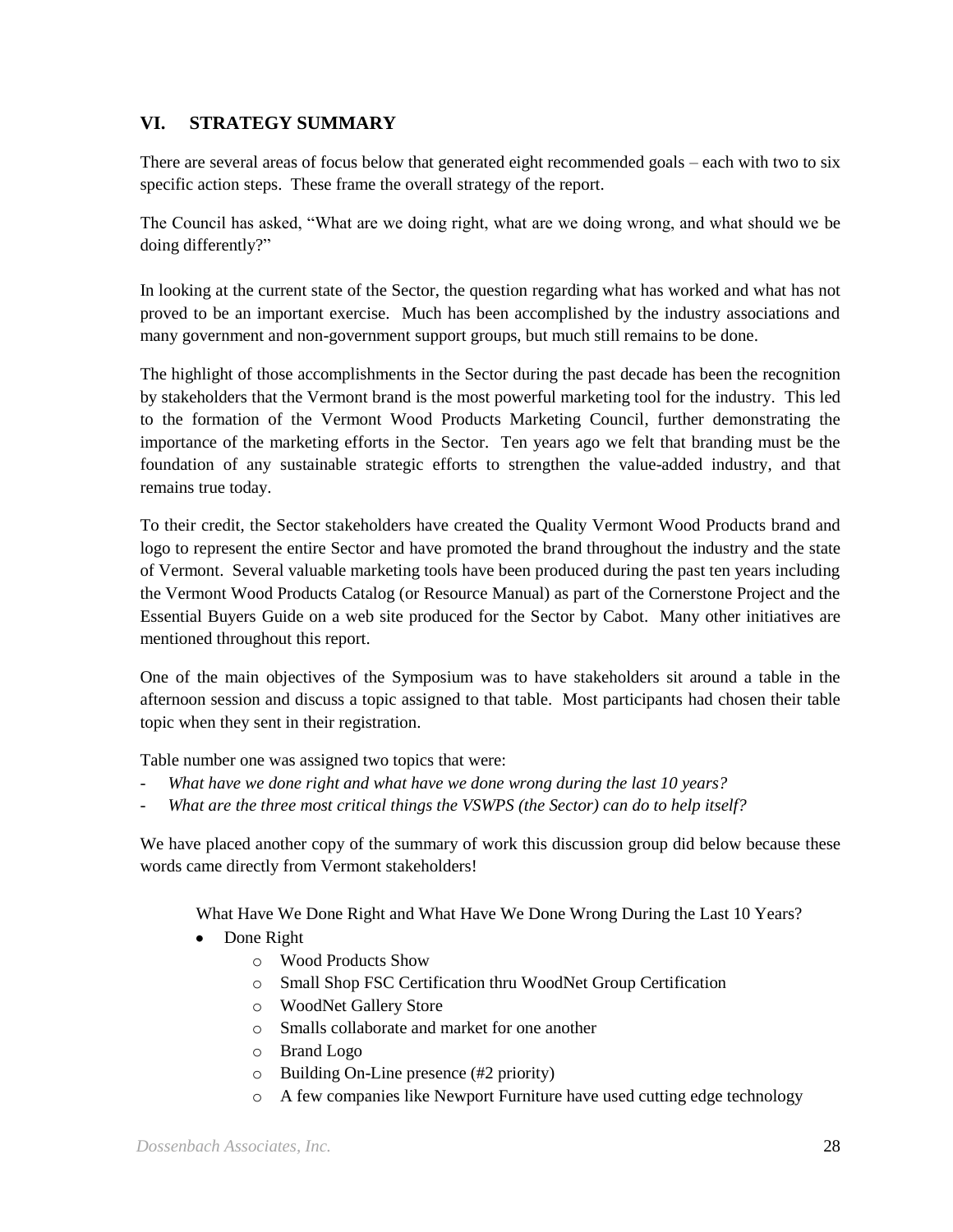- Done Wrong
	- o Getting products to customers and customers to us
	- o Brand Logo not used enough
	- o Haven't told "Local Grown, Local Made" Story
	- o Not marketed to higher end market outside VT
	- o Not looked at efficiency, technology, cost savings… VMEC can help
	- o Tourists are major target market, but we do poor job

What are the Three Most Critical Things the VSWPS (Sector) Can Do to Help Itself?

- Things Sector Can Do!
	- o #1 Need to consider who we are: Strengths, Weaknesses, the value of all members of the Sector.
	- o #2 Sell the story in education: Primary to Secondary to Customers
	- o #3 "Buy Local Campaign" engaging youth
	- o #3 Share technology, software, and best technical processes, innovation, strategies
	- o Better use existing services, such as SBDC , workforce training, etc.

As previously mentioned, the comments above were helpful in developing the goals and action steps in Section VII.

Innovative marketing in today's competitive environment is a central theme within this report. The globalization of the furniture industry has occurred as projected ten years ago with China and Vietnam in command of the largest market share. However, there are many other dynamics in play that are creating new opportunities (with new challenges) for Vermont value-added wood products producers.

With the cost of importing furniture from Asia on the rise and the long lead times necessary for consumers to get exactly what they want remaining in the 8-12 week range, an increasing number of companies in the U.S. and Europe are looking at alternatives to imports from Asia. The options include bringing some or all of the manufacturing back home closer to their customers.

New and untapped markets for Vermont wood products are out there to be found in this country and around the world - with more opening every year. Sector members of all sizes need to embrace a culture of change and apply it to their own product design and development and to their marketing strategies.

Most Vermont companies will want to increase sales by first focusing on expanding sales in the Eastern U.S. and Canada, and then throughout the rest of this country. Some will also want to look offshore and prepare to produce for customers in both developed markets and emerging markets. Increasing the effectiveness of marketing activities in order to gain new business is an essential strategy today.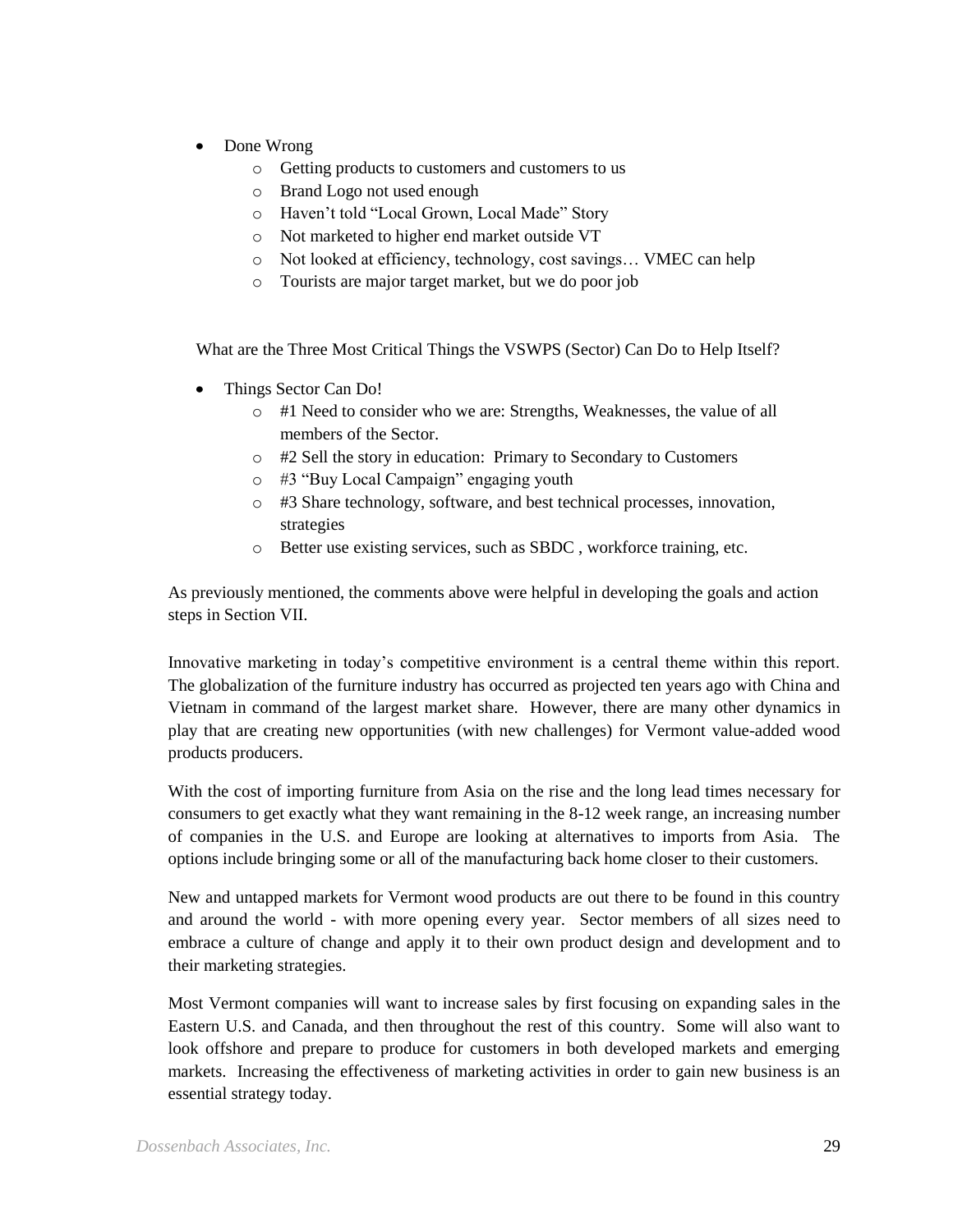There is no substitute for smart marketing in any business sector today. During our interviews we developed a strong perception that many small producers just did not know how to generate additional sales. Others do not want to grow beyond generating the income necessary to support their own families. However, they do need to generate more business at times to reach that level of sales.

During visits to producers around the state, many wanted to know how to increase sales to the tourists that come to Vermont. Others already had the answer by using signage, the internet, and convenient showrooms. Still others tried similar strategies and failed. Some did not understand the internet or how to use social networking or search engine optimization to lead potential customers to their web sites or to their shops.

Some value-added producers are selling direct to end-users through their own promotional efforts on the internet and other means. Some are selling to retail stores, while others have their own retail outlets. *All of these are demonstrating that it is their own creative energy and innovation in their businesses that will make them more successful.*

There are many existing programs in Vermont that teach the basic tools needed to design marketing strategies and schemes. From time to time workshops have been offered to members of the Sector. Those who avail themselves of these services and learn how to make positive changes in their current sales and marketing efforts - and implement those changes – will become more successful.

Those who either don't know about the programs or don't choose to participate will continue to fall behind within the Sector. Each Sector member must have the desire to do what is necessary to improve the effectiveness of their sales and marketing efforts. The tremendous challenge to educators, associations, and others when trying to serve the entire Sector, is to create the desire to learn and then to provide the education and training necessary.

This leads to the critical issue that Continuous Improvement is essential in today's competitive environment!

The goal of this study is to strengthen the Sector - *"to find the opportunities in branding, training, marketing, technology, and anything else that we may be missing*. (1) Strength and growth go hand-in-hand in today's marketplace.

We have looked briefly at the global landscape in the wood products industry and the trends that are driving new markets. We have portrayed a dynamic global marketplace with many opportunities to increase sales within the Vermont Secondary Wood Products industry and thus the entire Sector as it is defined on page 5. All of this calls for change.

Vermont shops and factories have an opportunity to gain new business by becoming more cost effective in their production methods and to increase thru-put in order to shorten their lead times. This is necessary to make custom or semi-custom furniture within days or just a few weeks as the market dictates.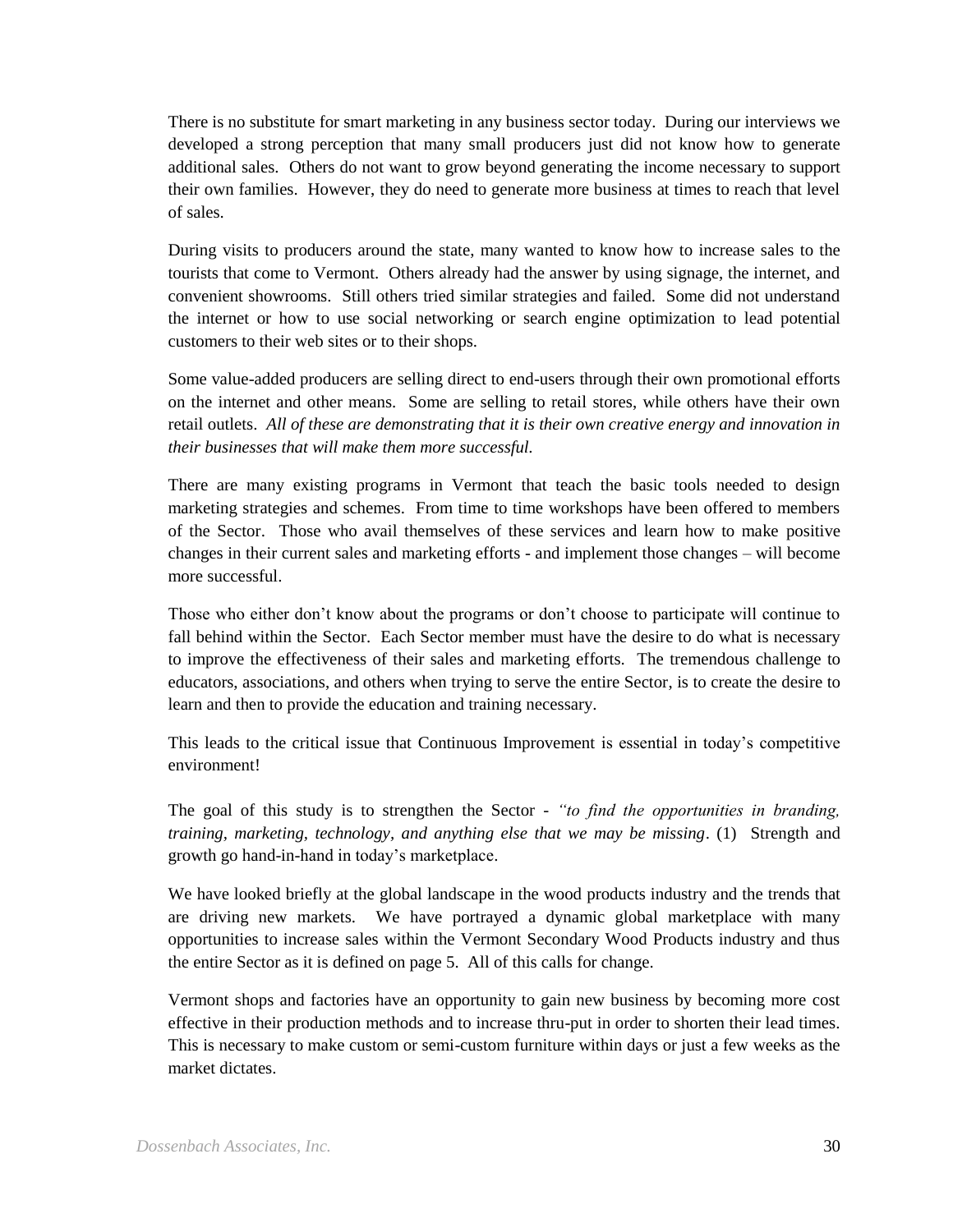Wood products companies around the globe are embracing change in product design and engineering and in manufacturing technology in an attempt to gain a competitive advantage and market share. Successful companies are continually making adjustments and continuous improvements in their methods of operations – from the forest to the retail store.



The world and its wood products markets are in a state of continual change and Charles Darwin's words above have proven to be applicable to this and other industries!

*It is important that the leadership of each individual company within the Sector be motivated to make the changes necessary to accomplish their own goals and objectives – their own strategies in light of a changing marketplace.* 

It will be essential for stakeholders in a position of leadership in Vermont and in the Sector to take the lead in an effort to encourage those who have not done so to embrace a Culture of Change. Too many reports have been written with suggested solutions that we all know will work. However, too few recommendations are ever implemented to the degree necessary to generate Continuous Improvement and measurable results due to a resistance to change.

The recommendations that follow are designed to provide the tools needed for motivated members of the Vermont Wood Products Industry (Sector) to prosper in the years ahead.

*The recommendations (Goals and Action Plans) that follow formulate a strategy to empower Vermont Wood Products artisans, shops, and factories to become more competitive in the markets of their choosing, and to successfully pursue those markets for growth and stability! Positive actions resulting in Continuous Improvement in all areas will be essential for success as was clearly implied by the observations and recommendations of Vermont stakeholders during the Sector Symposium.*

*Sustainability of the efforts resulting from this report will be essential!*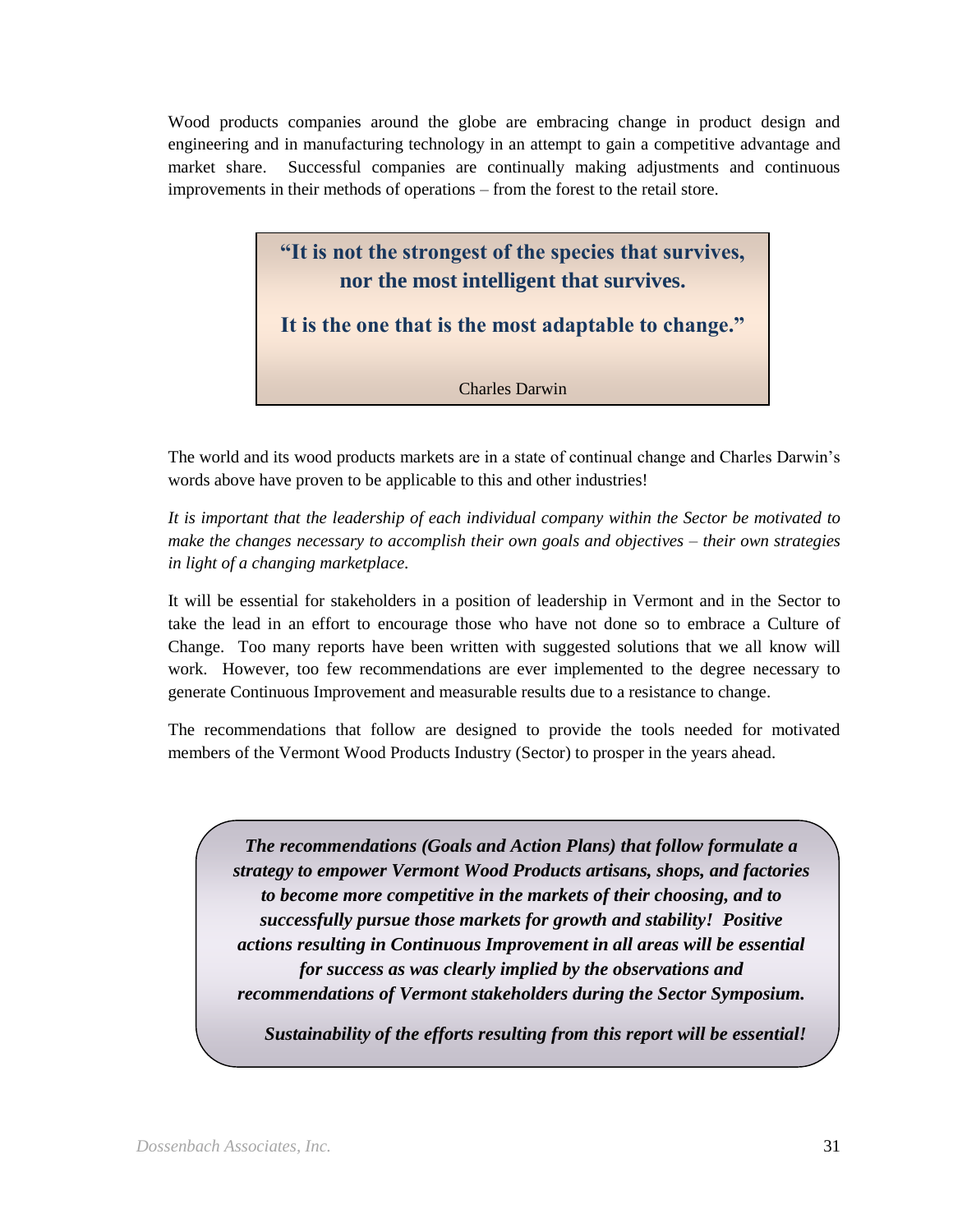#### **VII. GOALS & ACTION PLANS**

There are eight (8) recommended goals containing 37 action steps below. The order of the goals and action steps do not represent their relative importance aside from the obvious. All eight goals are important and most if not all should be implemented simultaneously in order to assure effective continuous improvement. Some efforts will take years to completely implement. Therefore, we suggest forming task forces to manage the action plans. These should have rotating memberships in order to keep a flow of new ideas and maintain the creative energy within the group while remaining focused on the assigned task.

## **1. Implement Continuous Improvement in the Sector**

Continuous improvement relies on a Culture of Change that is strong enough to sustain the initiatives and programs needed to move the Sector forward. This includes the recommendations in this report. This Culture of Change must begin at the top of the Sector with the Vermont Wood Marketing Council. *[There are five (5) action items for this goal.]*

## **a. The Vermont Wood Marketing Council should coordinate the implementation of these goals and action steps as well as other strategies developed for the Sector.**

The Council should embrace a Culture of Change and Rapid Continuous Improvement in the Sector as critical, and do all that is possible to promote this culture in each segment represented by its board members. This must begin by setting an example of solidarity without conflict and by decisive follow-through by implementing these - or more effective - recommendations.

It is suggested that the Council form a specific task force to do the research and to evaluate each goal and facilitate the implementation process. The membership of each task force can be determined by a method agreed to by the Council (which may include delegating this task of member selection to another group).

#### **b. The council should hire a full-time Executive Director.**

This position may be a full time or a part-time position (less than 40 hours per week) for a retired person experienced in the value-added segment of the industry and knowledgeable with the other segments. This position should be the only job this person has as it is critical to have someone that has this Sector as his or her only focus. This is a critical recommendation in order to maintain Rapid Continuous Improvement throughout the implementation of the recommendations in this report as well as other initiatives that will be adopted.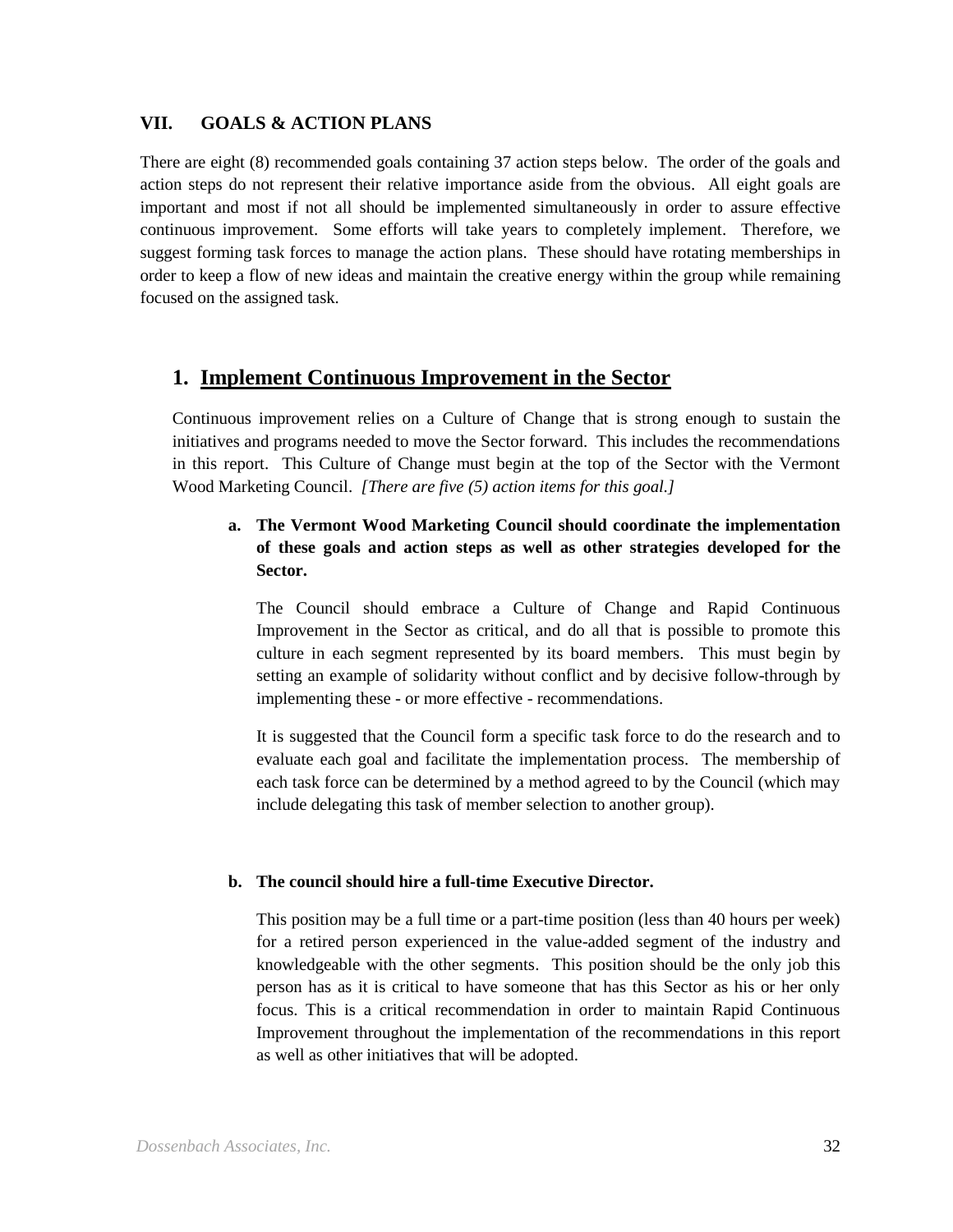The job description of the Executive Director should be developed by the Council Board of Directors and should be written in such a way as to give the appropriate authority to the Director to make decisions necessary to carry out council's mandates. This includes working with committees, task force groups, and stakeholders without having to obtain approval from the council on every detail. This position is impartial to the segments of the Sector, but is created to assure rapid continuous improvement and the sustainability of programs throughout the Sector.

#### **c. Continue to utilize outsourced support services as needed.**

The Executive Director of the Council should utilize the expertise of Vermont companies, agencies, and contractors to help organize and hold special events and meetings as necessary. Their expertise in producing promotional materials and other services will continue to be essential to rapid continuous improvement and the future of the Sector. Their past performance of such contractors and government agencies illustrates their continuing value to the Sector through their involvement with the implementation of these strategies as deemed appropriate.

#### **d. Review the Vermont Forest Products Council's Blueprint for Action.**

This report, produced by the Vermont Council on Rural Development in 2003, contains 24 action steps - most of which remain relevant. The document is worthy of review and used as a timeless document containing excellent ideas and action plans for continuous improvement in the Sector.

## **e. Create and publish a shared vision for the Sector incorporating the desired long-term effects of the initiatives resulting from this report and other deliberations.**

It will be important for the Sector to have a shared vision so there will be consensus throughout the continuous improvement process. This vision must be cast without prejudice and not be influenced by any individual's own goals and objectives. This should be a vision of the Sector looking five to ten years from now.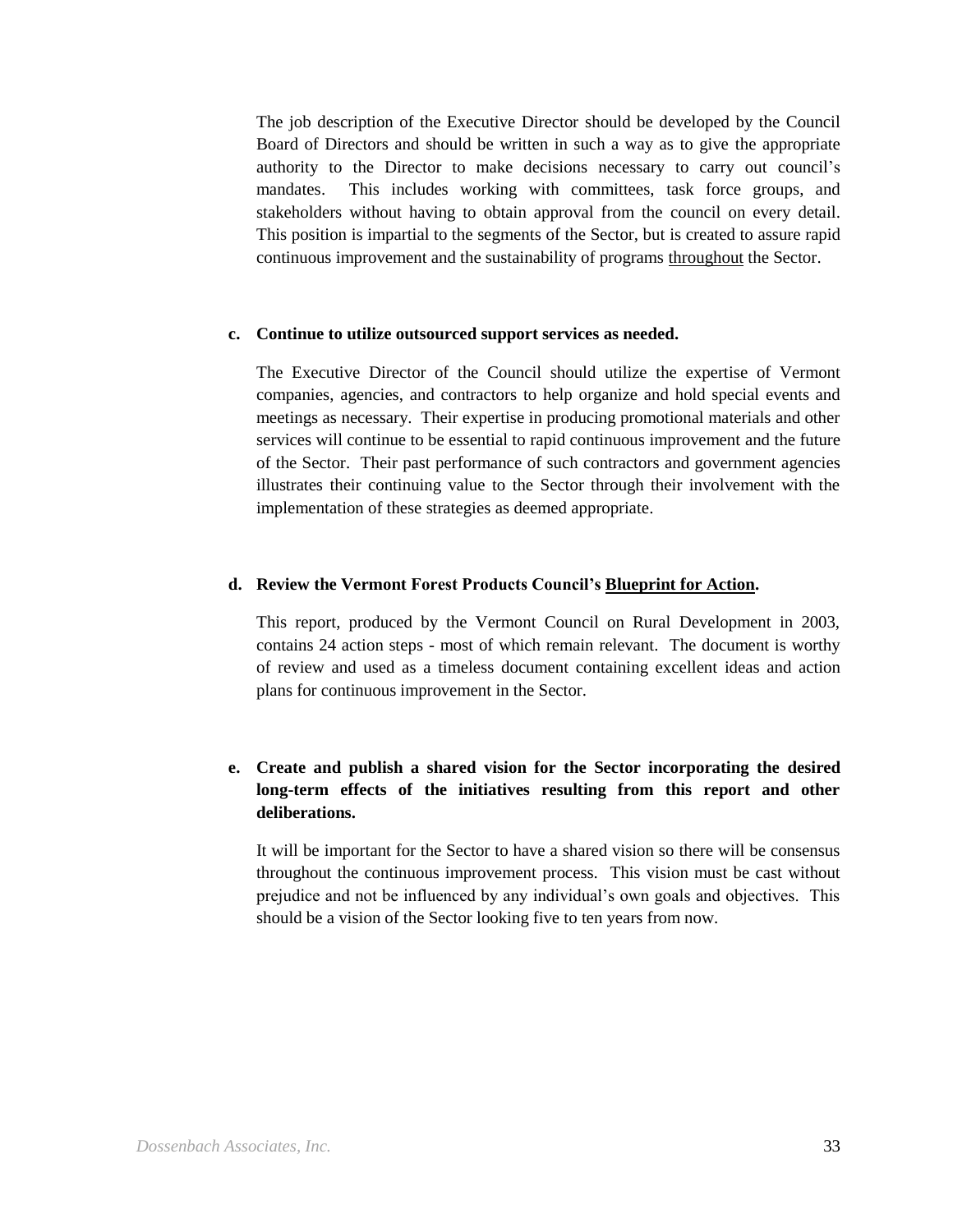## **2. Strengthen and Promote the Vermont Quality Wood Products Brand & Logo**

The Vermont Quality Wood Products Brand and Logo were developed with external funding and outstanding efforts during the past ten years. However, the brand has hit a plateau in its effective use. No standards for use have been published or any serious attempt to promote the brand to the consumer. It is time to re-energize the brand and sustain its momentum in the marketplace as suggested at Symposium Table #4, Page 24. *[There are five (5) action items for this goal.]*

#### **a. Form a brand enhancement task force.**

This is a huge project that will take time to complete. Therefore it is a good opportunity to use a group of interested stakeholders to form a task force to review the brand and what needs to be done to take it to the next level of effectiveness. The task force would work under the Marketing Council's direction through the Executive Director to keep the project moving on track. This group would coordinate all of the recommendations regarding the brand and logo use.

## **b. Review the health of the Vermont Quality Wood Products (VQWP) Brand and revive it.**

There should be an assessment of the current state and effectiveness of the Vermont Quality Wood Products brand today. There should be a review of everything that has been done (in chronological order) to promote the brand and determine what has been effective to this point and what has not and make corrections. The Sector must then develop effective methods to tell the Vermont Brand and Working Landscape Story so that it promotes value-added wood products as Earth Friendly and of Heirloom Quality!

The wood products story should attract consumers in a similar way as the innovative marketing approaches by Shackleton Thomas' Naked Table and Green Mountain Coffee's Relationship Marketing have done.

The State of Vermont may have the talent and resources to conduct this exercise with the task force.

#### **c. Develop a methodology to tell the story of the Working Landscape & the Sector.**

The working landscape is understood by Vermonters and can be understood by others by reading reports and studies. However, some reports depict the forest products role in the working landscape as forestry and logging but rarely include information or photographs depicting value added products such as furniture, toys,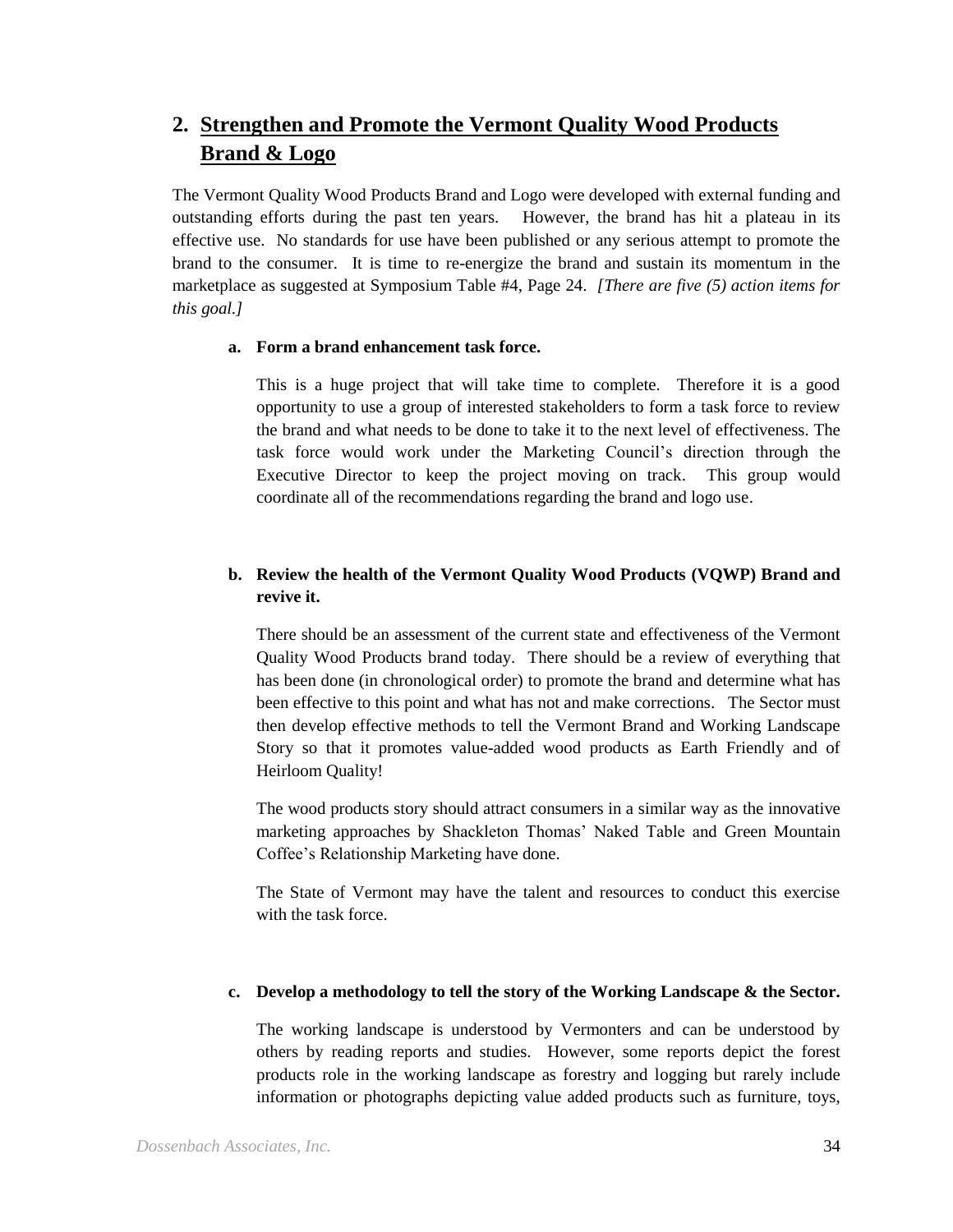parts, wood tableware, etc. On the other hand, when promoting the dairy sector of the working landscape, reports and promotional materials highlight cheese and other value-added products from the farm. Maple syrup is more often highlighted than wood building materials or furniture as a value-added product from the forest.

Producing value-added products from sustainably managed hardwood forests is at the heart of the Sector's role in the working landscape. This message needs to be prominently shared.

The consumer needs a simple explanation of what the working landscape is and why it is relevant in making a decision to purchase. An effective tool that can be used for this purpose must be developed and focused on Ms. Homeowner - the buyer of furniture and other wood products for the home.

Producing images or materials that will accomplish this will be an important assignment for this task force. This recommendation is related to recommendations #2.b above and #5.f and #7a, #7b, and #7c below.

#### **d. Develop and enforce standards of use of the VQWP logo.**

When the brand logo was approved, funding was made available to produce numerous materials for producers to use in their advertising, catalogs, web sites, and handouts. Unfortunately, little thought was given to making the availability of these materials sustainable by a "pay-for-service" policy. Thus, when the funding ran out brand innovation ceased.

Standards of use for the brand and logo should be developed including who can use the logo, when, where, and how. Once a year, each user should be visited by an area representative on behalf of the Council to review the image of the company and the quality of its products.

A "pay-for-service" policy should be adopted.

#### **e. Tie the Vermont Quality Wood Products Brand and logo to "Made in the USA"**

Even though Vermont is known to be in the U.S. it will pay dividends to tie the brand to the emerging trend of buying goods Made in the U.S.A. Customers should be reminded that it is *fashionably patriotic* to buy Vermont made products no matter where in the United States the customer resides.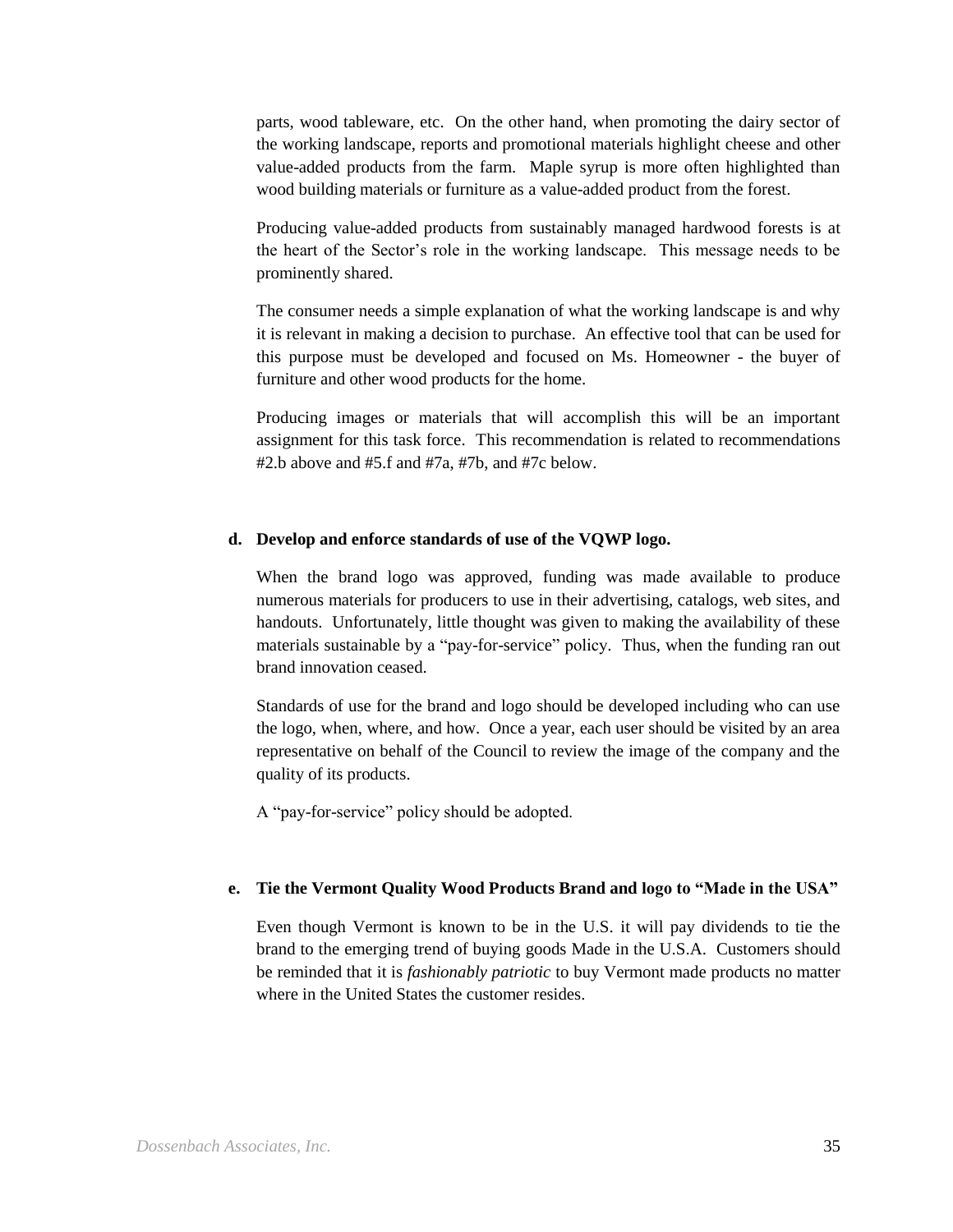## **3. Promote Value-Added Wood Products to New and Existing Markets**

We have tried to demonstrate that there are additional business opportunities available in new and existing markets. While it should be up to the individual company to pursue these on their own, the Sector can work together to promote the industry as a whole. Companies who enthusiastically embrace and help pay for the initiatives will be the ones with the greatest promise for success. [See solutions of symposium table #2 and #3 page 22 and 23.] *There are six (6) action items for this goal.*

## **a. Form a Marketing Task Force reporting to the Board of Directors through the Executive Director.**

Again, this initiative will be an ongoing effort and a committee or task force should be appointed to work on it. Since it may remain active for several years, a rotation of members can be utilized. Note: Do not overload one person with more than one task force assignment or they will risk being too spread out and ineffective on all groups they serve.

## **b. Update the Essential Buyer Guide at buyvermontwoodproducts.com as soon as possible.**

This web site (sponsored by Cabot) is a great low-cost way for a Vermont wood products manufacturer to be found when shopping on line. The site should be current and every company posted should either update their page every 6 months, or pay to have it done. If any companies are unwilling to do this, they should not be allowed on the site. (The term "Essential Buyers Guide" carries no meaning and is confusing. A new title is needed such as The Vermont Wood Products Buyers Guide.) *Note: The issues in this action step were being addressed at the time of this writing.*

#### **c. Interested companies should show in High Point.**

It is time for a group of furniture makers (manufacturers) *that want to grow* to go to North Carolina and exhibit at the High Point Furniture Market in October of 2012 and continue for several years. Some in the sector went to Las Vegas a few years ago to the Home Furnishings Show there and were disappointed. The High Point show is on the East Coast and is better attended by interior designers, retailers, and other buyers from Eastern and Northeastern USA which are Sector target markets.

First, interested companies should attend the April 2012 show as guests to better understand its workings. After that, they should develop a strategy to go and exhibit with a well defined "Made in Vermont U.S.A." brand marketing plan. Small manufacturers and shops can join together in a strategic partnership (not necessarily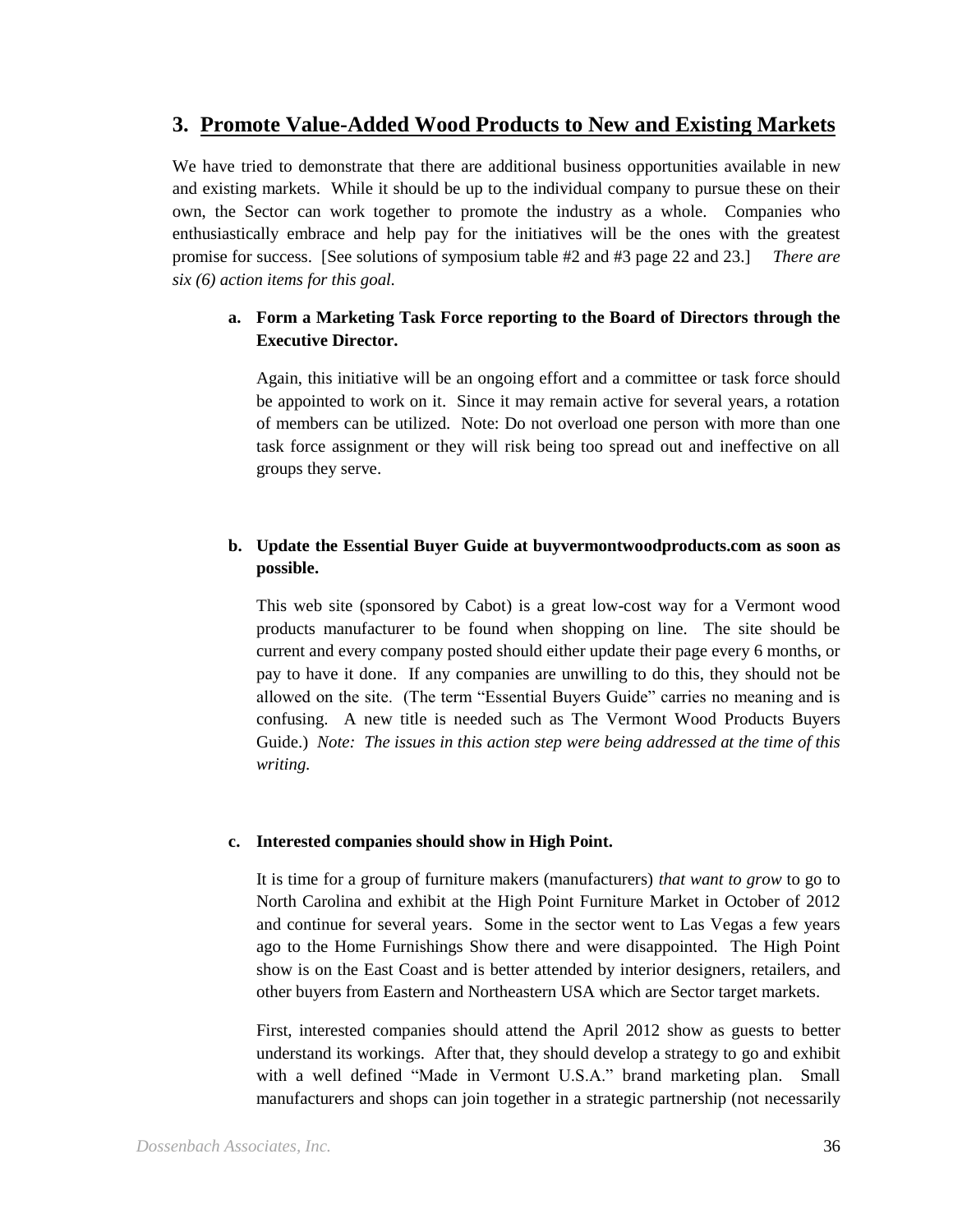a financial partnership) to enable each to handle greater volume with shorter lead times. Go prepared to promote customization and quick delivery of *Green Heirloom Quality* furniture!

All participants must help pay their share of the space and should budget promotional advertising leading up to the markets and pick a good showroom location(s).

## **d. Promote the story of the working landscape in High Point and in other established markets.**

The working landscape is a romantic story that will sell furniture and value-added wood products. In turn, this will have a trickle-down effect through the Sector including increased sales of certified timber from Vermont woodlands. The story must be told in such a way that a casual observer can understand it and get emotionally attached. Create a DVD for wide distribution by members of the Sector and require pay-for-service to make the effort sustainable. (See 2.b and 2.c above)

## e. **Work with the Vermont Department of Economic Development for assistance in exporting.**

The Sector needs to begin learning how to increase exports of value-added product to markets outside the U.S. The first target could be increasing exports to Canada in nearby Quebec markets. Recent inquiries in the Sector from Europe indicate a potential market there, and it is not too early to look at emerging markets in developing countries. An exporters club could be formed so those who are interested in the subject can learn together and share experiences.

The Vermont Department of Economic Development should be contacted and discussions begun to explore ways they can help those in the wood products industry that are interested in exporting to capitalize on current and future export opportunities for value-added products. This was discussed in the symposium at table #3, page 23.

#### **f. Promote Vermont Wood Products as a Carbon Sink.**

We shared a video at the symposium that was produced in Europe stating that if you want to help prevent global warming, use more wood from sustainably managed forests and woodlands. A similar message is being promoted by the National Hardwood Lumber Association, the Architectural Woodwork Institute, and others in this country.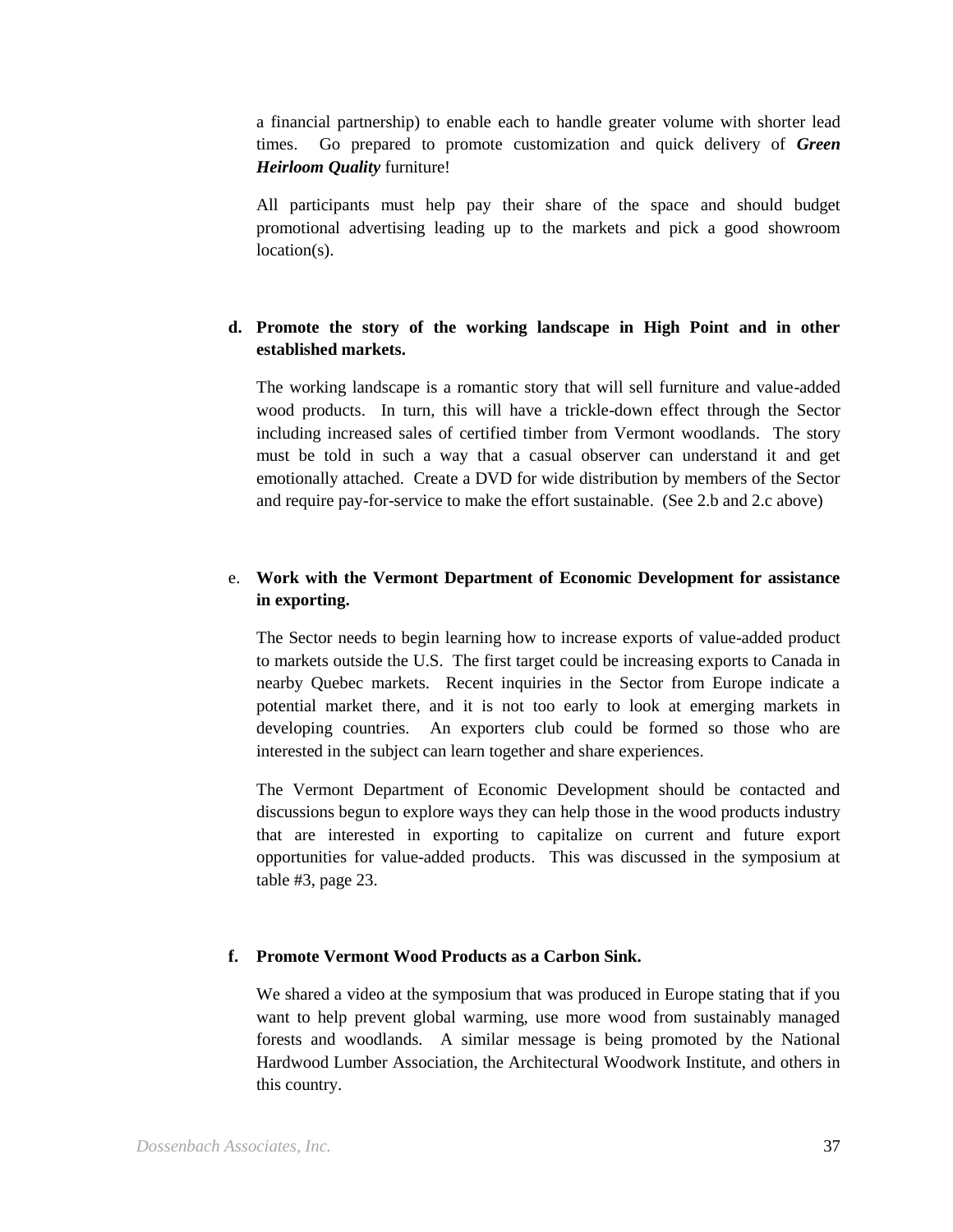In other words, "Buy wood furniture from Vermont forests because it has removed and stored carbon dioxide from the atmosphere within its sustainably produced wood, and it will remain there as long as this Heirloom Quality Furniture is in use." Use this as a marketing tool to generate sales to the environmentally conscious consumer.

Vermont stakeholders at the highest level need to discuss this emerging marketing strategy and do what is necessary to make it a credible story that is understood and supported by Vermonters.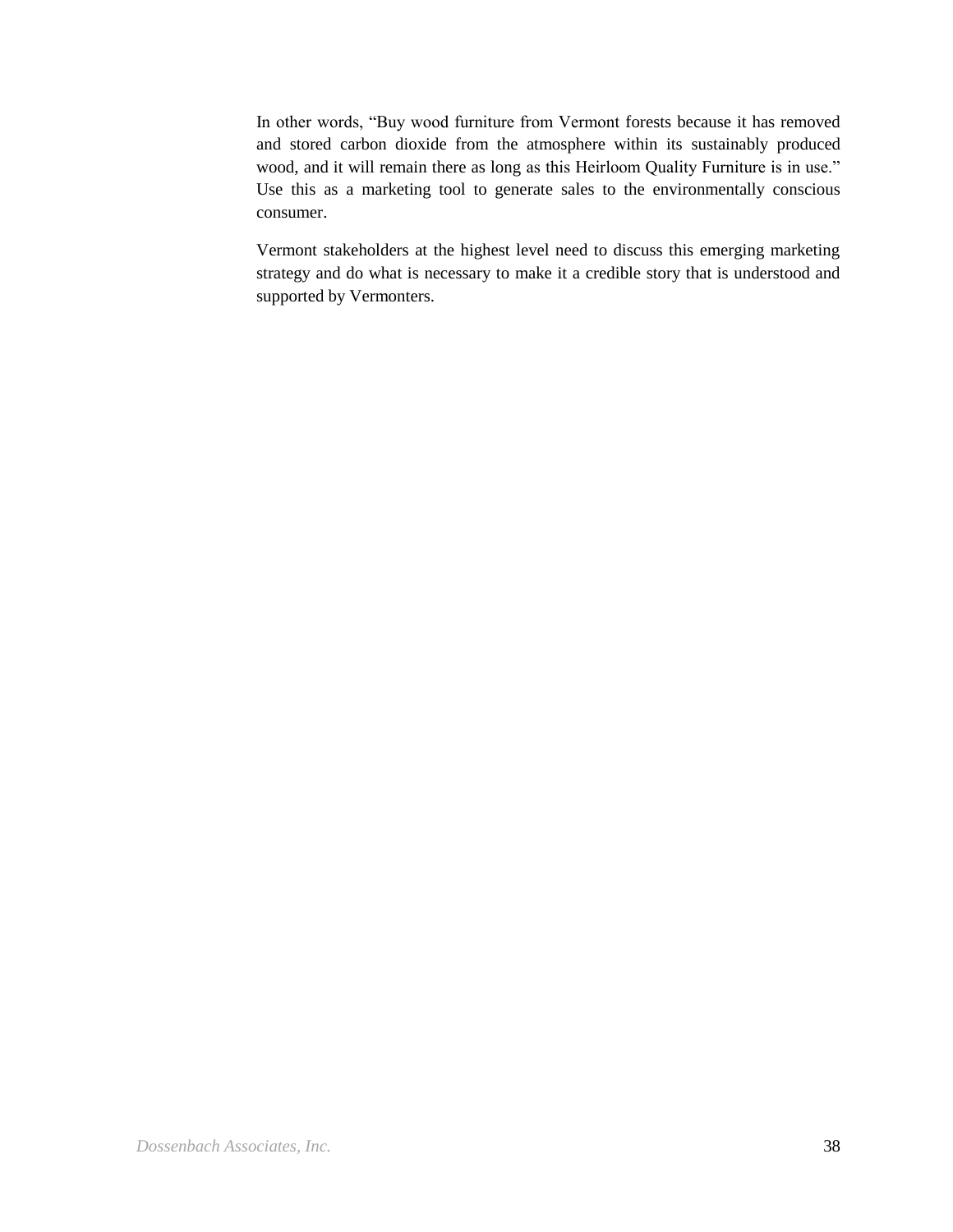## **4. Further Promote the Sector in the State of Vermont and Surrounding Area**

The local market includes Vermonters, tourists, skiers, second-home owners, and visitors of all kinds. They all have an appreciation of the Vermont Brand and what it stands for. The artisans and larger producers of value-added wood products can all market to these customers. Vermonters need to understand the importance of the Sector to the local economy and the working landscape. *[There are five (5) action items for this goal.]*

#### **a. Form a task force to develop local and regional promotional strategies.**

This initiative is not just for artisans or the very small producers, therefore the task force membership should include a cross section of all producers. This will be an ongoing project and will require a group dedicated for the long-term.

#### **b. Better capitalize on tourism in Vermont for additional sales.**

The Vermont Woodshop & Forest Tours is an excellent program utilizing a professional guidebook and map for visiting motorists. Unfortunately, the distribution of these pamphlets is random at best. We stopped at two welcome stations on interstates and discovered there were none on display, and the attendants were not aware they existed. The Sector has great programs and materials (or has had them in the recent past), but there is limited follow-up and sustainability! A program such as this one needs to have someone continually monitoring it to make sure that it is working.

The executive director of the council and this task force should work closely with the Department of Tourism and Marketing to find innovative ways to work together.

#### **c. Use authorized road signage to promote the brand and logo.**

The state of Vermont allows small road signs promoting businesses ahead on highways – giving the mileage before you reach the business. We saw one Sector member's sign that had the Vermont Quality Wood Products logo on it. This use of the logo should be encouraged and promoted in order to create a brand identity with tourists and others driving the highways in Vermont.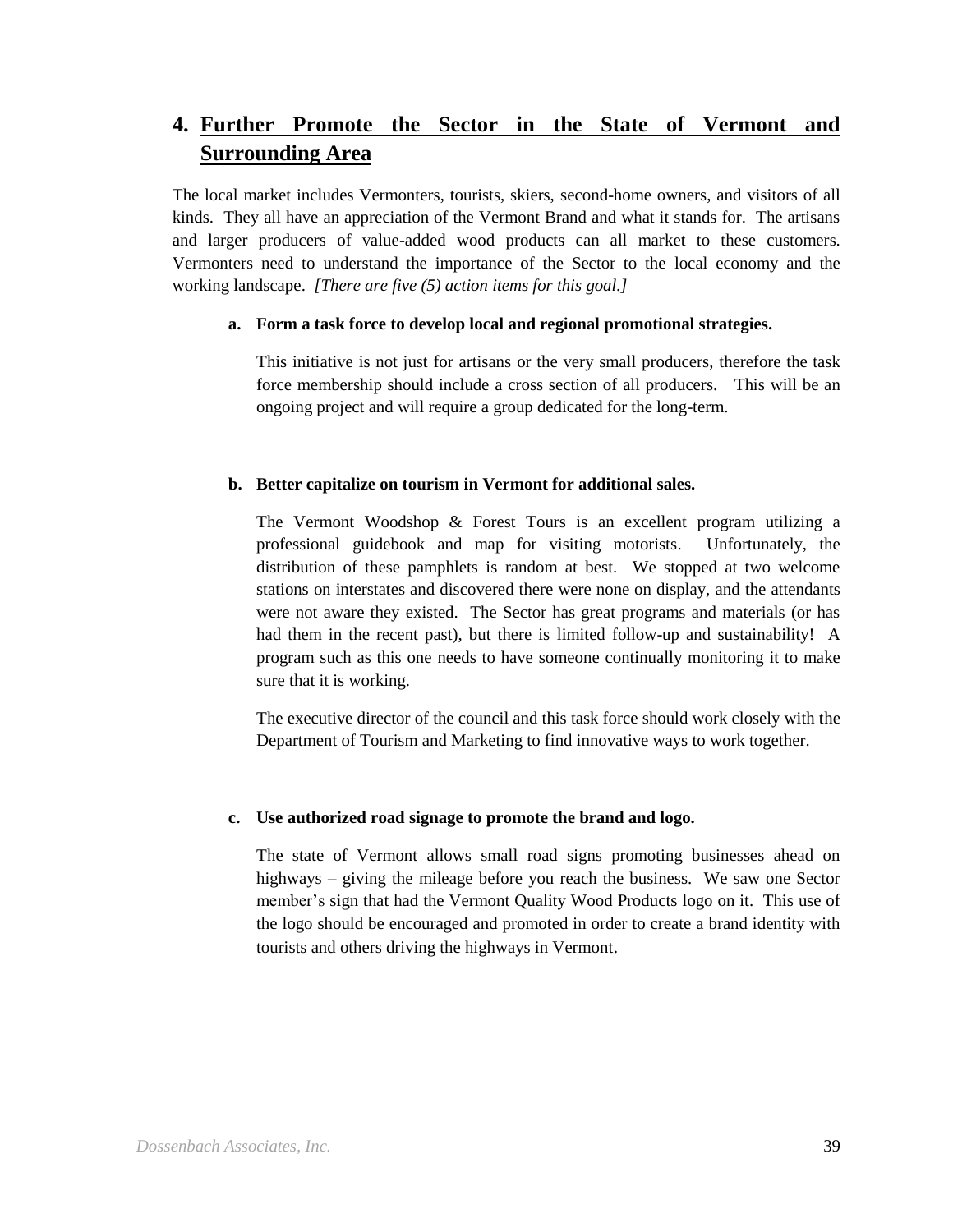## **d. Cooperative store fronts should be encouraged and opened throughout Vermont.**

Some artisans in the Sector have created cooperatives and have opened galleries to showcase their diverse value-added wood products. One example of this is EPOCH located on Main Street in Manchester Center. There are many different ways that a producer can market his or her products, and sometimes it is by joining others so that a critical mass is reached that enables individual companies to participate in a venture too large to do alone. Careful study and business planning will be needed, but this is an opportunity that should not be overlooked. There are hundreds of small cafes and country stores scattered throughout Vermont that could offer wood products for sale on consignment.

#### **e. Open houses and festivals should be ongoing.**

The  $8<sup>th</sup>$  annual Vermont Fine Furniture and Woodworking Festival was held this year. Twenty-seven artisans from Southern Vermont held an Open Studio Weekend in May where their studios and shops were open to the public. A map was included in the promotional material showing the locations of the studios. These types of regional cooperative marketing efforts are exemplary and should be continued and duplicated wherever possible. This task force should encourage members in the Sector to emulate this wherever appropriate.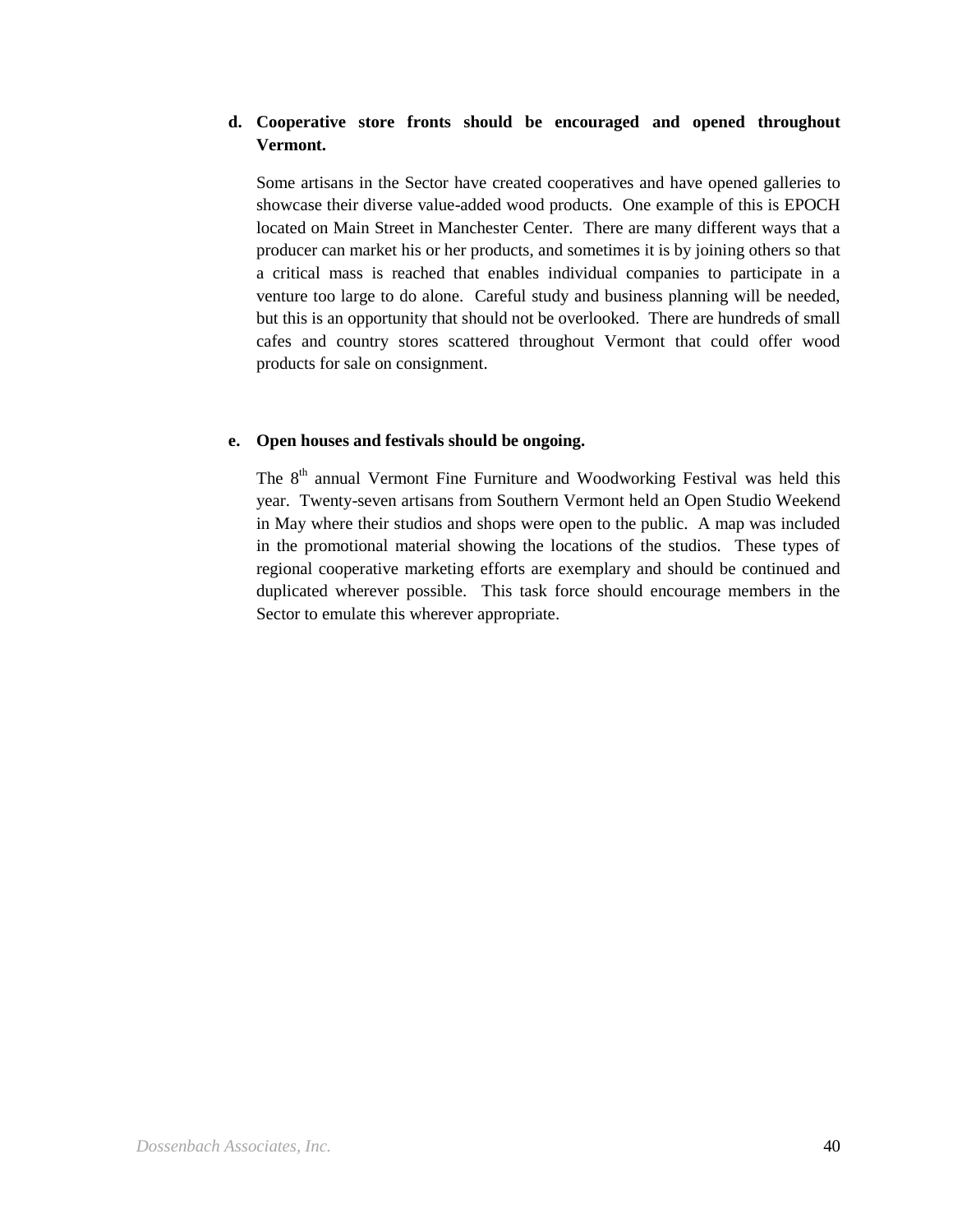## **5. Improve the Competitiveness of the Sector**

In order for members of the Vermont Wood Products Sector to prosper, they will need to be competitive with other regional firms as well as other competition throughout the U.S. and in developing countries in Asia and elsewhere. There is more to being competitive than just price, and we have covered this earlier. There are a few very important elements of competitiveness that merit repeating including those strategies discussed at the symposium at table #2, #3, and #4 (see pages 22-24). *[There are six (6) action items for this goal.]*

#### **a. Promote productivity improvement throughout the Sector.**

Productivity is a measure of the ratio of input of materials, labor, time, and money to the amount of output. The less input required for the same output – the greater the productivity. Every artisan, shop, and factory needs to understand this and to increase its productivity in order to reduce costs and improve profitability. Every company in the Sector needs training to learn the tools of productivity. This requirement for training needs to be acknowledged by the Sector and educators and programs presented to teach the basic techniques of improving productivity in the wood products industry. (This is covered in Goal #6)

The Sector associations and leaders should promote productivity improvement as a goal for all producers. The stronger each becomes, the stronger the Sector will become.

#### **b. Promote lean for small shops and larger plants.**

Lean manufacturing is not for large factories only. Every artisan, shop, and factory can utilize some of the tools of lean manufacturing to eliminate waste in their shops and thus reduce costs. This will allow them to reduce prices and/or increase profits. Lean workshops are continually being provided by Sustainable Forest Futures and other competent providers. All members of the Sector need to be exposed to the lean tools available and how to use them. The results will always be reduced waste of time, materials, money, and other benefits that generate savings that can be used to grow the business. The process time saved shortens the lead time required to fill orders and will reduce the amount of floor space required and thus allow greater thru-put in the same space. These results will actually shorten lead times and lead to additional orders.

#### **c. Revitalize sawmills and kiln drying facilities throughout Vermont.**

In order to compete effectively, wood products manufacturers need to have ready access to kiln dried lumber of the grade required available Just In Time. Vermont continues to lose sawmills and kiln operations around the state. Generally speaking,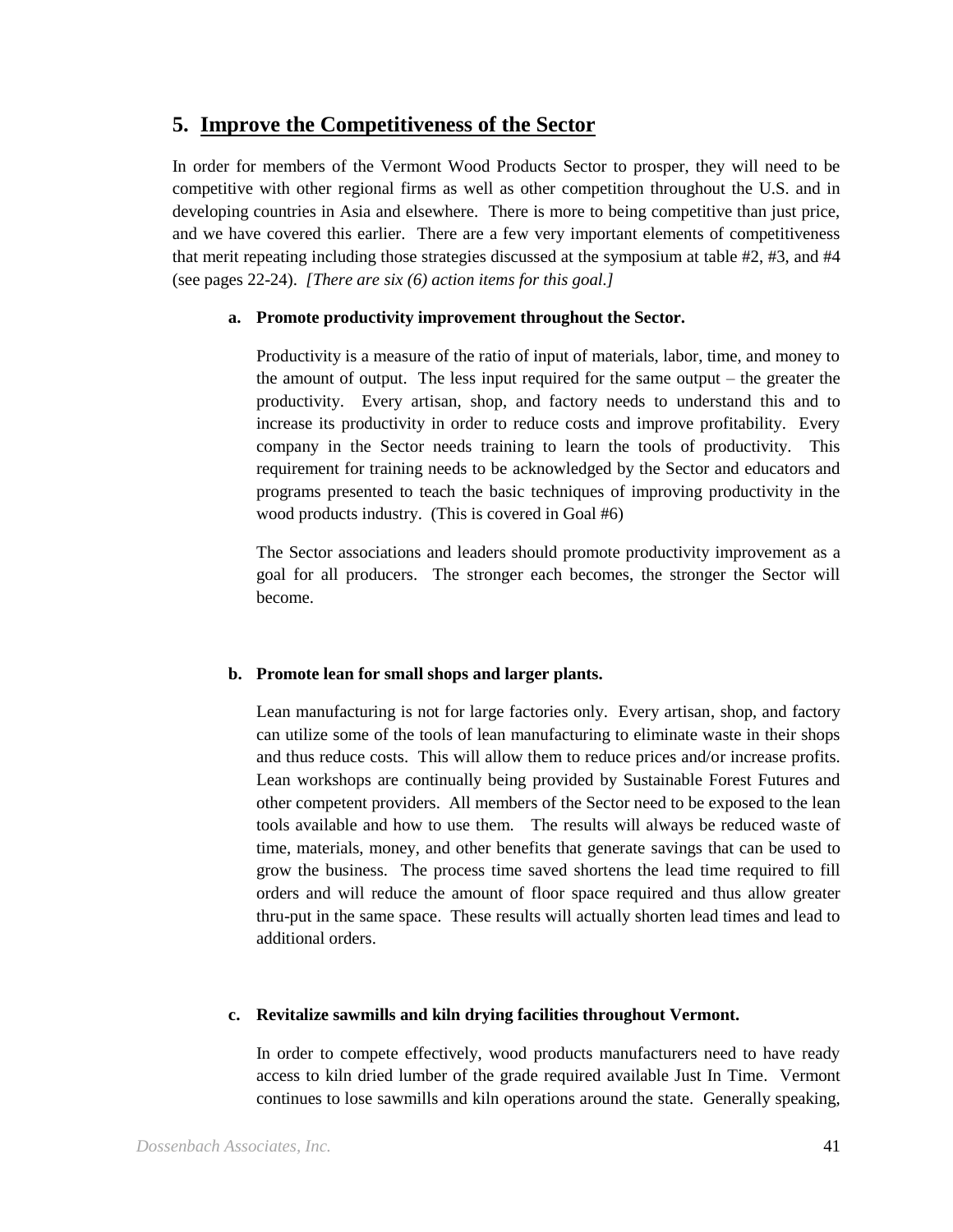these are larger operations that require a lot of volume to keep them full and running. The energy required in order to run a large operation is significant. Cutting and/or drying small quantities of mixed wood of different species and thickness can be difficult and costly in a large facility. Such conditions slow down the operation and increases costs.

When business is robust and there is a strong demand for kiln dried lumber, large sawmills and kiln operations are able to survive. With more automated systems coming on line and a weak global economy, the capacity of this segment of the Sector is greater than the demand.

Sector sawmills and kiln operations need to re-think their link in the supply chain and consider forming co-operatives and find other means to invest in smaller sawmills and vacuum kilns suitable to cut and dry small lots of mixed species. This strategy may offer a solution to the cracking and warpage of beech in a conventional drying environment. If this is the case, it is possible to create a demand for this and other underutilized species found in the woodlands of Vermont.

Small quantities of mixed hardwoods dried in a shorter time span, should bode well for most lumber users in the value-added segments of the Sector since they are relatively small. Currently, there are value-added plants that have idle conventional kiln capacity and yard storage. They too may be a source for smaller kiln charges of different species.

The time may be right for a paradigm shift in the Vermont Sector that smaller is better. This might be the only way to generate a continuous supply of certified wood covered in Goal #7, page 48 below.

#### **d. Encourage the creation of more lumber suppliers for the small user.**

We heard around the state that it was becoming more difficult for small shops and artisans to get small quantities of lumber required for a project when they need it. Again, cooperatives and strategic partnerships can be formed to help solve this issue. It is likely that the JIT (Just In Time) demands of the marketplace will create the motivation to produce a solution to this problem – real or perceived.

In the meantime, the Sector stakeholders concerned with this issue should begin discussions with suppliers on possible solutions to this while they are working together to solve the sawmill, kiln drying, and certified wood issues.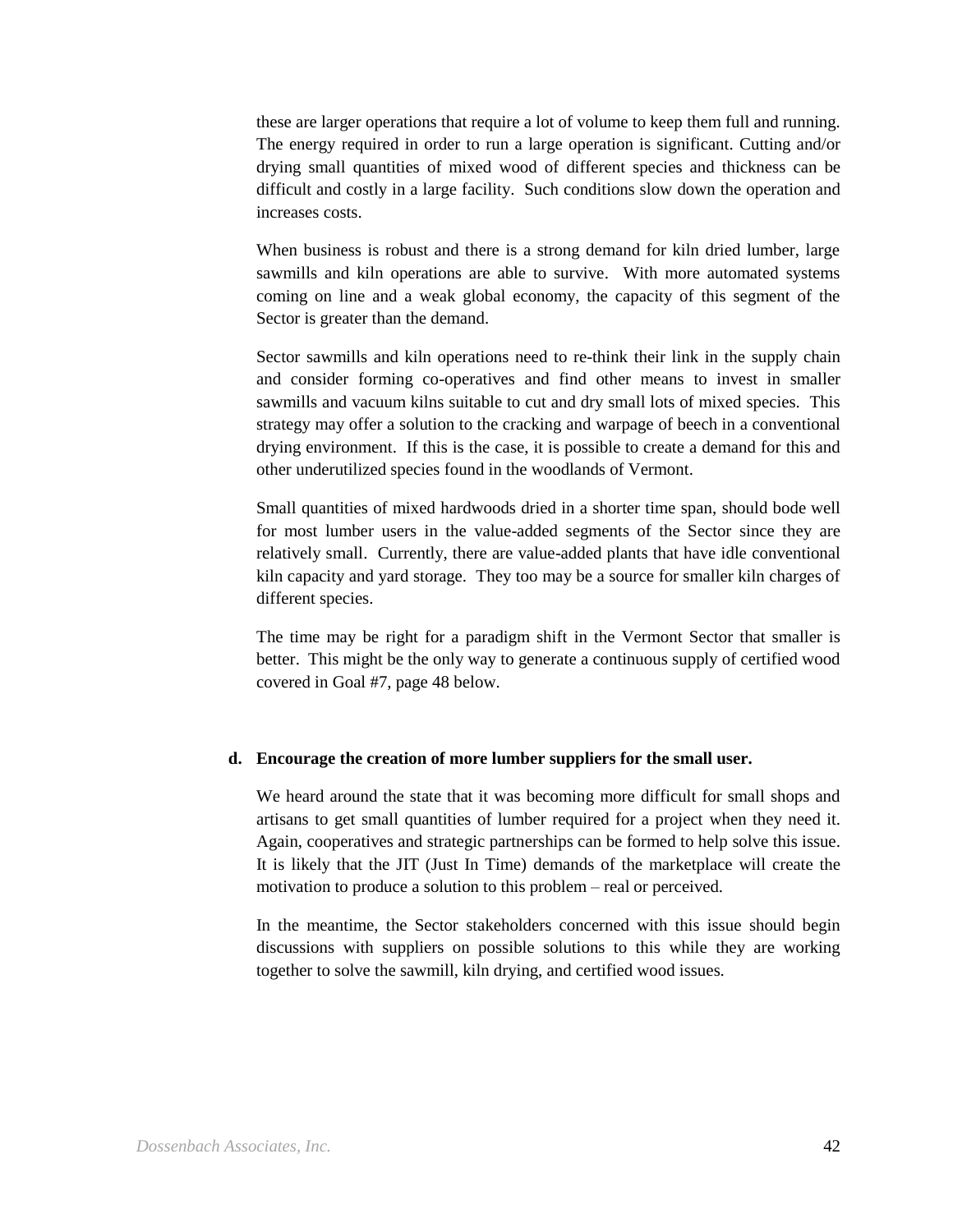#### **e. Create strategic partnerships and cooperatives among sector players.**

While visiting a small shop run by a talented Vermont artisan, she said that she often needed help in her shop but could not find the experienced craftsmen she required when she needed them. After a brief conversation, she agreed that she could outsource some of the work that would free her up to complete the order sooner and allow her to start on another order. She correctly reasoned that by creating a strategic partnership with other artisans or shops, she could increase her thru-put and raise her revenue to a level sufficient to re-coup the cost of the "outsourced" work.

This can be a win-win strategy and can work for some producers in the Sector.

### **f. Use certified wood in all Vermont Quality Wood Products branded items as soon as practicable.**

If Vermont value-added producers can ship 100% certified wood products, *the competitive advantage will be huge!* This issue of wood certification is mentioned again here because of its importance in its ability to raise the level of competitiveness of the VSWP Sector. The issue is covered in more detail in recommendation #7, page 48 below.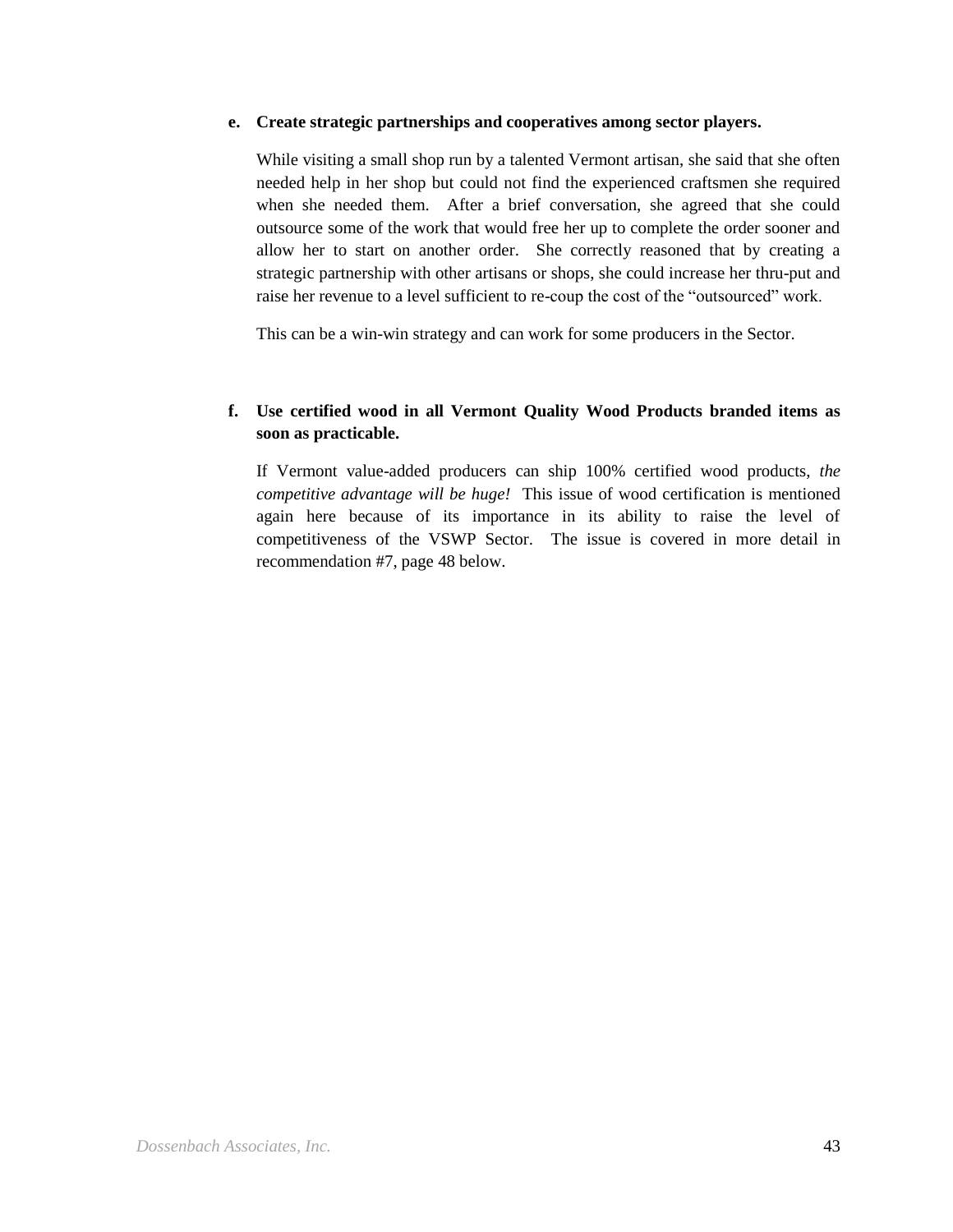## **6. Build a Viable Educational and Training System to Support this Sector of the Working Landscape**

Our Perception is that the Sector has been abandoned by the Vermont school system and left to educate itself. In some states, fine woodworking programs have been cut back because factories have closed. However, there are several examples of state supported programs that are still vibrant – working to keep their furniture and wood products manufacturing sectors alive and well in their state.

The first example is the Franklin Furniture Institute at Mississippi State. Their promotional materials state: "The institute builds on a long history of wood-product research, technical assistance and continuing education that the university has provided to the state and region. Through research that aids in the design, production, marketing, and distribution of high quality products that meet the changing needs of families and businesses here and abroad, faculty and staff offer technical support to deliver new technologies, methods, and findings to industry, help to ensure a high quality workforce, and educate future managers and leaders for the industry." Their mission is "To help sustain and increase the competiveness of the furniture and related industries in Mississippi and beyond." This program has been instrumental in building a very strong upholstery furniture cluster in Mississippi.

Another excellent example is the Furniture Manufacturing and Management Center within the Edward P. Fitts Department of Industrial & Systems Engineering at North Carolina State University. The furniture program has been ongoing since the 1950s. An updated center was created in 1991 providing applied research and technical assistance to furniture manufacturers in the state and surrounding areas. This department offers a degree in Industrial Engineering, Furniture Manufacturing Option for students interested in a career in the furniture industry.

The final example we present is also located in North Carolina – in the western part of the state in Catawba County. The Catawba Valley Community College is located in an area where there is an upholstery furniture manufacturing cluster as well as other furniture producers. Even though much of the wood furniture plants have closed and production moved off shore, this community college remains dedicated to preparing students with the skills to fill the upholstery jobs in the sector from making wooden frames to the final upholstery including cutting and sewing. The program is offered in the early evening hours in order to meet the needs of those already working. This is a certificate program of just  $1 \frac{1}{2}$  semesters. In addition, the college provides testing of furniture for compliance with ANSI / BIFMA 5.1-2011 furniture standards.

In Vermont the value-added wood products manufacturers are scattered in every corner of the state. However, aside from special seminars and training from time-to-time, there is no program that meets the need for education and training in order to better prepare Vermont wood products companies of all sizes for an increasingly global competitive environment. In addition, education and training are needed to motivate and prepare young people for a career in the Sector. Without this coordinated support, the Sector will begin to crumble as the current generation of woodworkers retires. *[There are four (4) action items for this goal.]*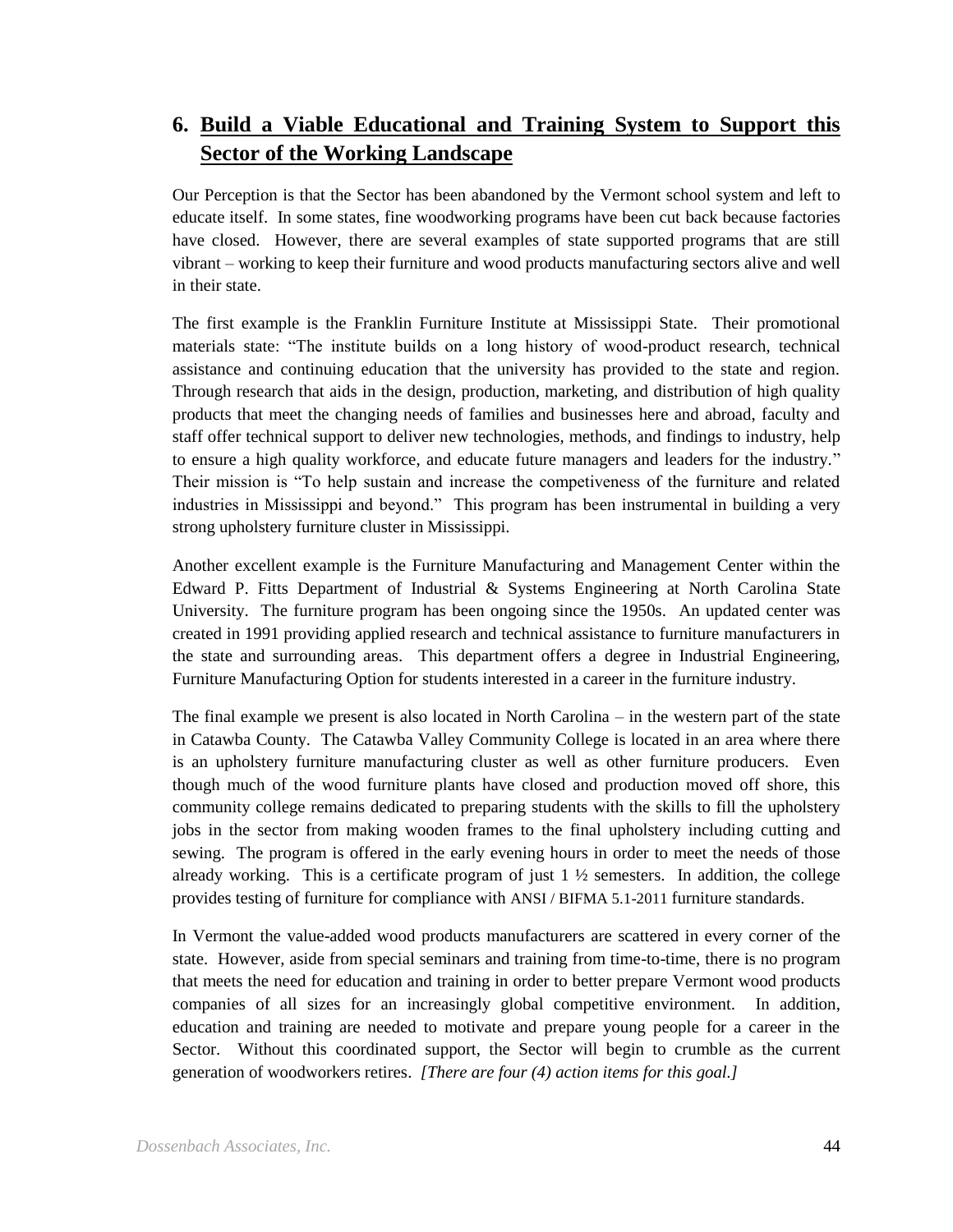#### **a. Form an Education and Training Task Force to review the current and future needs in the Sector and re-invent programs to serve Vermonters.**

The issue of education and training for the Sector has been recognized as a serious one for over a decade. A blue-ribbon panel or task force needs to be appointed by the Marketing Council (or other entity) to work on this issue until a sustainable plan is developed and in place for Vermont wood products manufacturers of all sizes. This will be a long process, but one that must begin immediately.

#### **b. Install an effective program in the primary and secondary public school system.**

We must motivate young people to join this important segment of the Vermont economy. This should start in the elementary schools by demonstrating the Wood Products Sector's essential contribution to the Working Landscape and making that presentation attractive and intriguing explaining that hand tools as well as computerized equipment are utilized by a highly trained workforce. The task force should talk with WoodLINKS USA and others to identify a program right for Vermont. This recommendation was made ten years ago because this is a proven program that can potentially meet the needs of motivating our youth to enter this Sector.

The current public school programs are essentially limited to carpentry and need to incorporate value-added wood processing as well. There should be a sense of urgency to begin sowing seeds now to ensure a harvest of woodworkers in the future.

#### **c. Build on existing education programs.**

There is an excellent educational facility in the Fairfax countryside that has an excellent staff teaching woodworking and furniture making skills to those interested in the industry. The Vermont Woodworking School is (as they state) education in the apprenticeship tradition. It is an effective program teaching a very limited number of students due to its physical limitations.

It is especially effective in training in the traditions of artisanship, using hand tools as well as simple modern machinery. The success of this and any other current program should be evaluated as to how it can better meet the needs of the entire Sector.

Rather than begin anew, we recommend first looking at expanding the roll of the Vermont Woodworking School that is currently affiliated with Burlington College. The school is trying to be visionary and expand its reach, but is hindered at its current location and by limited resources. We suggest Burlington College as one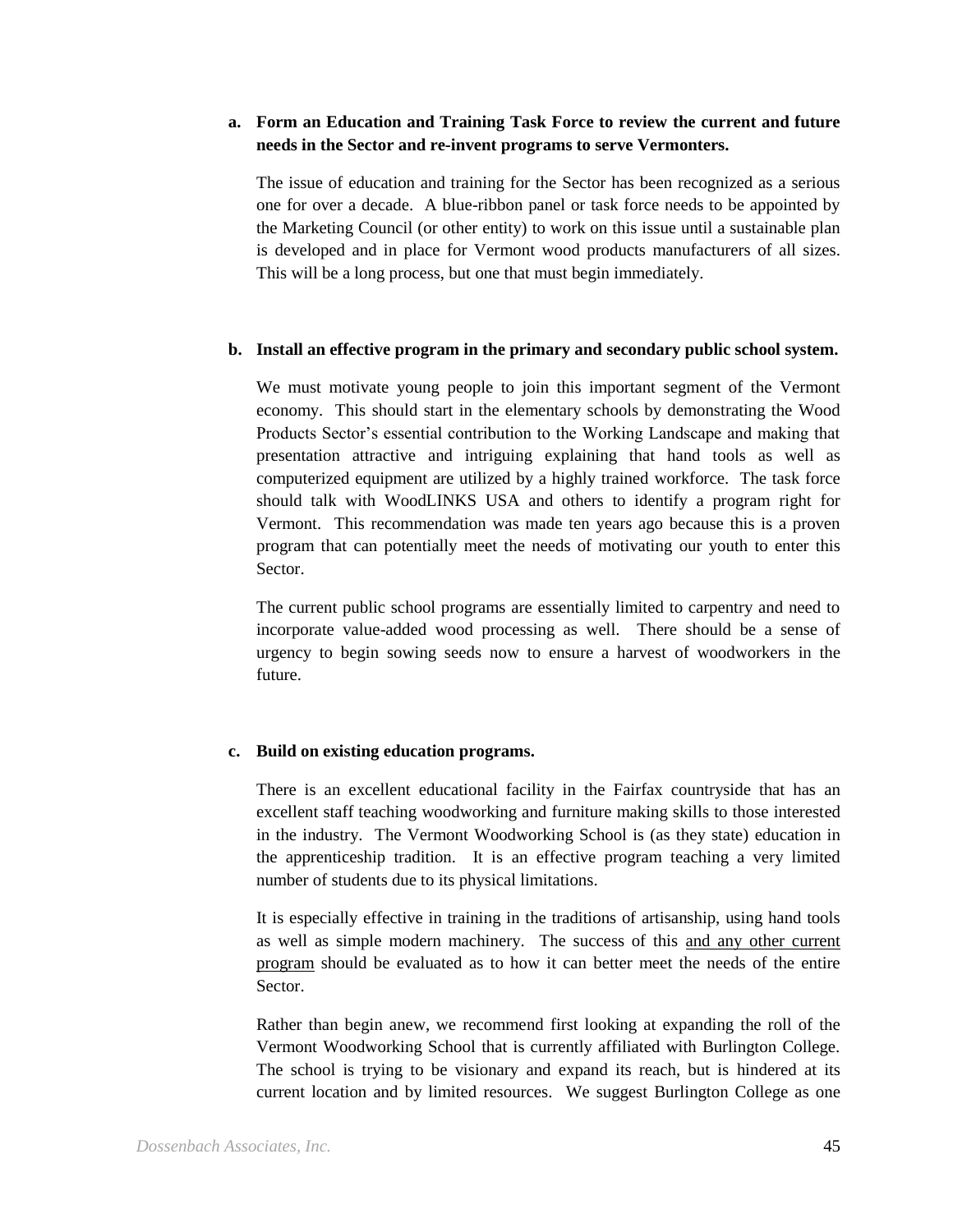option to become the center of education and outreach for the Sector due to its existing course offerings and proximity to a cluster of manufacturers that could provide jobs for on-the-job training during the summer months.

However, this institution is just one possibility!

The Community College of Vermont has twelve campuses across the state. One or more of these could offer the programs needed to support the Wood Products Sector much like that done at Catawba Valley, N.C. and Mississippi State University. The CCV Hospitality & Tourism program goals and objectives for that industry are largely applicable to the wood products industry and could serve as a proven model for the Sector.

This recommendation includes the following components at a Vermont campus:

- Design the curriculum and the size of the shop to include training and the use of modern manufacturing methods and machinery including at least a CNC router and CNC panel saw. (Some machinery manufacturers may "loan" these machines or lease them for a token amount.)
- Offer classroom instruction on the skills needed to run a wood products business of any size including but not limited to:
	- 1. The importance of the sector in the Vermont Working Landscape, and the Vermont Brand
	- 2. Basic wood technology
	- 3. CAD Product design and development
	- 4. Principals of lean manufacturing & manufacturing management
	- 5. Acquiring skills needed for factory floor management
	- 6. Basic strategic planning and business management
	- 7. Marketing as a business plan and a tool
	- 8. Other basic business skills needed to successfully run a business
- Offer continuing education courses to existing Vermont wood products companies
- Possible inclusion of incubator space for start-ups (a common economic development tool) located near or attached to the teaching shop if practical
- Include education for sustainable forest management at this facility and offer training throughout the state through CCV
- Include training for the sawmill and kiln drying segments of the Sector
- $\triangleright$  Provide affordable student living space in the vicinity of the school(s)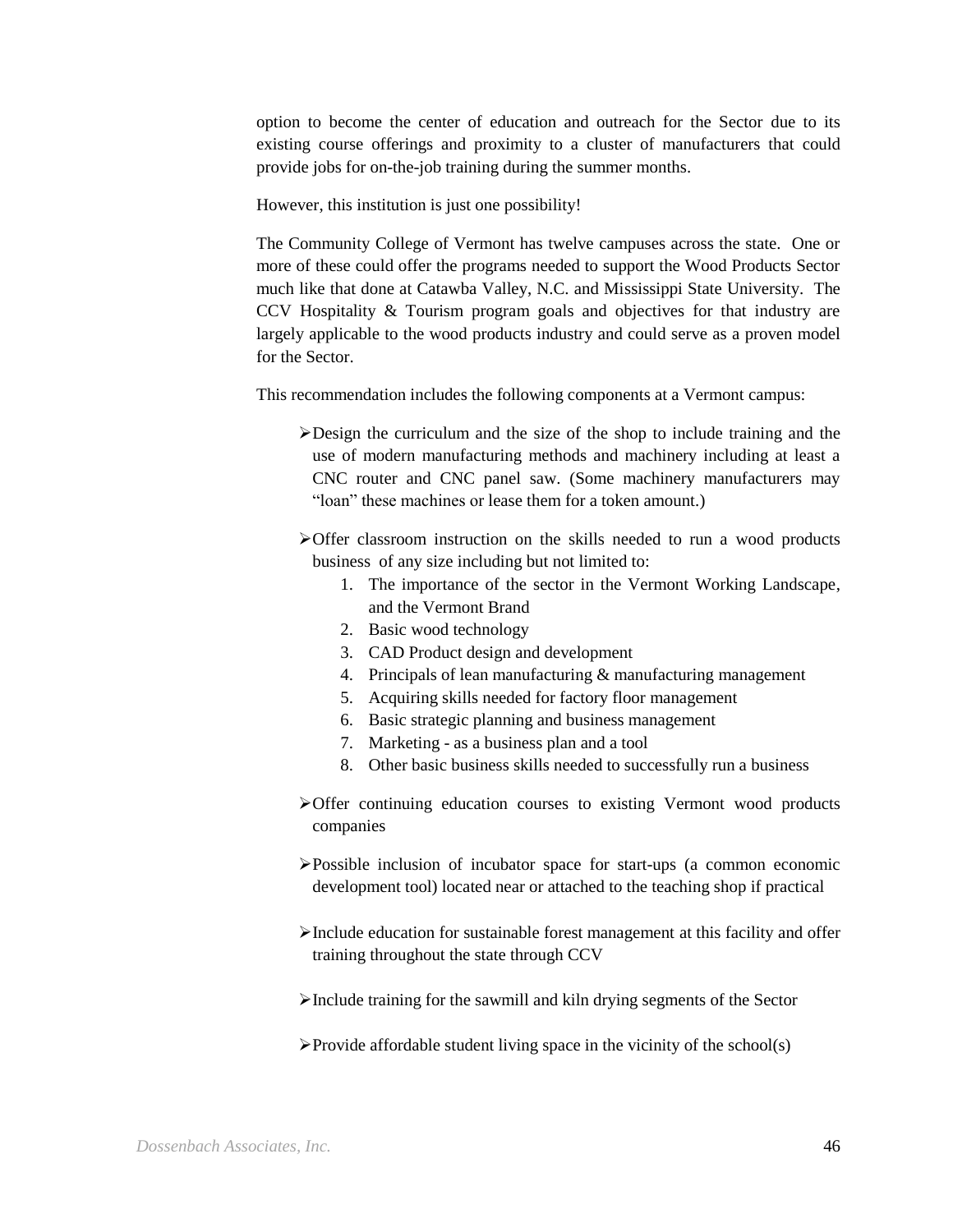#### **d. Provide continuing education and training for existing Sector companies.**

Existing employees in the Sector need continuing education and training in a variety of the areas mentioned above. The college and/or other organizations could offer instruction throughout the state on many of the same subjects as mentioned above through short courses that could be offered for employees of existing wood products companies (landowner to value-added factory) at various CCV campuses across the state.

*There are many ways to attempt to rationalize that an educational program for the Sector is not needed or will not work - and evidently this has been the case for decades. If this Sector is indeed important to the Vermont Working Landscape and the Vermont economy, some serious forward thinking- outside of the box - is needed to develop an education and training program to help enable the success and sustainability of the Sector!*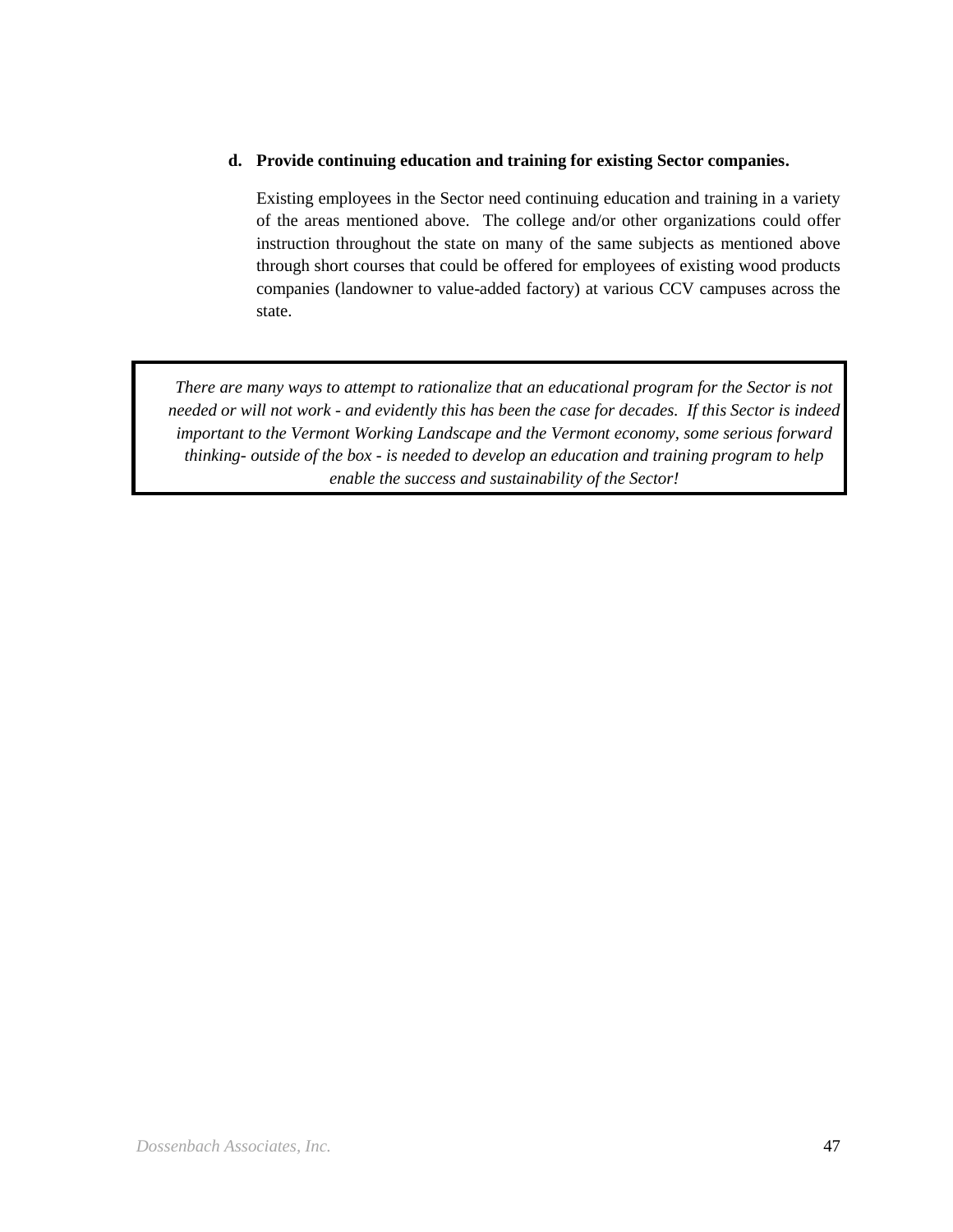## **7. Create a Certification System for Vermont's Wood Products Sector**

If Vermont value-added producers could ship 100% certified wood products, *the competitive advantage would be huge!* While this does not seem likely at times, the Sector must work closely to create such a system for producers if they are going to satisfy this growing requirement of the upper-end consumers across America. The Sector should build on the Cornerstone Project results and other initiatives underway to accomplish this goal.

This goal should receive high priority and will require a dedicated task force made up of all segments of the Sector to make this happen. The stakeholders that will be needed include the Vermont Department of Forests, Parks, and Recreation and other government and interested nongovernment organizations. One of the most critical players will be the small woodland owners in the state.

It will not be possible for Sector producers to make all value-added products out of Vermont grown timber. However, if the certification process is easier by using wood from Vermont woodlands, a greater number of producers will choose this option in order to capitalize on this competitive advantage. This will be good for woodland owners and for promoting healthy forests.

A very strong task force will need to work on this constantly to make this goal of the Sector a reality. See symposium table #5 on page 25. *[There are three (3) action items for this goal.]*

#### **a. Form a Vermont wood products certification task force to accomplish the goal.**

The objective should be to design a scheme incorporating acceptable forest and small woodland sustainability practices so that Vermont can have a simple, universal certification scheme acceptable in the marketplace. The task force must include all segments of the Sector including the woodlot owners. The membership must be structured to function for a year or two while work progresses.

#### **b. Develop wide support and acceptance for the system created.**

The scheme developed must have integrity and broad support in order to merit wide acceptance in the marketplace. The goal should be to make certification a given when someone sees the Vermont Quality Wood Products logo!

#### **c. Use the certification scheme as a marketing tool and connect it to the brand.**

Once the certification program is in place, it should become a prominent part of all promotional materials, ads, web sites, and showrooms, in order to make Earth Friendly understood as part of the Vermont Wood Products Brand and the working landscape.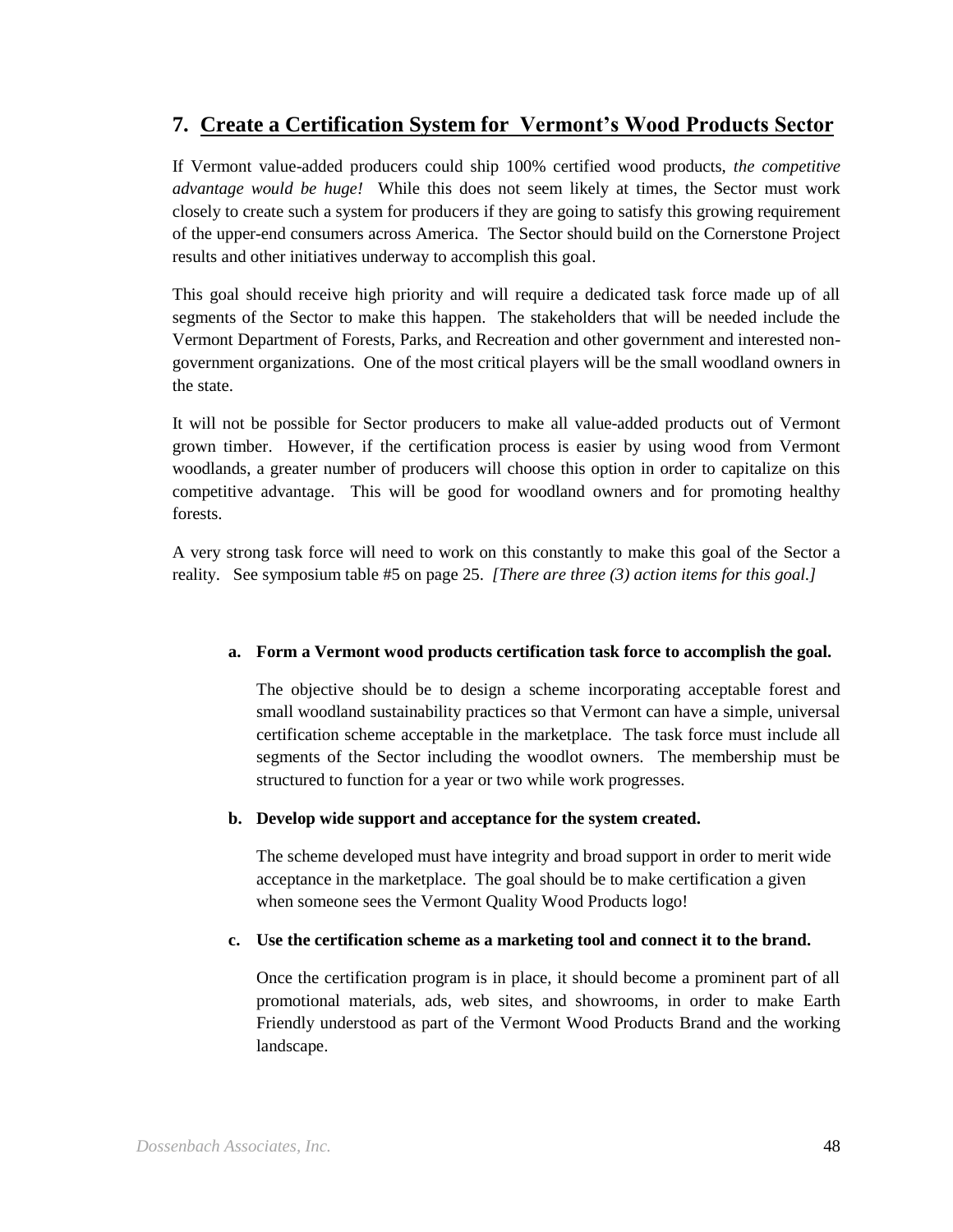## **8. Create a Positive Business Climate for Economic Development in the Wood Products Sector**

The same business climate issues of ten years ago remain a concern to many in the Sector because they represent constraints to growth and success in the state. The Vermont Agency of Commerce & Community Development should review the relevant issues and make recommendations for solutions. See notes of symposium table #5 page 27. *[There are three (3) action items for this goal.]*

## **a. Form a task force to oversee a thorough analysis of the constraints perceived or real**

Business owners throughout the Sector mention that Vermont is a difficult state in which to conduct their businesses. A high level group needs to look into this to determine if there are real issues that need to be corrected or if there are incorrect perceptions that need to be corrected. If the Sector is important to the Vermont economy, it is worth any effort to better facilitate growth through a positive business climate.

#### **b. Hold a forum on the topic focused on the Sector.**

Discuss the following specific issues that Sector members have mentioned.

- **High energy costs are a constraint to the sector due to the necessary consumption of electricity.**
- **Workers compensation costs remain high.**
	- o Is a renewed focus on safety training needed in the Sector to reduce incidences, and is the system being abused?
- **There is a perceived lack of access to capital for modernization and expansion in the Sector.**
- **Runoff and erosion regulations are a growing expense.**
- **Other issues identified**

## c. **Develop action plans to negate or minimize the constraints that were discovered as real and not just perceived.**

Any progress that can be made will add to the competitiveness of those in the sector and thus create a better climate of prosperity and growth.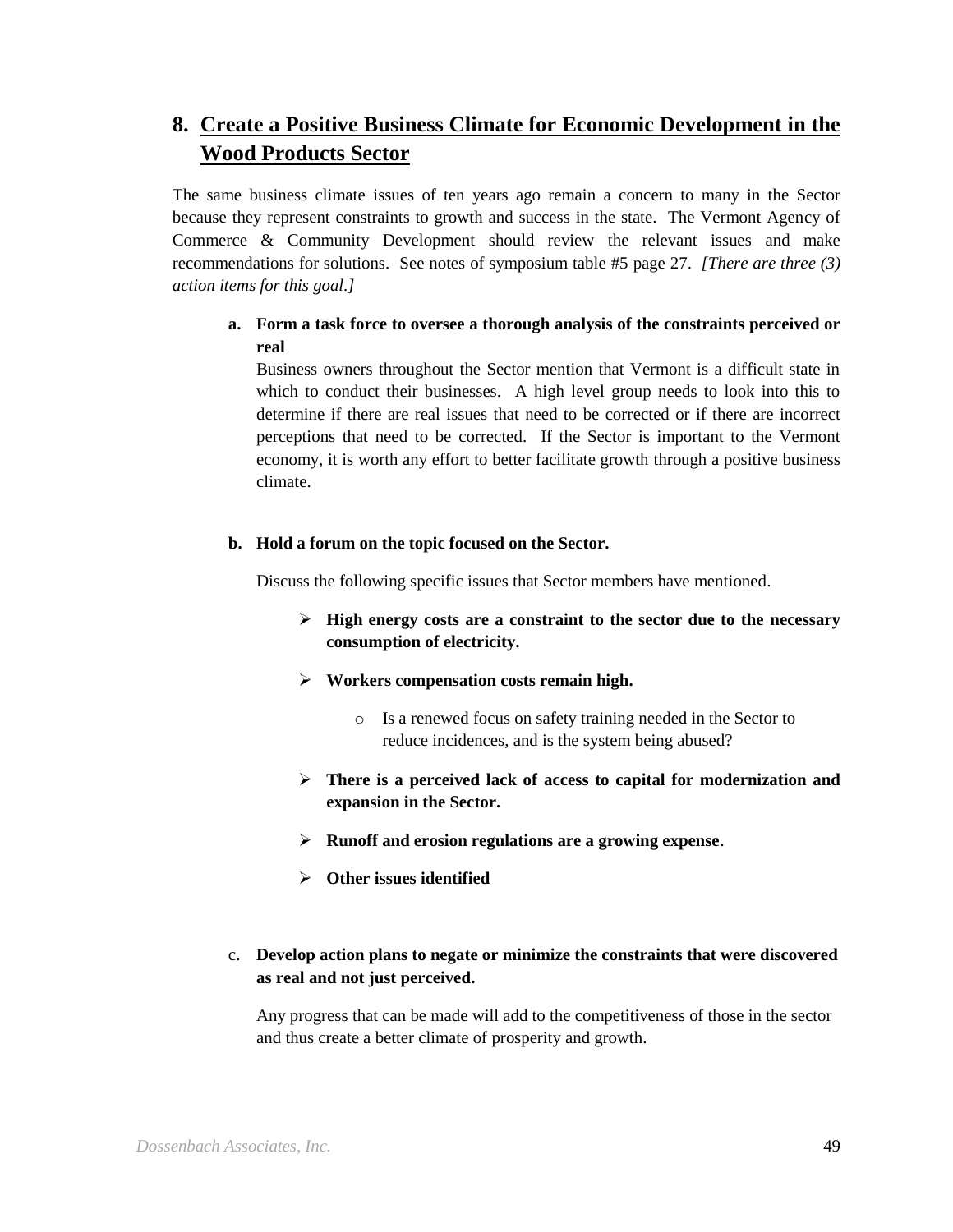## d. **Help in the development of a workable wood certification system as mentioned in goal #7 above.**

The Sector will need continuing heavy involvement and support by the Department of Forests, Parks, and Recreation to achieve this goal.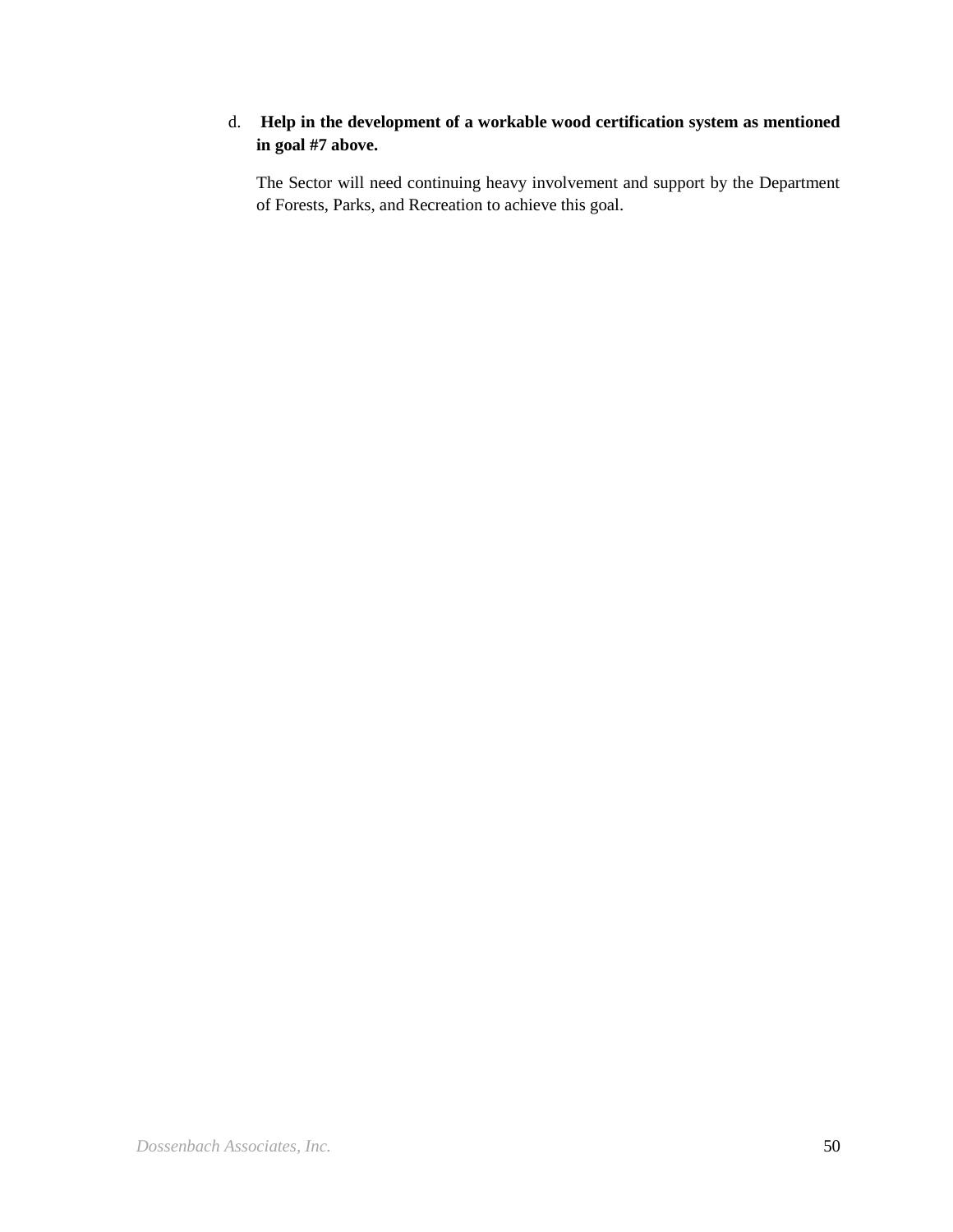*We would like to thank all of those stakeholders who provided input during this project. Special recognition goes to those who participated in the symposium. It was their input that contributed most to the goals and action steps in this report.*

#### Bibliography

- *(1) Vermont Wood Products Marketing Council RFP 12/15/2010*
- *(2) Jeff Cao, Center for International Trade in Forest Products, University of Washington, Seattle 2008*
- *(3) Berr Economics Paper No. 5, 2009*
- *(4) Indiamirror.com, Jan 2011*
- *(5) Wolfensohn Center For Development at Brookings (2010)*
- *(6) Imagining Vermont – Values and Vision for the Future, p.61*
- *(7) Vermont's Working Landscape: Keeping it Vital, DVD Vermont Council on Rural Development*